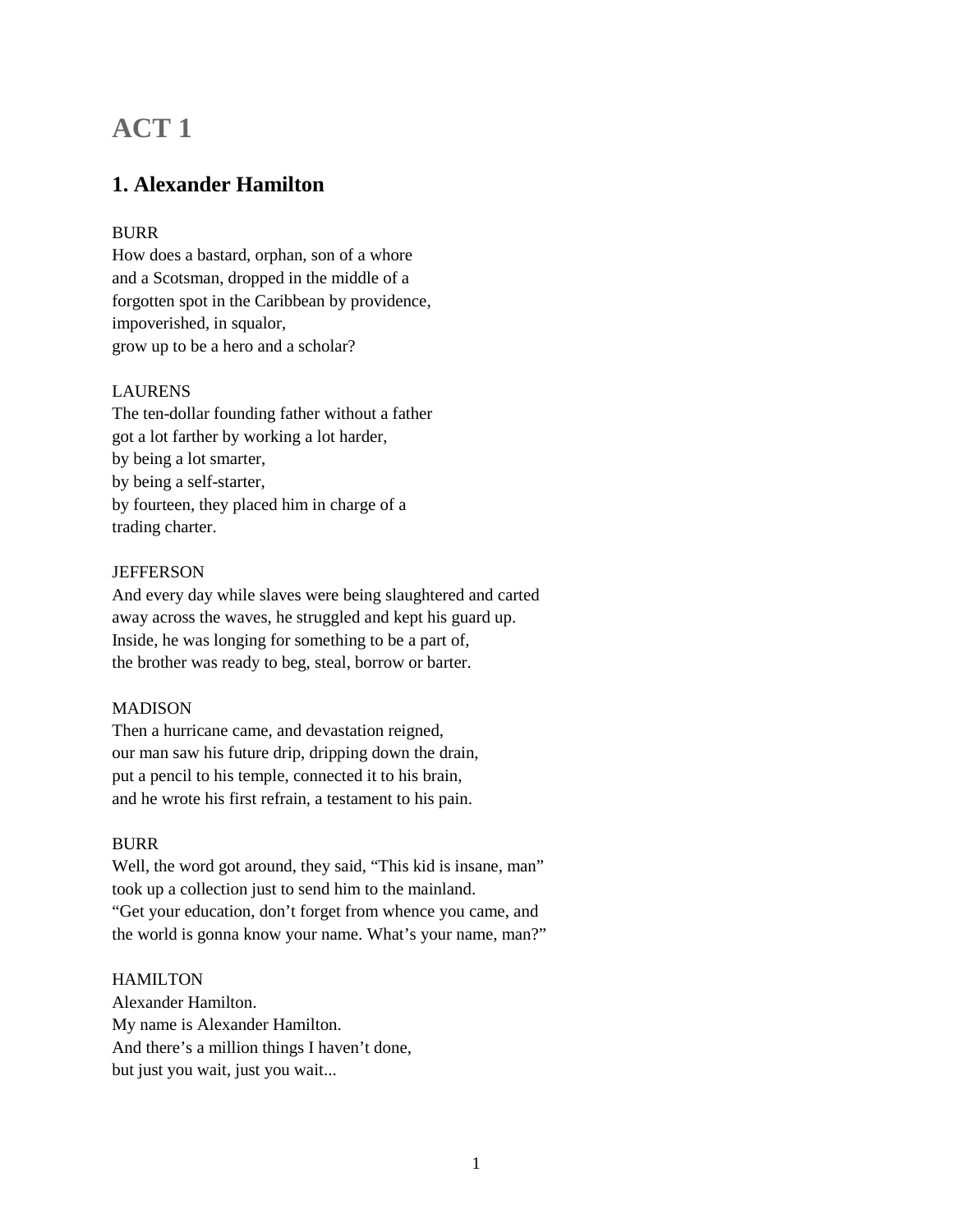### ELIZA

When he was ten his father split, full of it, debt-ridden, two years later, see Alex and his mother bed-ridden, half-dead sittin in their own sick, the scent thick,

# **COMPANY**

And Alex got better but his mother went quick.

#### WASHINGTON

Moved in with a cousin, the cousin committed suicide. Left him with nothin' but ruined pride, something new inside, a voice saying,

#### WASHINGTON

**COMPANY** 

**HAMILTON** Just you wait!

Just you wait!

"You gotta fend for yourself."

"Alex, you gotta fend for yourself."

#### WASHINGTON

he started retreatin' and readin' every treatise on the shelf.

#### BURR

There would have been nothin' left to do for someone less astute, he woulda been dead or destitute without a cent of restitution, started workin', clerkin' for his late mother's landlord, tradin' sugar cane and rum and all the things he can't afford scammin' for every book he can get his hands on, plannin' for the future see him now as he stands on the bow of a ship headed for a new land, In New York you can be a new man. **COMPANY** Scammin' Plannin' Oooh...

#### **COMPANY**

In New York you can be a new man— In New York you can be a new man—

**COMPANY** In New York you can be a new man—

WOMEN In New York—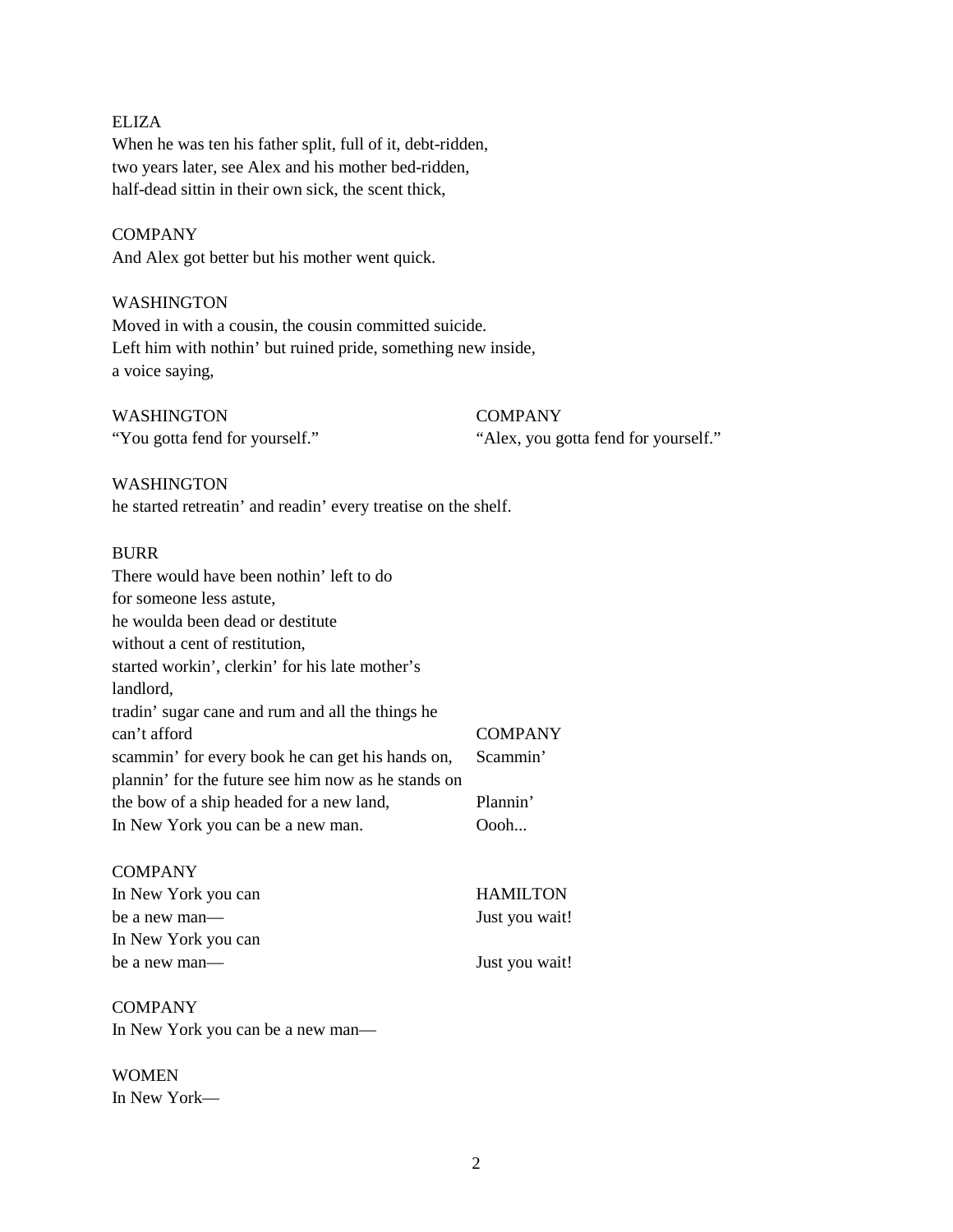MEN New York—

### **HAMILTON** Just you wait!

**COMPANY** Alexander Hamilton

We are waiting in the wings for you

You could never back down, you never learned to take your time!

Oh, Alexander Hamilton

When America sings for you Will they know what you overcame? Will they know you rewrote the game? The world will never be the same, oh.

BURR The ship is in the harbor now,

see if you can spot him.

Another immigrant, comin' up from the bottom.

His enemies destroyed his rep, America forgot him

MULLIGAN/LAFAYETTE We fought with him.

LAURENS Me? I died for him.

WASHINGTON Me? I trusted him.

ELIZA/ANGELICA/MARIA Me? I loved him.

**COMPANY** Alexander Hamilton

Waiting in the wings for you

You never learned to take your time!

Oh, Alexander Hamilton Alexander Hamilton… America sings for you Will they know what you overcame? Will they know you rewrote the game? The world will never be the same, oh.

MEN Just you wait

**COMPANY** Just you wait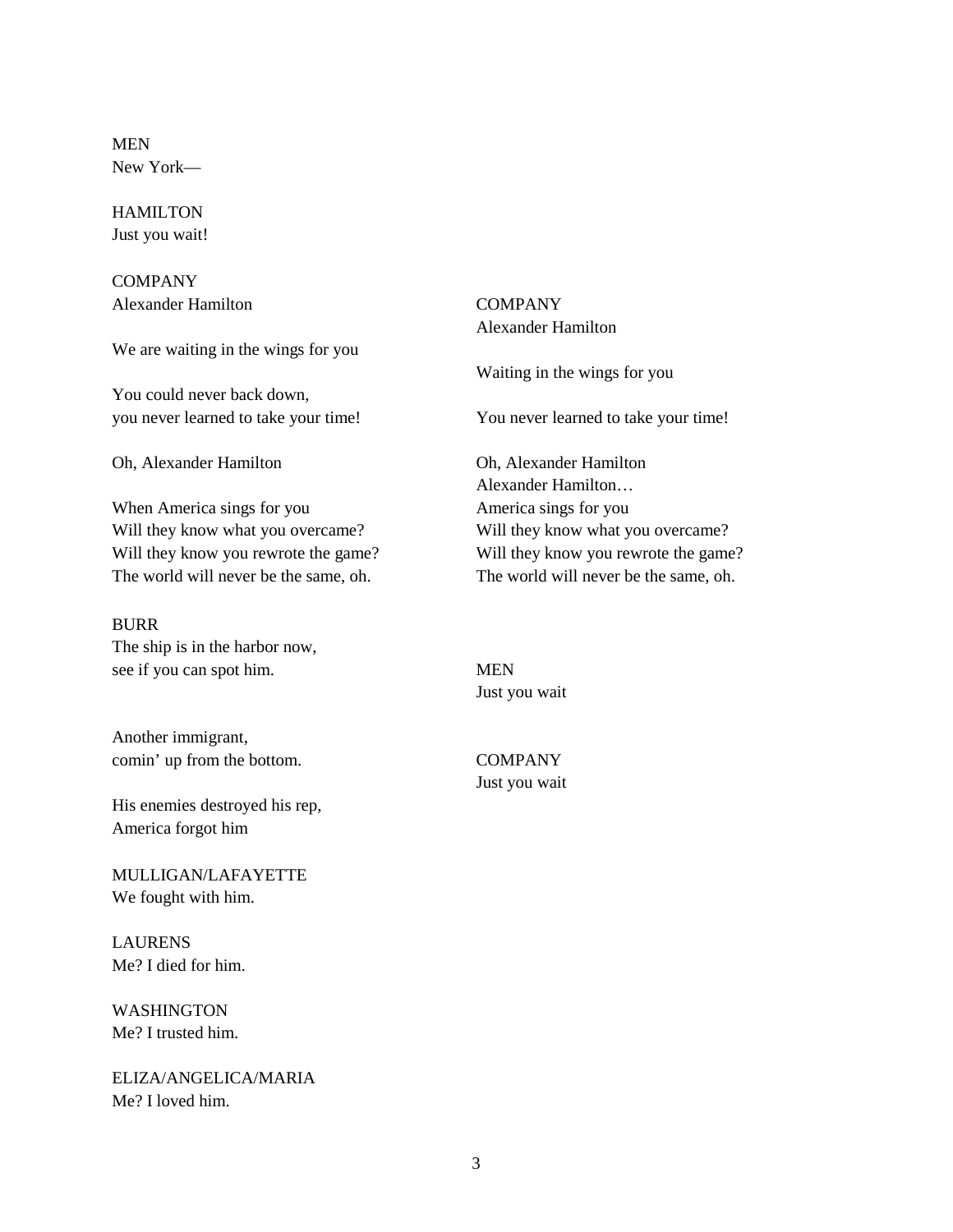BURR And me? I'm the damn fool that shot him.

**COMPANY** There's a million things I haven't done, but just you wait!

BURR What's your name, man?

**COMPANY** Alexander Hamilton!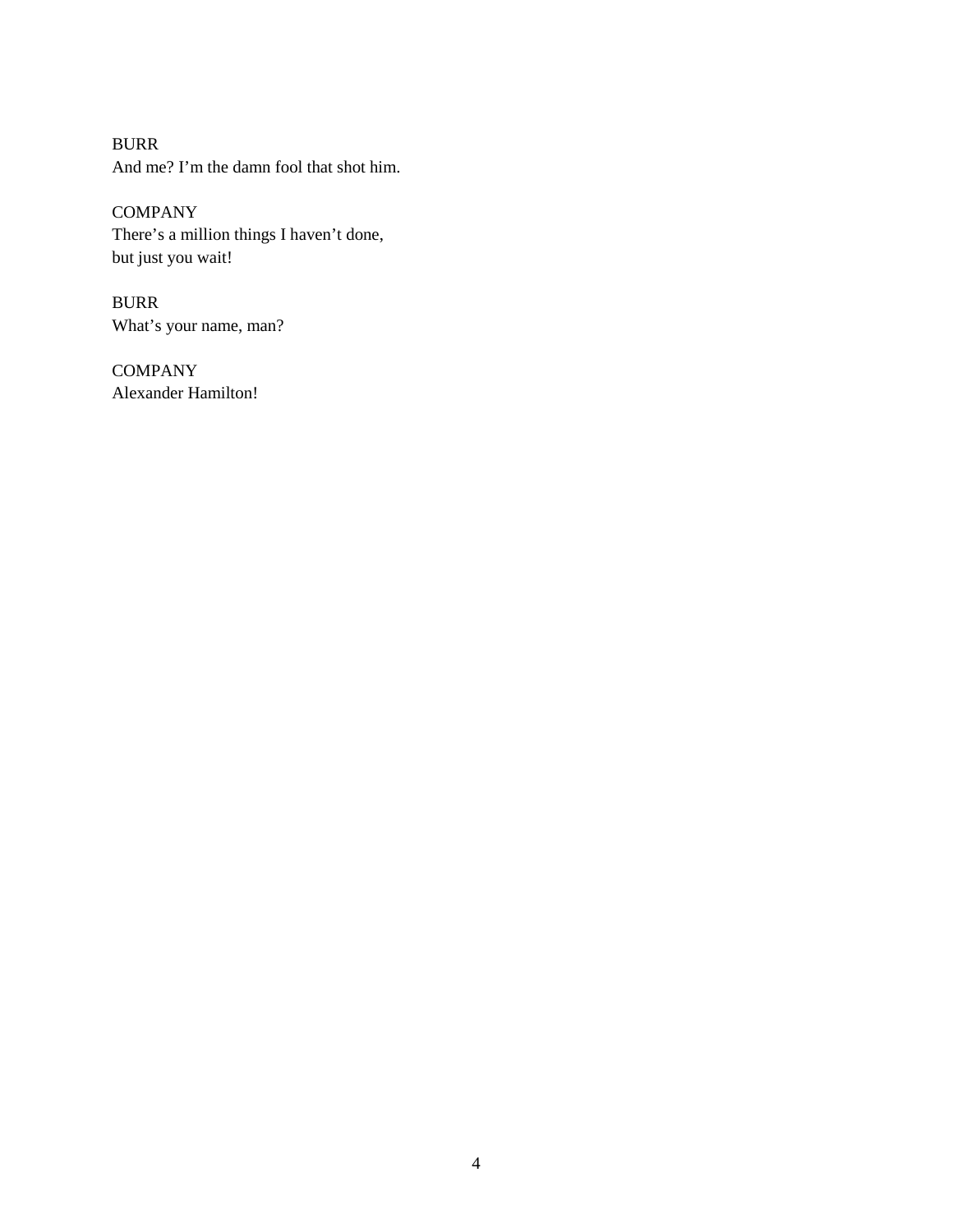# **2. Aaron Burr, Sir**

**COMPANY** 1776. New York City.

**HAMILTON** Pardon me. Are you Aaron Burr, sir?

BURR That depends. Who's asking?

**HAMILTON** Oh, well, sure, sir, I'm Alexander Hamilton, I'm at your service, sir. I have been looking for you.

BURR I'm getting nervous.

### **HAMILTON**

### Sir…

I heard your name at Princeton. I was seeking an accelerated course of study when I got sort of out of sorts with a buddy of yours. I may have punched him. It's a blur, sir. He handles the financials?

# BURR

You punched the bursar.

# **HAMILTON**

Yes!

I wanted to do what you did. Graduate in two, then join the revolution. He looked at me like I was stupid, I'm not stupid.

So how'd you do it? How'd you graduate so fast?

### BURR

It was my parents' dying wish before they passed.

# **HAMILTON**

You're an orphan. Of course! I'm an orphan. God, I wish there was a war! Then we could prove that we're worth more than anyone bargained for…

### BURR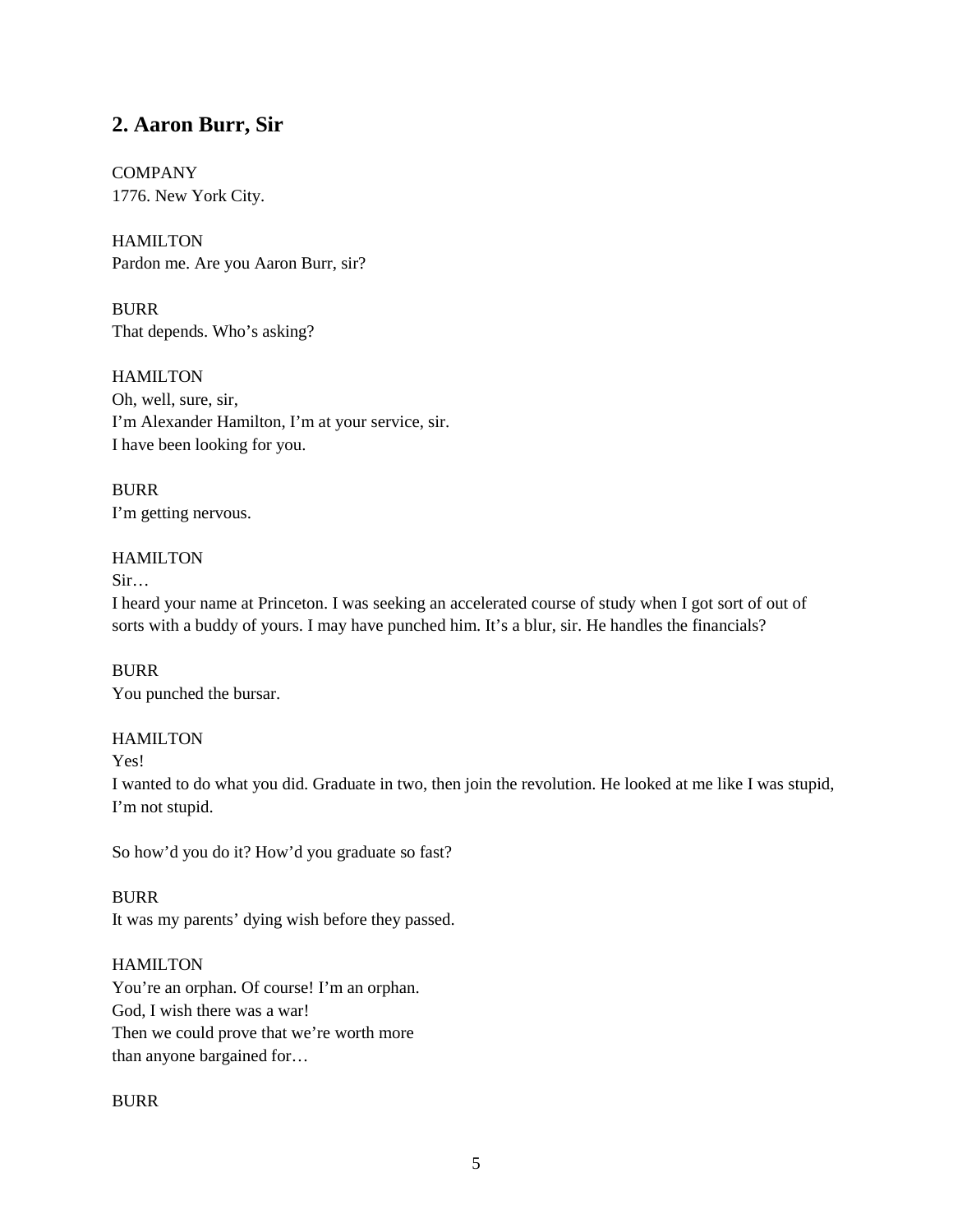Can I buy you a drink?

**HAMILTON** That would be nice.

BURR While we're talking, let me offer you some free advice. Talk less.

**HAMILTON** What?

BURR Smile more.

**HAMILTON** Ha.

BURR Don't let them know what you're against or what you're for.

**HAMILTON** You can't be serious.

BURR You wanna get ahead?

**HAMILTON** Yes.

BURR Fools who run their mouths off wind up dead.

LAURENS Yo yo yo yo yo! What time is it?

LAURENS/LAFAYETTE/MULLIGAN Show time!

BURR …like I said…

LAURENS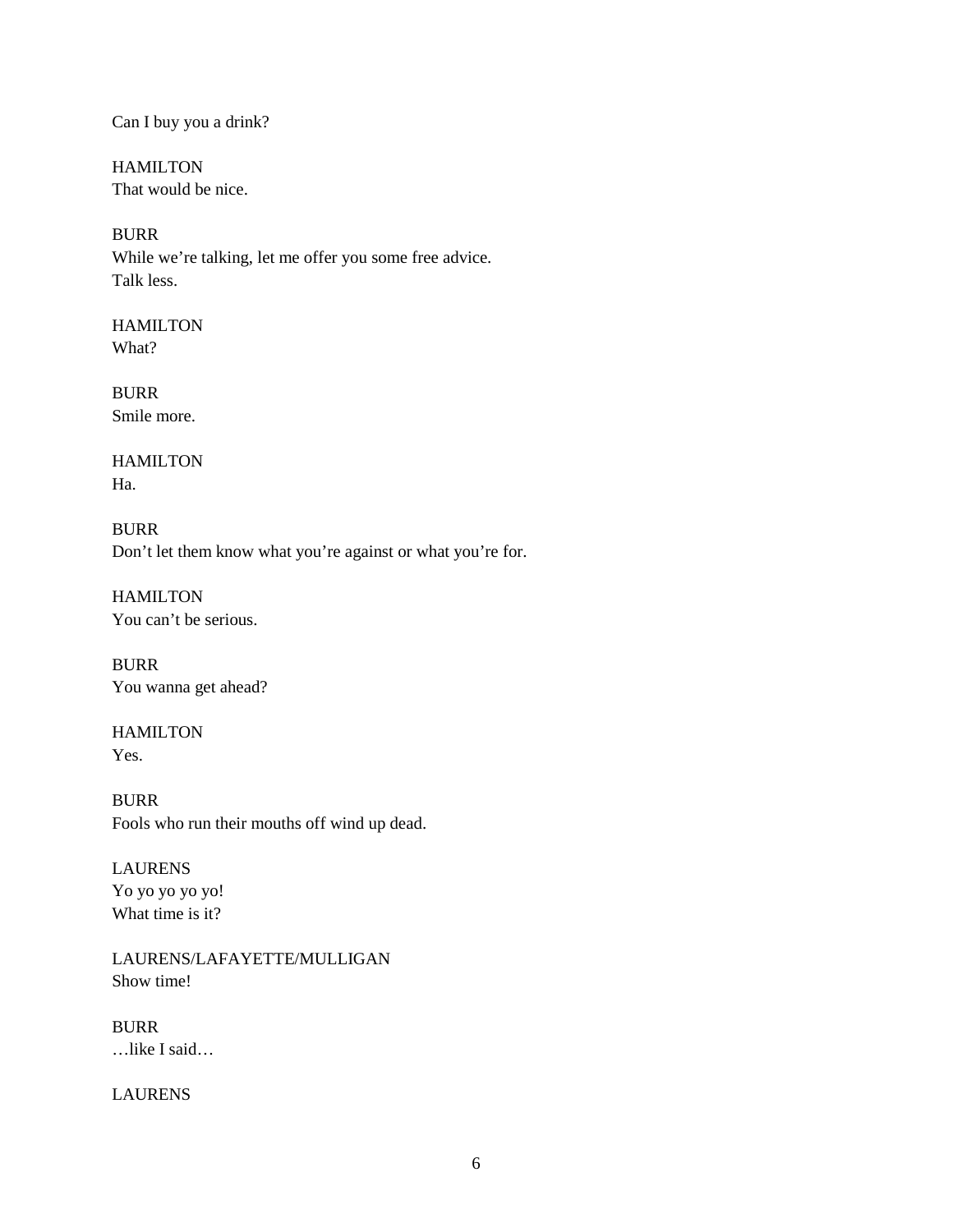Show time! Show time! Yo! I'm John Laurens in the place to be! Two pints o' Sam Adams, but I'm workin' on three, uh! Those redcoats don't want it with me! Cuz I will pop chick-a pop these cops till I'm free!

### LAFAYETTE

Oui oui, mon ami, je m'appelle Lafayette! The Lancelot of the revolutionary set! I came from afar just to say "Bonsoir!" Tell the King "Casse toi!" Who's the best? C'est moi!

### MULLIGAN

Brrrah brraaah! I am Hercules Mulligan, Up in it, lovin' it, yes I heard ya mother said "Come again?" Lock up ya daughters and horses, of course it's hard to have intercourse over four sets of corsets…

### LAURENS

No more sex, pour me another brew, son! Let's raise a couple more…

# LAURENS/LAFAYETTE/MULLIGAN To the revolution!

LAURENS Well, if it ain't the prodigy of Princeton college!

MULLIGAN Aaron Burr!

LAURENS Give us a verse, drop some knowledge!

### BURR

Good luck with that: you're takin' a stand. You spit. I'm 'a sit. We'll see where we land.

LAFAYETTE/MULLIGAN Boooo!

# LAURENS Burr, the revolution's imminent. What do you stall for? HAMILTON

If you stand for nothing, Burr, what'll you fall for?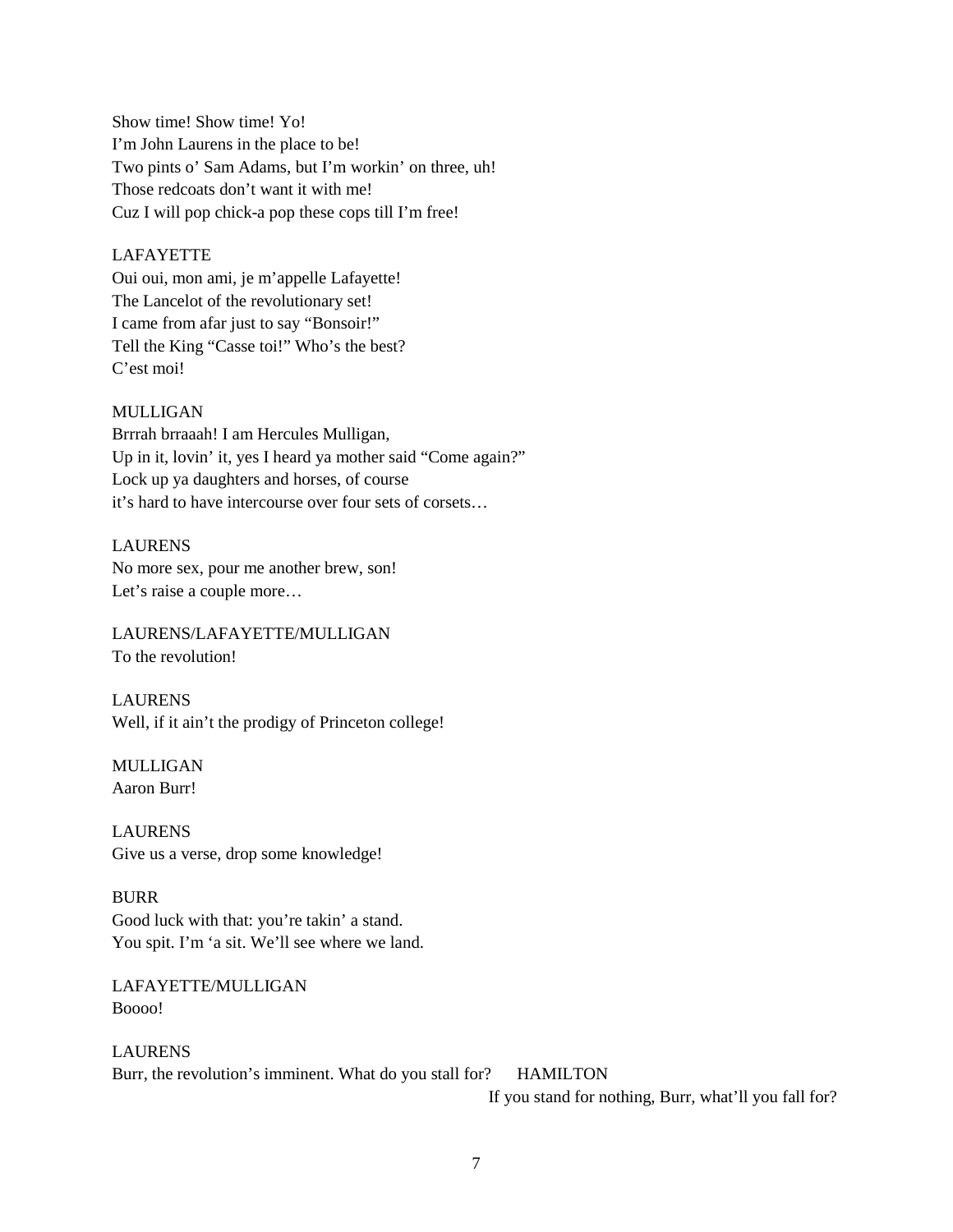# **3. My Shot**

LAURENS Ooh, Who are you? MULLIGAN Ooh,

LAFAYETTE Ooh,

Who are you?

Who are you?

MULLIGAN/LAFAYETTE/LAURENS Ooh, who is this kid? What's he gonna do?

#### **HAMILTON**

I am not throwing away my shot! I am not throwing away my shot! Hey yo, I'm just like my country, I'm young, scrappy and hungry, and I'm not throwing away my shot! I'm 'a get a scholarship to King's College. I prob'ly shouldn't brag, but dag, I amaze and astonish. The problem is I got a lot of brains but no polish. I gotta holler just to be heard. With every word, I drop knowledge! I'm a diamond in the rough, a shiny piece of coal tryin' to reach my goal. My power of speech: unimpeachable. Only nineteen but my mind is older. These New York City streets get colder, I shoulder ev'ry burden, ev'ry disadvantage I have learned to manage, I don't have a gun to brandish, I walk these streets famished. The plan is to fan this spark into a flame. But damn, it's getting dark, so let me spell out the name, I am the—

#### HAMILTON/LAFAYETTE/MULLIGAN/LAURENS

A-l-e-x-a-n-d e-r—we are—meant to be…

### **HAMILTON**

A colony that runs independently. Meanwhile, Britain keeps shittin' on us endlessly. Essentially, they tax us relentlessly, then King George turns around, runs a spending spree. He ain't ever gonna set his descendants free, so there will be a revolution in this century. Enter me!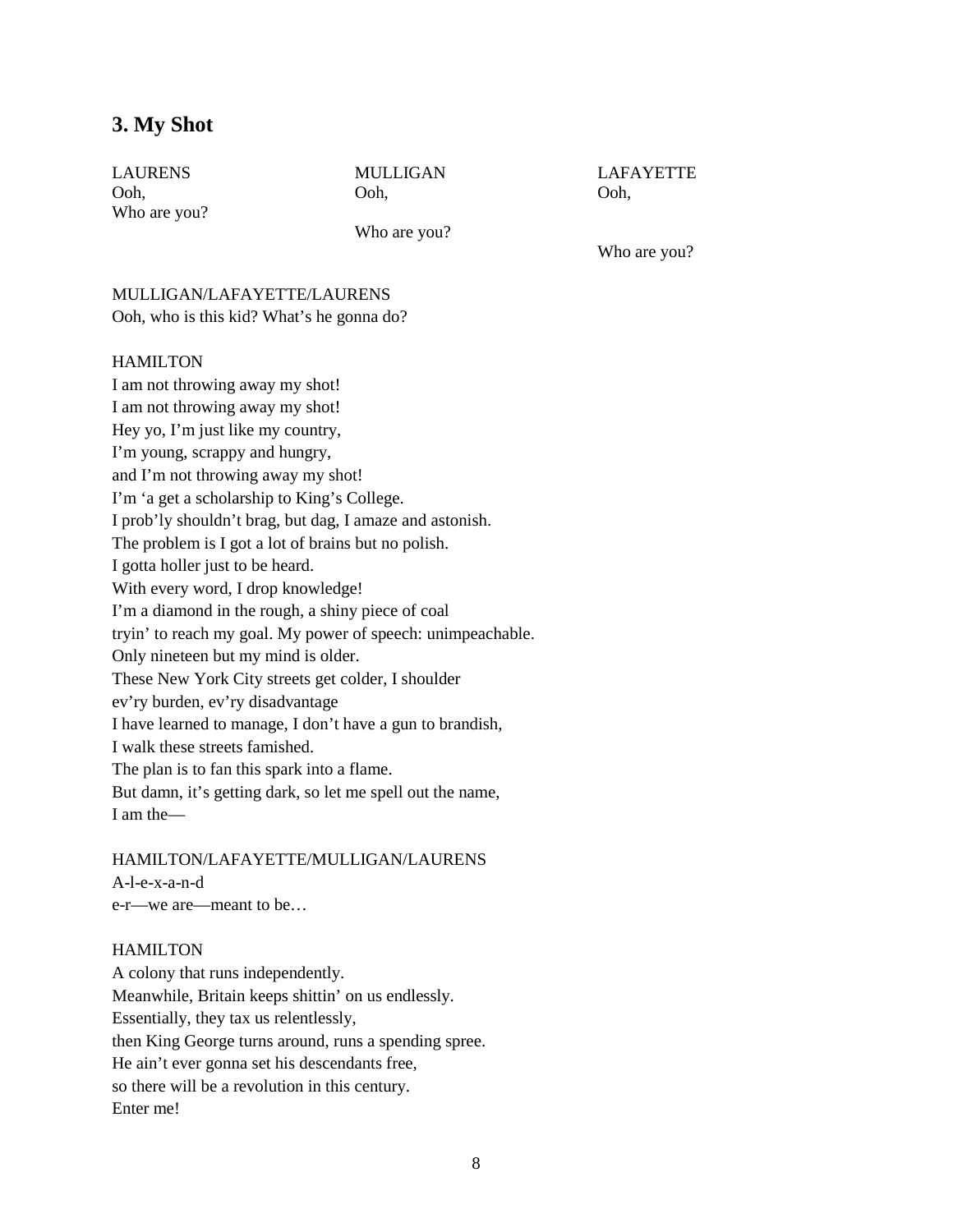# LAFAYETTE/MULLIGAN/LAURENS

(He says in parentheses)

### **HAMILTON**

Don't be shocked when your hist'ry book mentions me. I will lay down my life if it sets us free. Eventually, you'll see my ascendancy,

# **HAMILTON**

### LAURENS My shot!

My shot!

And I am not throwing away my shot. I am not throwing away my shot. Hey yo, I'm just like my country, I'm young, scrappy and hungry and I'm not throwing away my shot.

And I'm not throwing away my shot.

### HAMILTON/MULLIGAN/LAURENS/LAFAYETTE

I am not throwing away my shot. I am not throwing away my shot. Hey yo, I'm just like my country, I'm young, scrappy and hungry and I'm not throwing away my shot. It's time to take a shot!

# LAFAYETTE

I dream of life without a monarchy. The unrest in France will lead to 'onarchy? 'Onarchy? How you say, how you say, 'anarchy?' When I fight, I make the other side panicky. With my—

HAMILTON/LAURENS/LAFAYETTE/MULLIGAN Shot!

### MULLIGAN

Yo, I'm a tailor's apprentice, and I got y'all knuckleheads in loco parentis. I'm joining the rebellion cuz I know it's my chance to socially advance, instead of sewin' some pants! I'm gonna take a—

HAMILTON/LAURENS/LAFAYETTE/MULLIGAN Shot!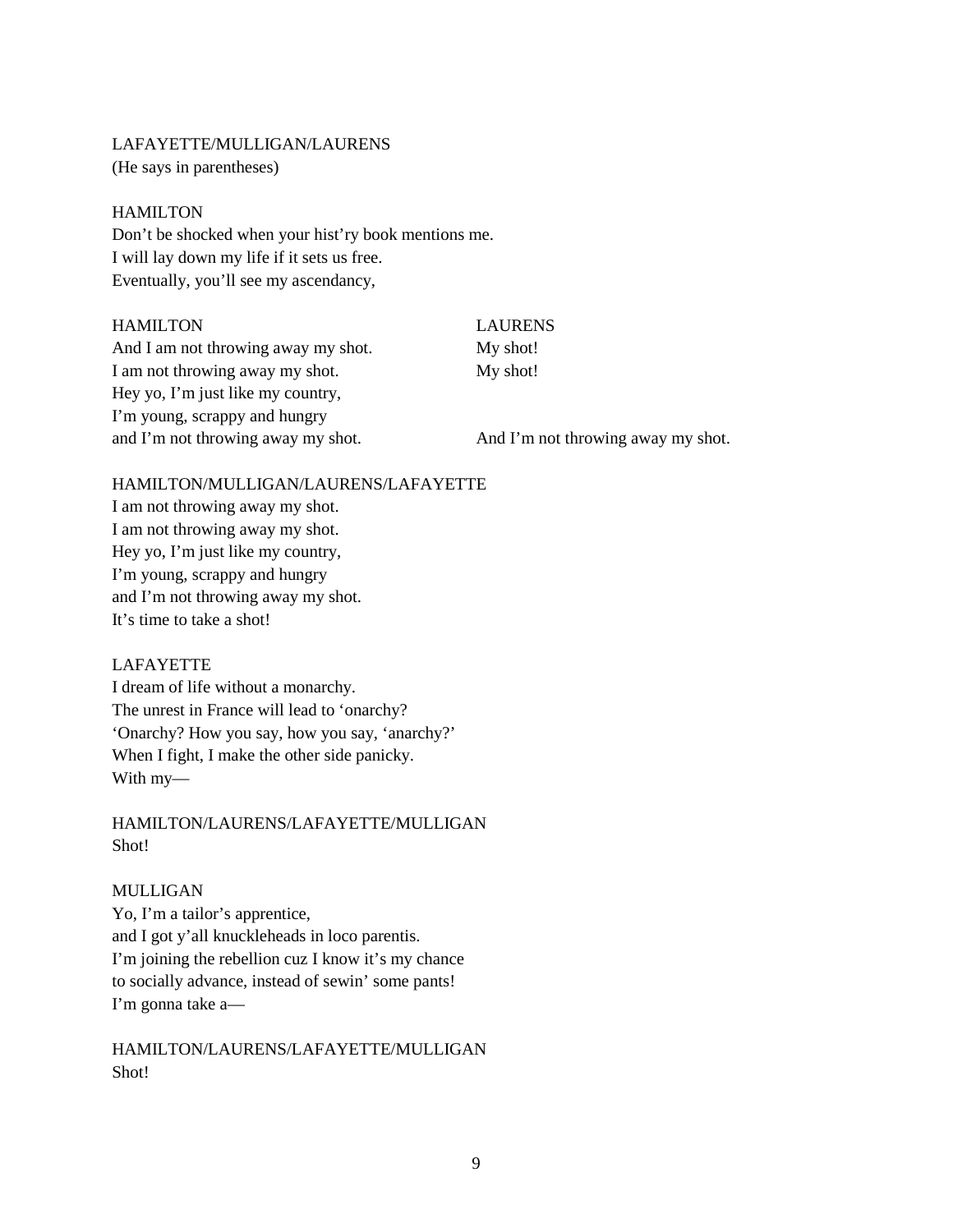### LAURENS

But we'll never be truly free until those in bondage have the same rights as you and me, you and I. Do or die. Wait till I sally in on a stallion with the first black battalion have another—

# HAMILTON/LAURENS/LAFAYETTE/MULLIGAN Shot!

### BURR

Geniuses, lower your voices. You keep out of trouble and you double your choices. I'm with you, but the situation is fraught. You've got to be carefully taught: If you talk, you're gonna get shot!

### **HAMILTON**

Burr, check what we got. Mister Lafayette, hard rock like Lancelot, I think your pants look hot, Laurens, I like you a lot. Let's hatch a plot blacker than the kettle callin' the pot... What are the odds the gods would put us all in one spot, poppin' a squat on conventional wisdom, like it or not, a bunch of revolutionary manumission abolitionists? Give me a position, show me where the ammunition is!

Oh, am I talkin' too loud? Sometimes I get over excited, shoot off at the mouth. I never had a group of friends before, I promise that I'll make y'all proud.

### LAURENS

Let's get this guy in front of a crowd.

### HAMILTON/LAURENS/LAFAYETTE/MULLIGAN/ENSEMBLE

I am not throwing away my shot. I am not throwing away my shot. Hey yo, I'm just like my country, I'm young, scrappy and hungry and I'm not throwing away my shot.

I am not throwing away my shot.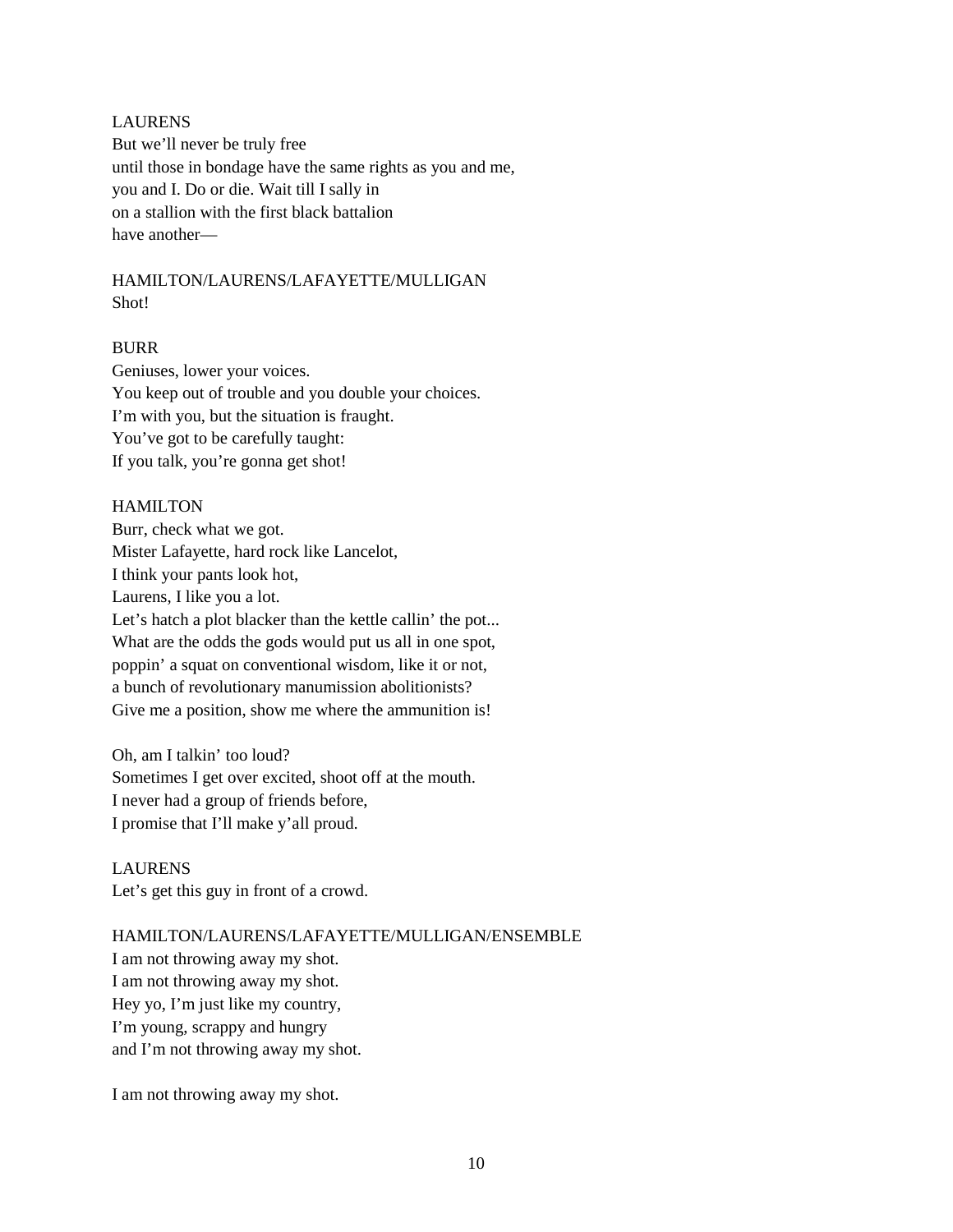I am not throwing away my shot. Hey yo, I'm just like my country, I'm young, scrappy and hungry and I'm not throwing away my shot.

# LAURENS

| Ev'rybody sing:                                     | HAMILTON/LAFAYETTE/MULLIGAN |
|-----------------------------------------------------|-----------------------------|
| Whoa, whoa, whoa                                    | Whoa! Whoa! Whoa!           |
| Hey!                                                |                             |
| Whoa!                                               | Whoa!                       |
| Wooh!!                                              |                             |
| Whoa!                                               | Whoa!                       |
| Ay, let 'em hear ya!                                |                             |
|                                                     | Yea!                        |
| Let's go!                                           |                             |
|                                                     | <b>COMPANY</b>              |
|                                                     | Whoa! Whoa! Whoa!           |
| I said shout it to the rooftops!                    | Whoa!                       |
| Said, to the rooftops!                              | Whoa!                       |
| Come on!                                            |                             |
|                                                     | Yea!                        |
| Come on, let's go!                                  |                             |
| <b>LAURENS</b>                                      |                             |
| Rise up!                                            |                             |
| When you're living on your knees, you rise up.      |                             |
| Tell your brother that he's gotta rise up.          |                             |
| Tell your sister that she's gotta rise up.          |                             |
|                                                     |                             |
| <b>LAURENS AND ENSEMBLE</b>                         |                             |
| When are these colonies gonna rise up?              | <b>COMPANY</b>              |
| When are these colonies gonna rise up?              | Whoa! Whoa!                 |
| When are these colonies gonna rise up?              | Whoa!                       |
| When are these colonies gonna rise up?              | Whoa!                       |
|                                                     | Whoa!                       |
| Rise up!                                            |                             |
|                                                     | Rise up!                    |
| <b>HAMILTON</b>                                     |                             |
| I imagine death so much it feels more like a memory |                             |
| When's it gonna get me?                             |                             |
| In my sleep? Seven feet ahead of me?                |                             |
| If I see it comin', do I run or do I let it be?     |                             |

Is it like a beat without a melody?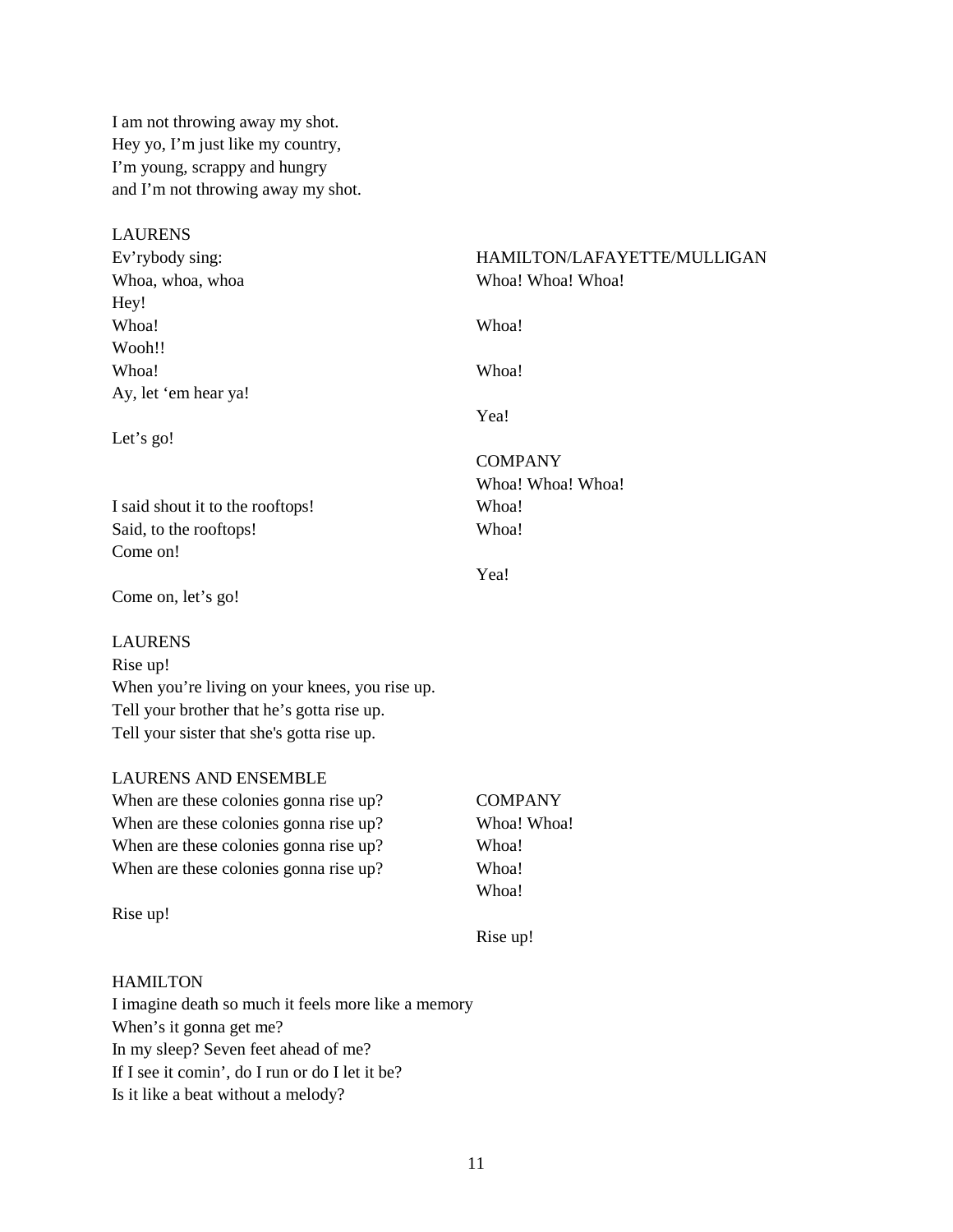See, I never thought I'd live past twenty. Where I come from some get half as many. Ask anybody why we livin' fast and we laugh, reach for a flask, we have to make this moment last, that's plenty.

# Scratch that, this is not a moment, it's the movement where all the hungriest brothers with something to prove went? Foes oppose us, we take an honest stand, we roll like Moses, claimin' our promised land. And? If we win our independence? 'Zat a guarantee of freedom for our descendants? Or will the blood we shed begin an endless cycle of vengeance and death with no defendants? I know the action in the street is excitin', but Jesus, between all the bleedin' 'n fightin' I've been readin' 'n writin'. We need to handle our financial situation. Are we a nation of states? What's the state of our nation? I'm past patiently waitin'. I'm passionately smashin' every expectation, every action's an act of creation! I'm laughin' in the face of casualties and sorrow, for the first time, I'm thinkin' past tomorrow,

# HAMILTON AND COMPANY

And I am not throwing away my shot. I am not throwing away my shot. Hey yo, I'm just like my country, I'm young, scrappy and hungry and I'm not throwing away my shot.

### HAMILTON/LAURENS/LAFAYETTE/ MULLIGAN

We're gonna rise up! Time to take a shot! We're gonna rise up! Time to take a shot! We're gonna

### ENSEMBLE

Not throwing away my shot. Not throwing away my shot. We're gonna

rise up! Rise up!

**HAMILTON** Time to take a shot!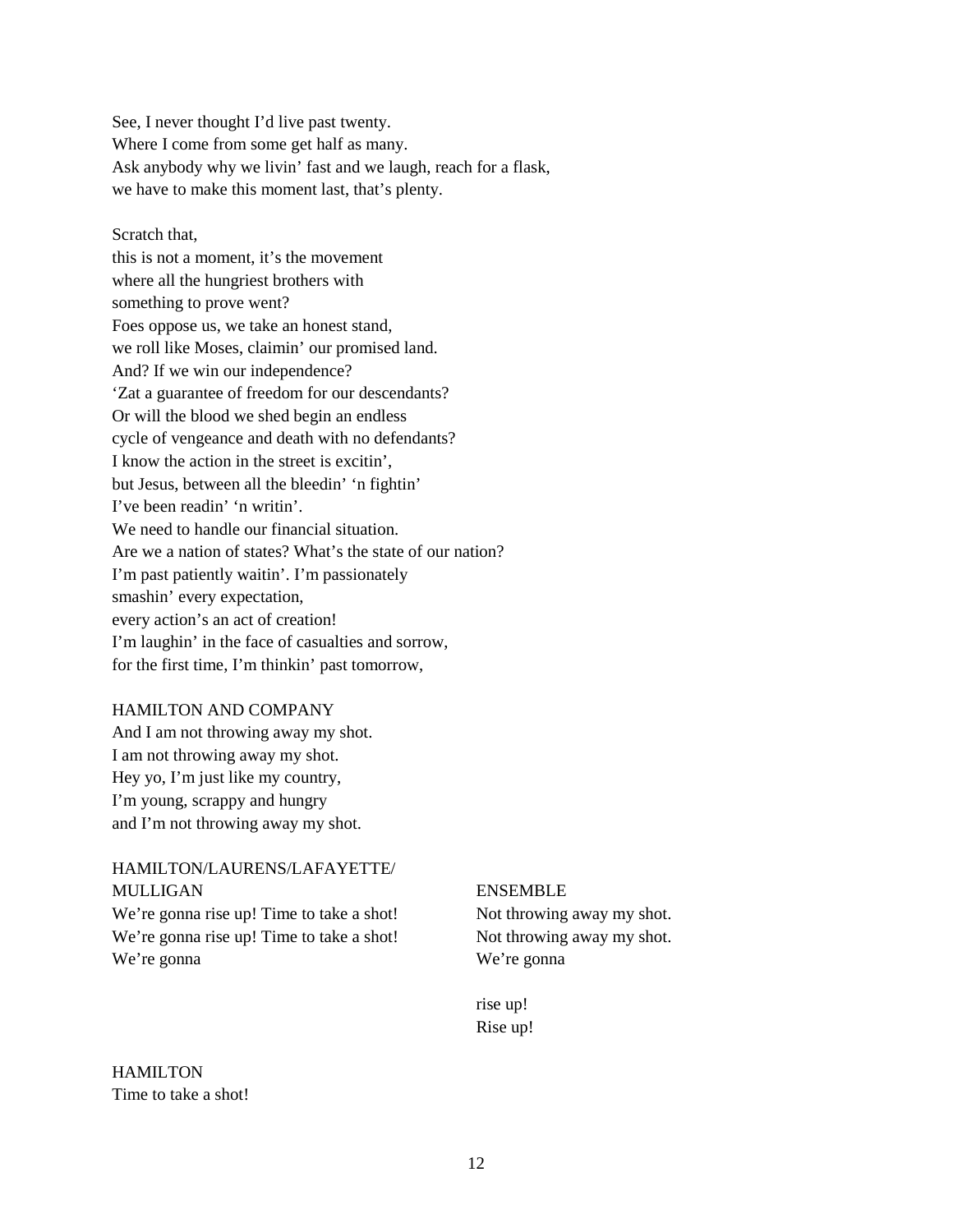|                             | Rise up!             |
|-----------------------------|----------------------|
|                             | Rise up!             |
| HAMILTON/LAFAYETTE/LAURENS/ |                      |
| <b>MULLIGAN</b>             |                      |
| Time to take a shot!        | Rise up!             |
|                             | Rise up!             |
| Take a shot!                |                      |
| Shot!                       | $Ri$ - $ri$ - $ri$   |
| Shot!                       |                      |
| A-yo it's                   |                      |
| time to take a shot!        | Time to take a shot! |
| Time to take a shot!        | Time to take a shot! |
| And I am—                   | And I am—            |
|                             |                      |

HAMILTON/LAFAYETTE/MULLIGAN/LAURENS Not throwin' away my—

**COMPANY** Not throwin' away my shot!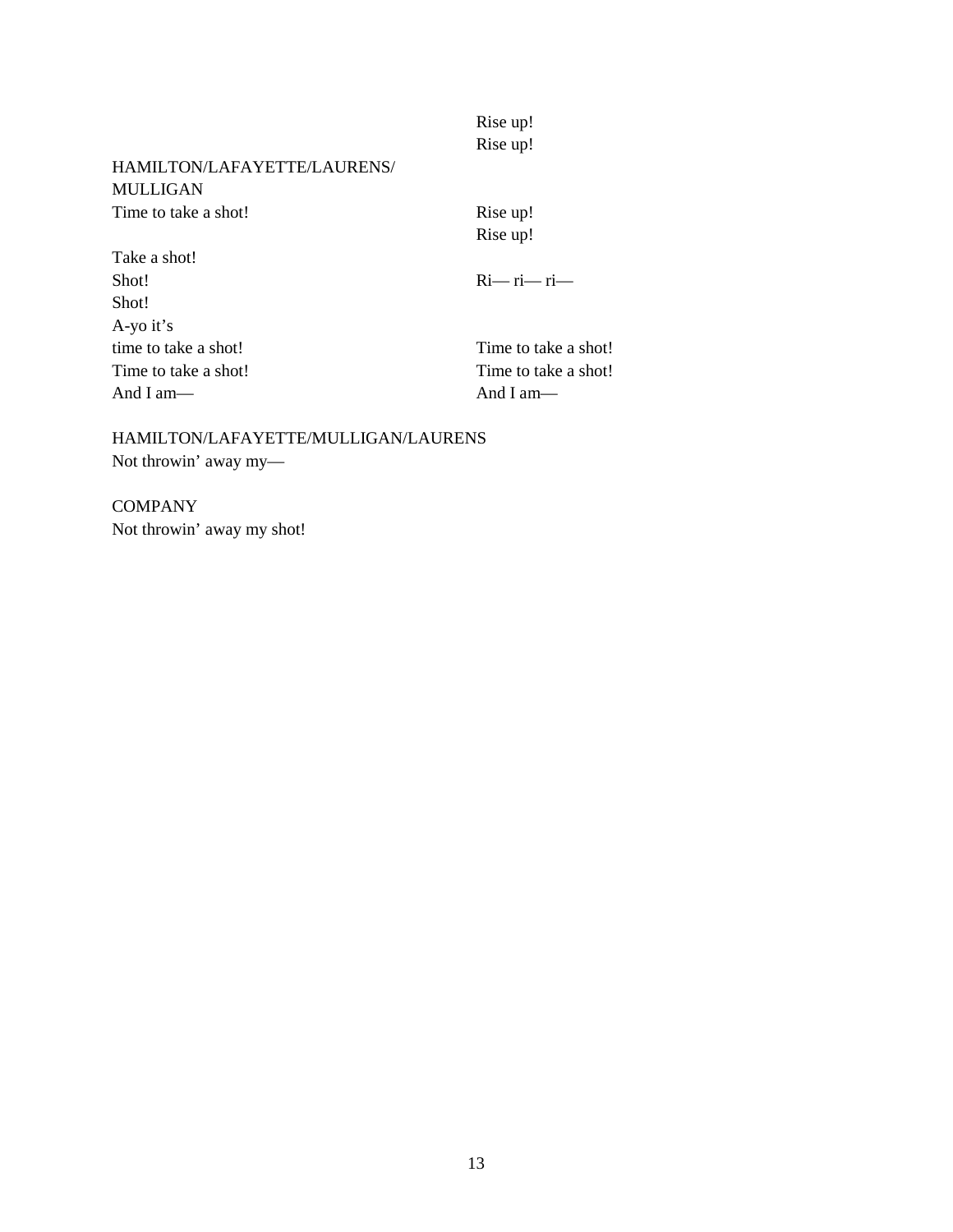# **4. The Story of Tonight**

**HAMILTON** I may not live to see our glory!

LAFAYETTE/MULLIGAN/LAURENS I may not live to see our glory!

**HAMILTON** But I will gladly join the fight!

LAFAYETTE/MULLIGAN/LAURENS But I will gladly join the fight!

**HAMILTON** And when our children tell our story…

LAFAYETTE/MULLIGAN/LAURENS And when our children tell our story…

**HAMILTON** They'll tell the story of tonight.

MULLIGAN Let's have another round tonight.

LAFAYETTE Let's have another round tonight.

**HAMILTON** Let's have another round tonight.

### LAURENS

Raise a glass to freedom, Something they can never take away, no matter what they tell you. Raise a glass to the four of us.

LAURENS/MULLIGAN Tomorrow there'll be more of us.

MULLIGAN/LAFAYETTE/LAURENS Telling the story of tonight.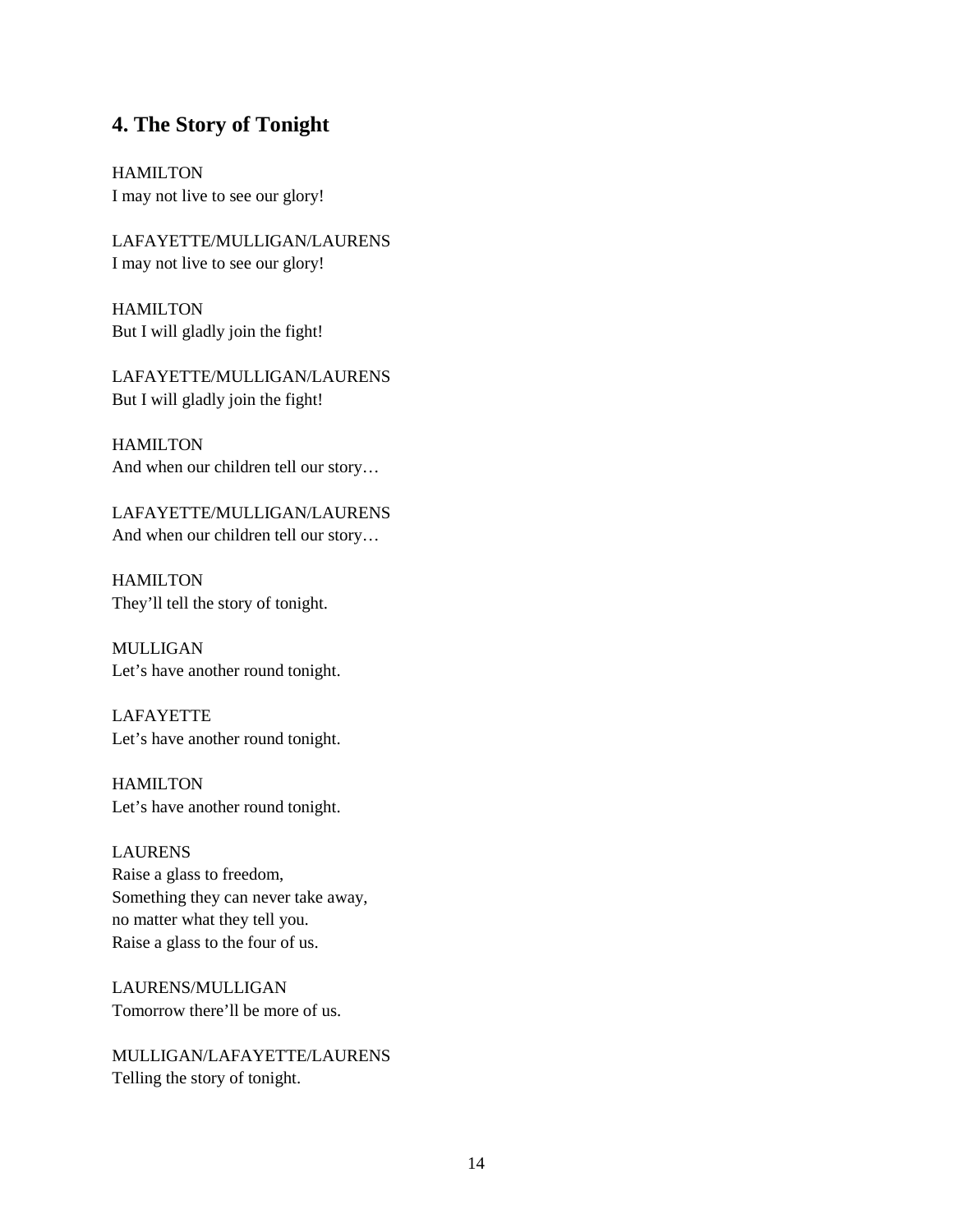**HAMILTON** They'll tell the story of tonight.

LAURENS/MULLIGAN/LAFAYETTE Raise a glass to freedom, something they can never take away.

**HAMILTON** No matter what they tell you.

MULLIGAN/LAFAYETTE Let's have another round tonight.

LAURENS Raise a glass to the four of us.

HAMILTON/LAURENS/MULLIGAN/LAFAYETTE Tomorrow there'll be more of us.

HAMILTON/LAURENS Telling the story of tonight

MULLIGAN/LAFAYETTE Let's have another round tonight

HAMILTON/LAURENS/ENSEMBLE They'll tell the story of tonight

They'll tell the story of tonight

They'll tell the story of tonight

FULL ENSEMBLE Tonight

# MULLIGAN/LAFAYETTE/ENSEMBLE Raise a glass to freedom

Raise a glass to freedom

They'll tell the story of—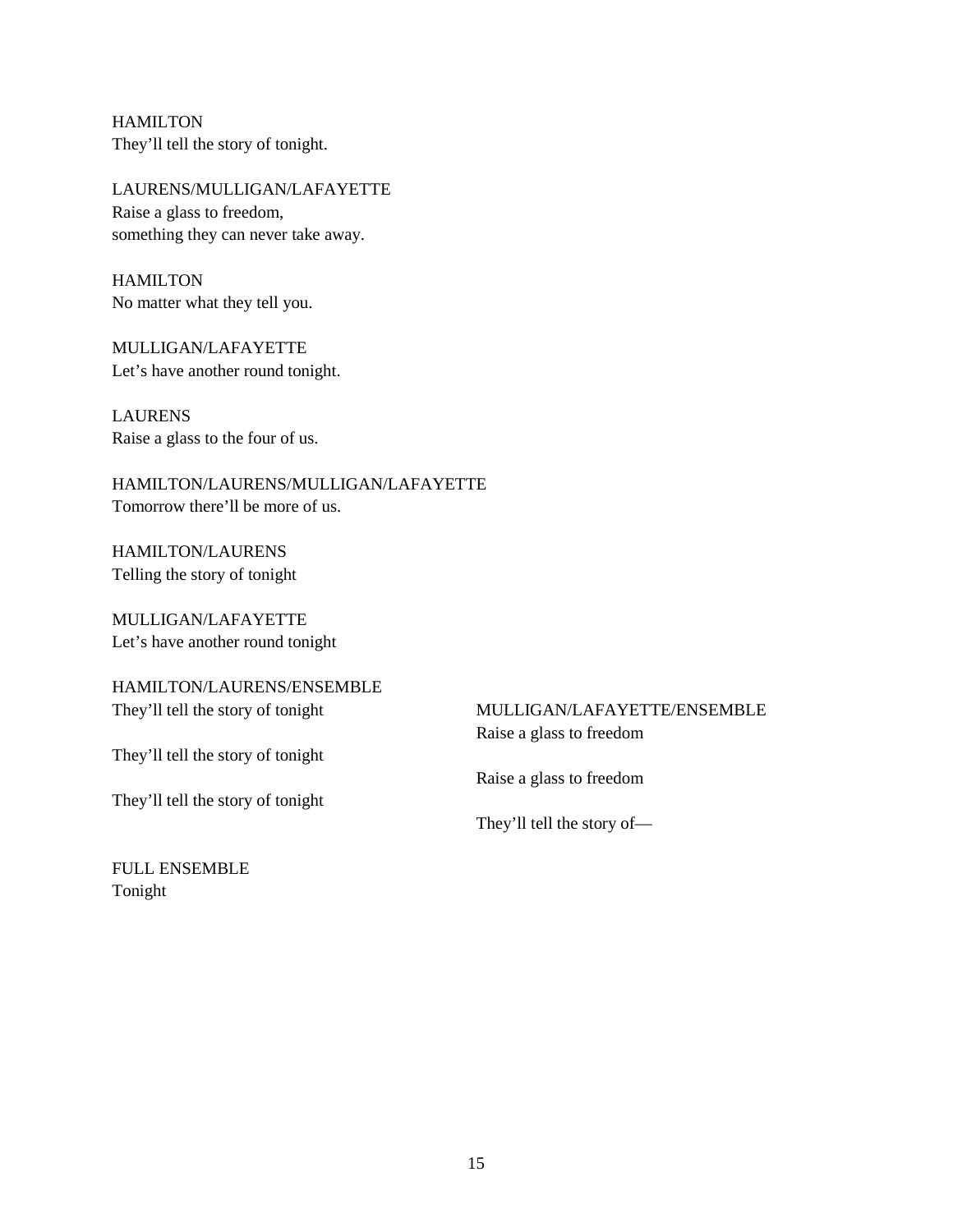# **5. The Schuyler Sisters**

### BURR

There's nothing rich folks love more than going downtown and slummin' it with the poor. They pull up in their carriages and gawk at the students in the common Just to watch them talk. Take Philip Schuyler: the man is loaded. Uh-oh, but little does he know that his daughters, Peggy, Angelica, Eliza sneak into the city just to watch all the guys at—

**COMPANY** 

Work, work!

ANGELICA Angelica!

**COMPANY** Work, work!

ELIZA Eliza!

**PEGGY** And Peggy!

# **COMPANY**

Work, work! The Schuyler sisters!

ANGELICA Angelica!

**PEGGY** 

Peggy!

ELIZA Eliza!

**COMPANY** Work!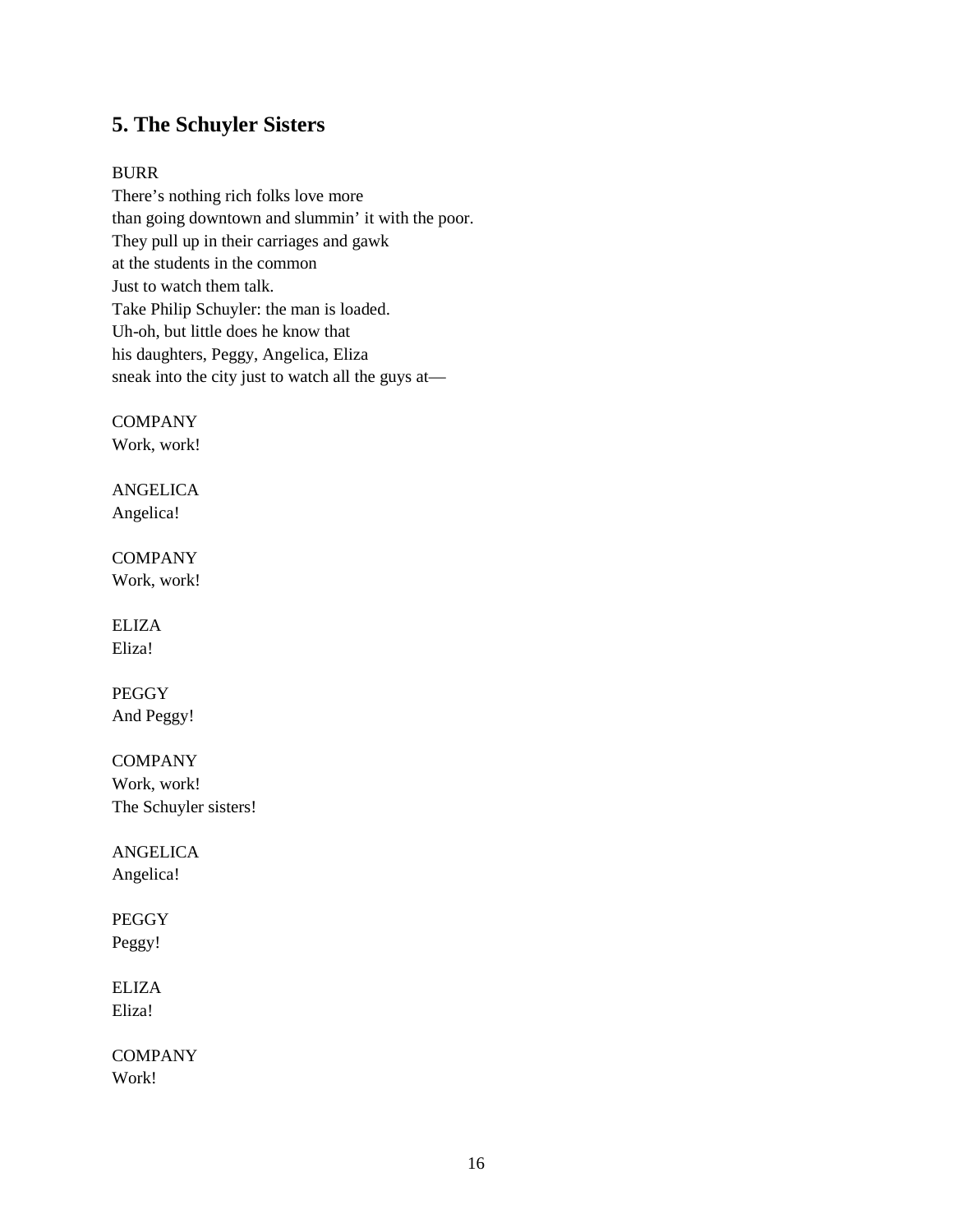**PEGGY** Daddy said to be home by sundown.

ANGELICA Daddy doesn't need to know.

PEGGY Daddy said not to go downtown.

ELIZA Like I said, you're free to go.

ANGELICA But—look around, look around, the revolution's happening in New York.

ELIZA/PEGGY New York.

COMPANY Angelica

SCHUYLER SISTERS AND COMPANY Work!

**PEGGY** It's bad enough daddy wants to go to war.

ELIZA People shouting in the square.

**PEGGY** It's bad enough there'll be violence on our shore.

ANGELICA New ideas in the air.

ANGELICA AND MALE ENSEMBLE Look around—

ELIZA Angelica, remind me what we're looking for…

ALL MEN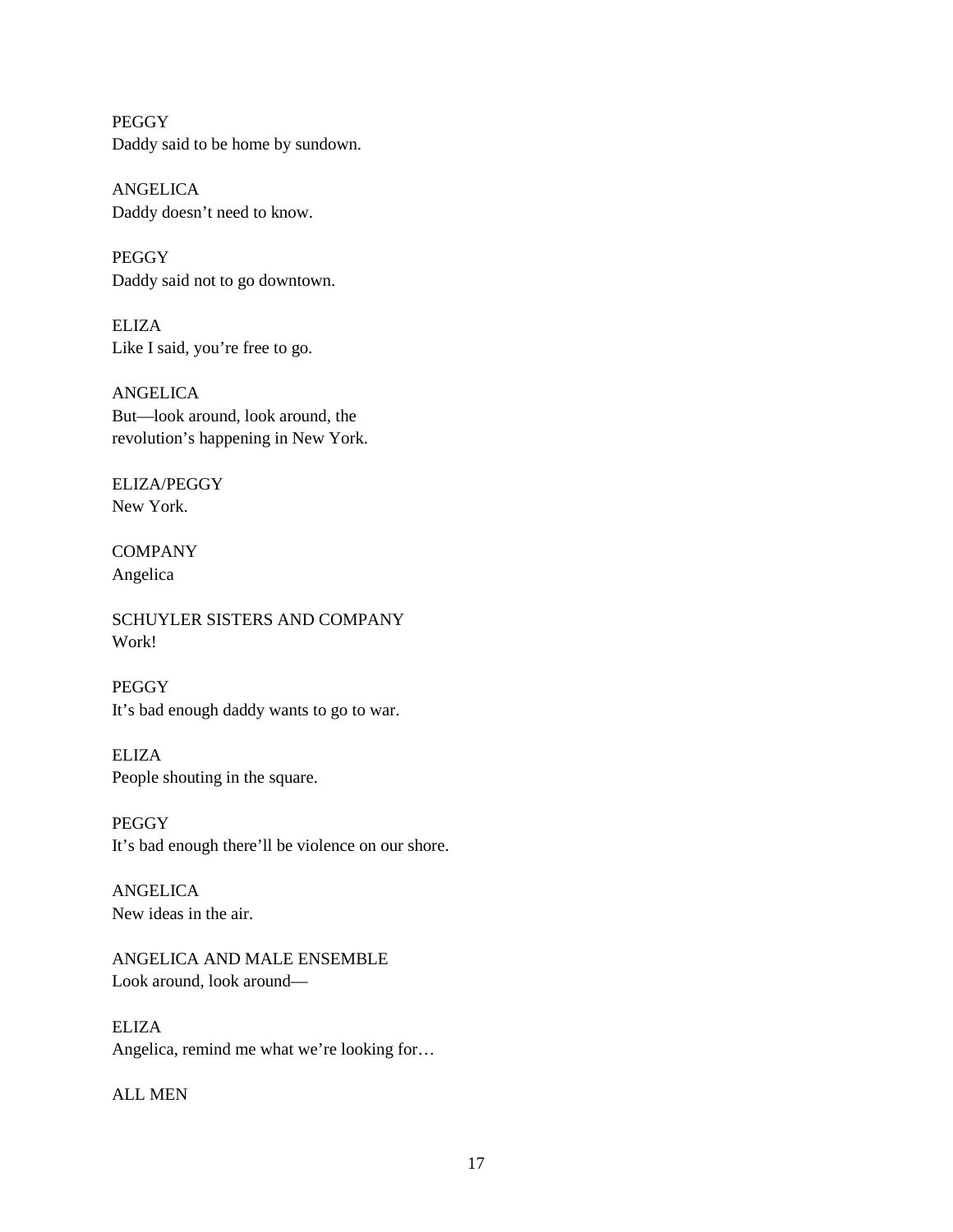### She's lookin' for me!

| ANGELICA                               | <b>COMPANY</b> |
|----------------------------------------|----------------|
| Eliza, I'm lookin' for a mind at work. | Work, work!    |
| I'm lookin' for a mind at work!        | Work, work!    |
| I'm lookin' for a mind at work!        | Work, work!    |
| Whooaaaaa!                             |                |

### ELIZA/ANGELICA/PEGGY

Whooaaaaa! Work!

Work!

### BURR

Wooh! There's nothin' like summer in the city. Someone in a rush next to someone lookin' pretty. Excuse me, miss, I know it's not funny But your perfume smells like your daddy's got money. Why you slummin' in the city in your fancy heels You searchin for an urchin who can give you ideals?

ANGELICA Burr, you disgust me.

BURR Ah, so you've discussed me. I'm a trust fund, baby, you can trust me!

#### ANGELICA

I've been reading *Common Sense* by Thomas Paine. So men say that I'm intense or I'm insane. You want a revolution? I want a revelation So listen to my declaration:

ELIZA/ANGELICA/PEGGY "We hold these truths to be self-evident That all men are created equal"

ANGELICA And when I meet Thomas Jefferson,

**COMPANY** Unh!

ANGELICA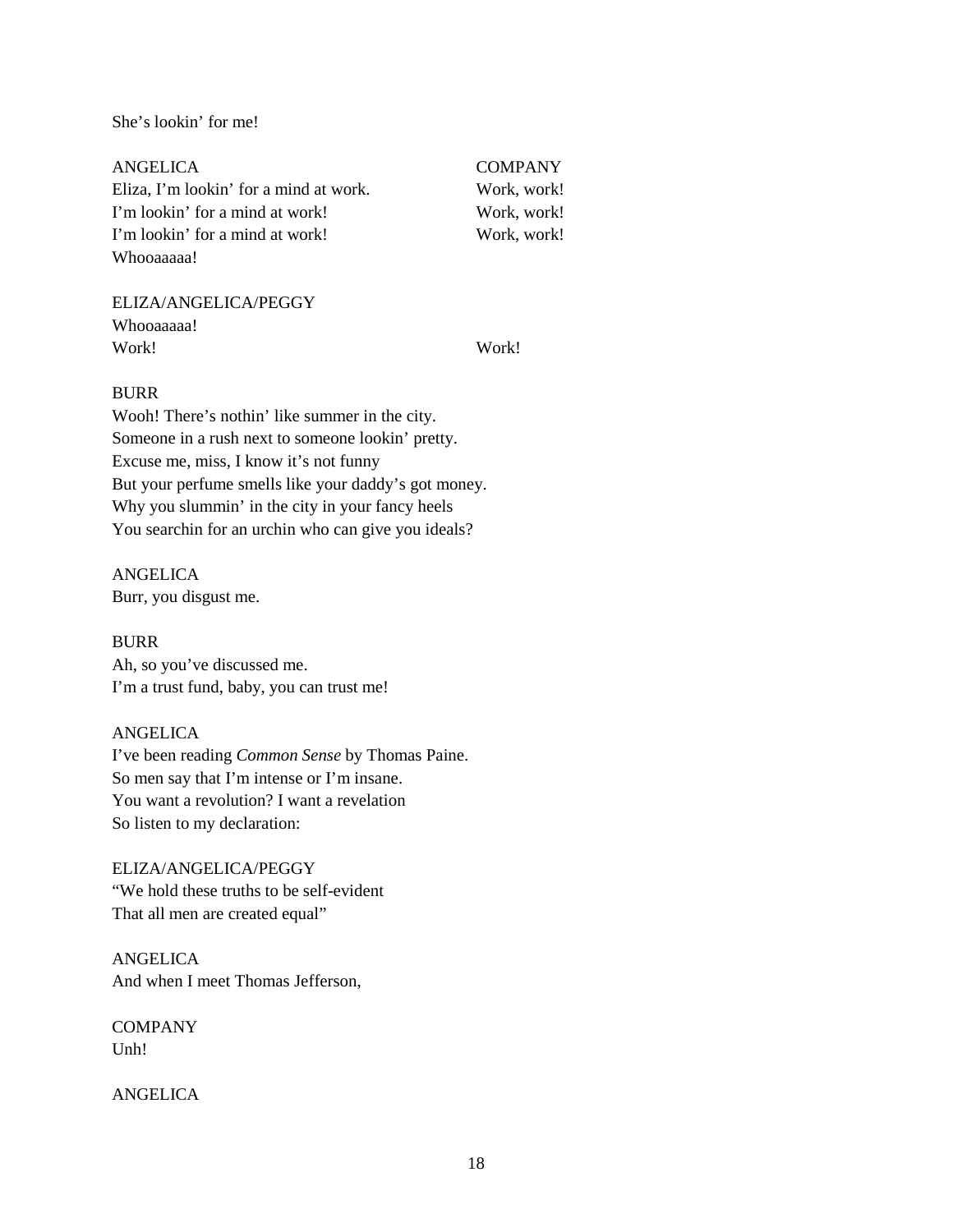I'm 'a compel him to include women in the sequel!

WOMEN Work!

ELIZA Look around, look around at how Lucky we are to be alive right now!

ELIZA/PEGGY Look around, look around at how Lucky we are to be alive right now!

ELIZA/ANGELICA/PEGGY History is happening in Manhattan and we just happen to be in the greatest city in the world!

# SCHUYLER SISTERS AND COMPANY

In the greatest city in the world!

| <b>ANGELICA</b>                     | <b>ELIZA/PEGGY</b>                                 | <b>MEN</b>                   |
|-------------------------------------|----------------------------------------------------|------------------------------|
| Cuz I've been reading <i>Common</i> | Look around, look around                           | Hey! Hey! Hey! Hey!          |
| Sense by Thomas Paine.              |                                                    |                              |
| So men say that I'm intense or I'm  |                                                    |                              |
| insane.                             | The revolution's happening in— Hey! Hey! Hey! Hey! |                              |
| <b>ANGELICA</b>                     | <b>ELIZA/PEGGY</b>                                 |                              |
| You want a revolution?              | New York!                                          |                              |
| I want a revelation                 |                                                    | <b>WOMEN</b>                 |
|                                     | In New York!                                       | Look around, look around the |
| So listen to my declaration:        |                                                    | revolution's happening       |
| ANGELICA/ELIZA/PEGGY                |                                                    |                              |
| We hold these truths to be self     | <b>FEMALE ENSEMBLE</b>                             |                              |
| evident that all men are created    | Look around                                        | Hey! Hey!                    |
| equal                               | Look around                                        | Hey! Hey!                    |
| Whoo!                               |                                                    |                              |
|                                     | At how lucky we are to be alive<br>right now       | Hey! Hey!                    |
|                                     |                                                    | Hey! Hey!                    |

# FULL COMPANY

Look around, look around at how lucky we are to be alive right now! History is happening in Manhattan and we just happen to be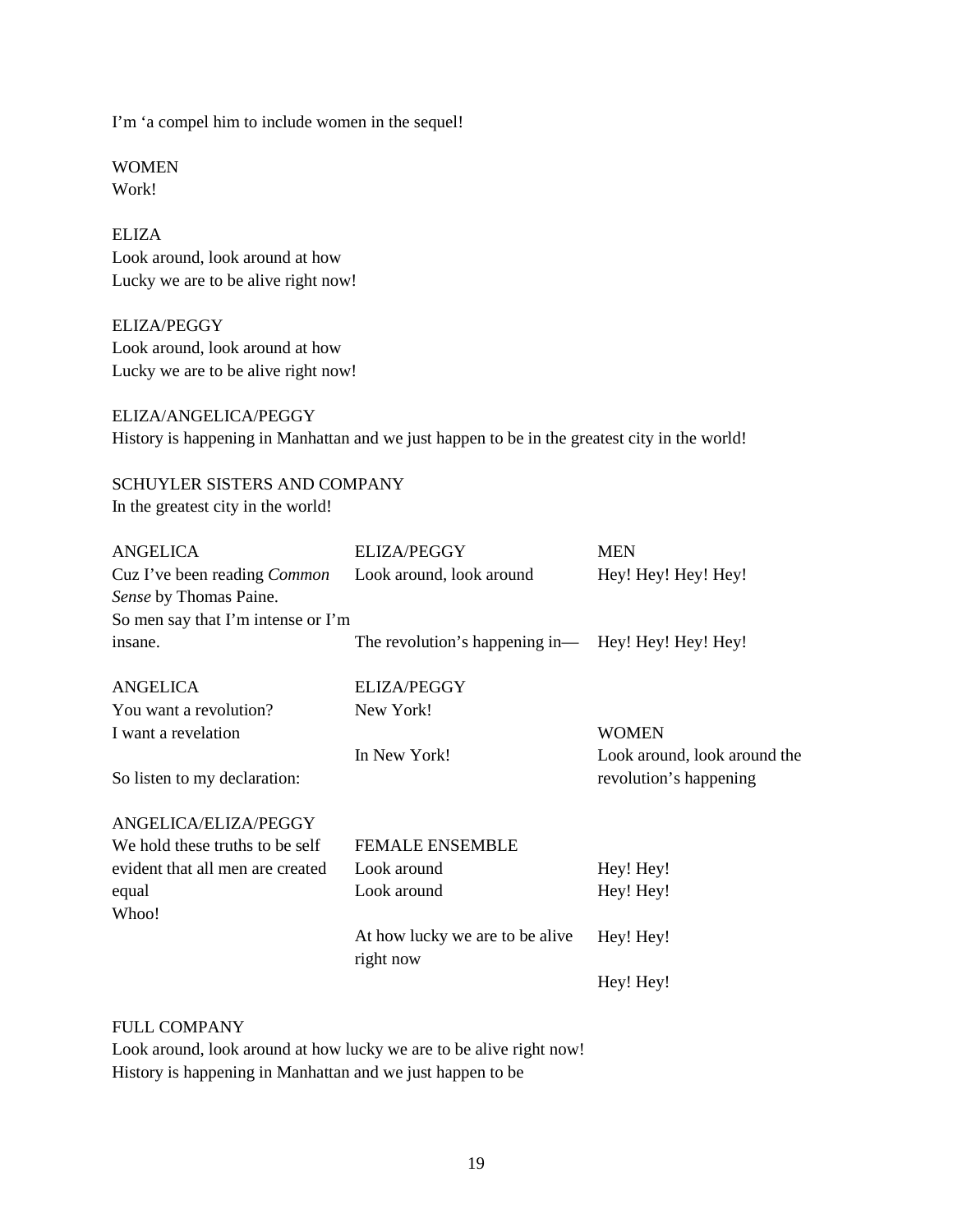ALL WOMEN In the greatest city in the world

ALL MEN In the greatest city—

**COMPANY** In the greatest city in the world!

| <b>COMPANY</b> |                   |                                   |
|----------------|-------------------|-----------------------------------|
| Work, work!    |                   | <b>ANGELICA</b>                   |
|                |                   | Angelica!                         |
| Work, work!    |                   |                                   |
|                |                   | <b>ELIZA</b><br>Eliza!            |
|                |                   |                                   |
|                |                   | <b>PEGGY</b>                      |
| Work, work!    |                   | And Peggy!                        |
|                |                   |                                   |
|                |                   | ANGELICA/ELIZA/PEGGY              |
|                |                   | The Schuyler sisters!             |
| Work, work!    |                   |                                   |
| Work, work!    |                   | We're looking for a mind at work! |
|                |                   | Hey!                              |
| Work, work!    |                   | Hey!                              |
| Work, work!    |                   |                                   |
|                |                   |                                   |
|                |                   |                                   |
| <b>COMPANY</b> | <b>ANGELICA</b>   | <b>ELIZA/PEGGY</b>                |
| Work, work!    | Whoa!             | Hey! Hey! Hey! Hey! Hey!          |
| Work, work!    |                   |                                   |
|                |                   | In the greatest                   |
| Work, work!    | In the greatest   |                                   |
|                | city in the world | city in the world                 |

**COMPANY** In the greatest city in the world!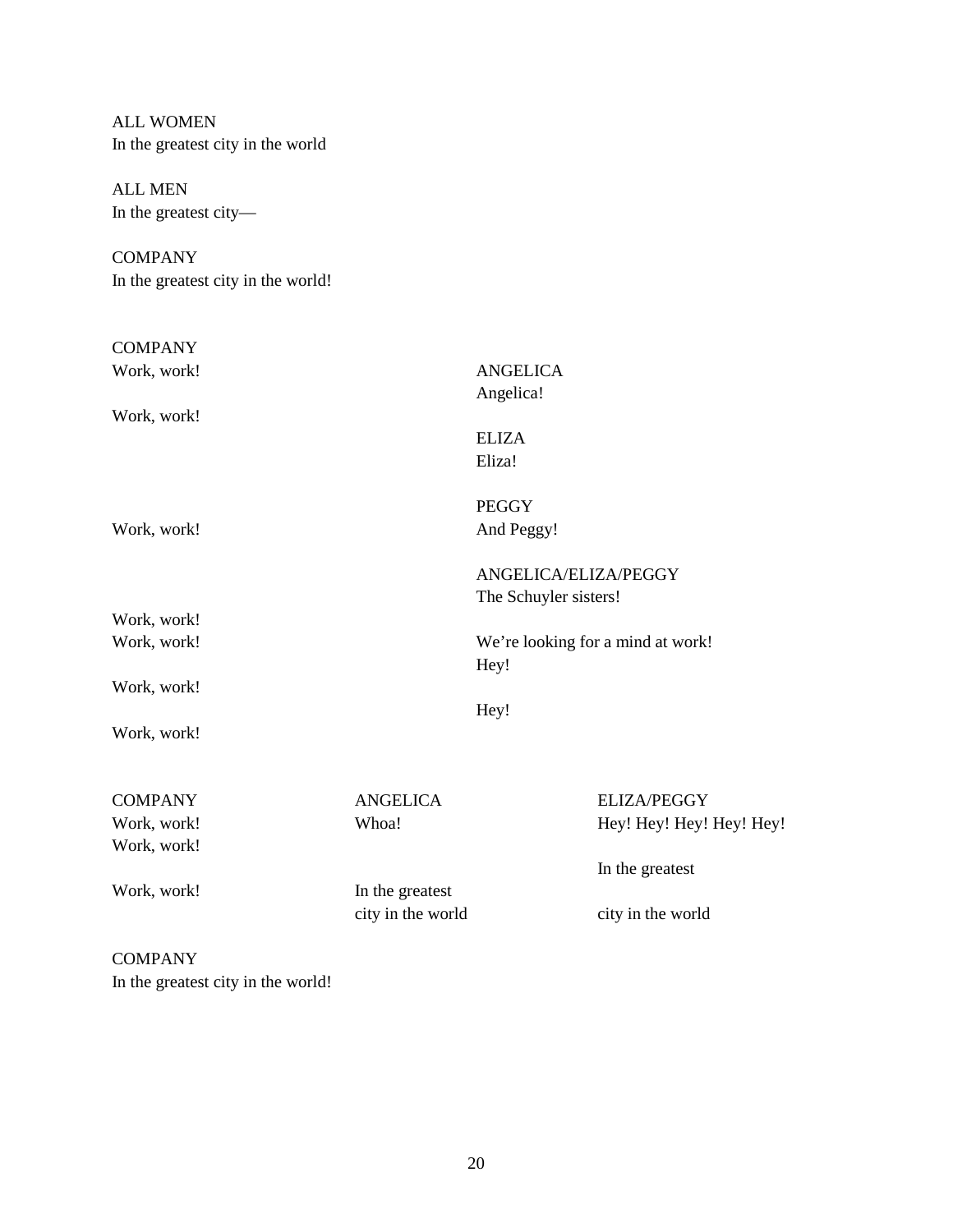# **6. Farmer Refuted**

### **SEABURY**

Hear ye, hear ye! My name is Samuel Seabury, and I present "Free Thoughts on the Proceedings of the Continental Congress!" Heed not the rabble who scream revolution, they have not your interests at heart.

MULLIGAN Oh my God. Tear this dude apart.

### SEABURY

Chaos and bloodshed are not a solution. Don't let them lead you astray. This Congress does not speak for me.

BURR Let him be.

#### **SEABURY**

They're playing a dangerous game. I pray the king shows you his mercy. For shame, for shame…

### **HAMILTON**

| Yo!                                              | <b>SEABURY</b>                    |
|--------------------------------------------------|-----------------------------------|
| He'd have you all unravel at the                 | Heed not the rabble               |
| sound of screams but the                         | Who scream                        |
| revolution is comin'.                            | Revolution, they                  |
| The have-nots are gonna win this,                | Have not your interests at heart. |
| it's hard to listen to you with a straight face. |                                   |

| Chaos and bloodshed already haunt us, honestly you Chaos and bloodshed are not |                                      |
|--------------------------------------------------------------------------------|--------------------------------------|
| shouldn't even talk. And what about Boston? Look A solution.                   |                                      |
| at the cost, n' all that we've lost n' you talk                                | Don't let them lead you              |
| about Congress?!                                                               | astray.                              |
| My dog speaks more eloquently than thee!                                       | This Congress does not speak for me, |
|                                                                                |                                      |
| But strangely, your mange is the same.                                         | they're playing a dangerous game.    |
|                                                                                |                                      |
| Is he in Jersey?                                                               | I pray the king shows you his mercy. |
|                                                                                |                                      |
| For the revolution!                                                            | For shame.                           |
|                                                                                |                                      |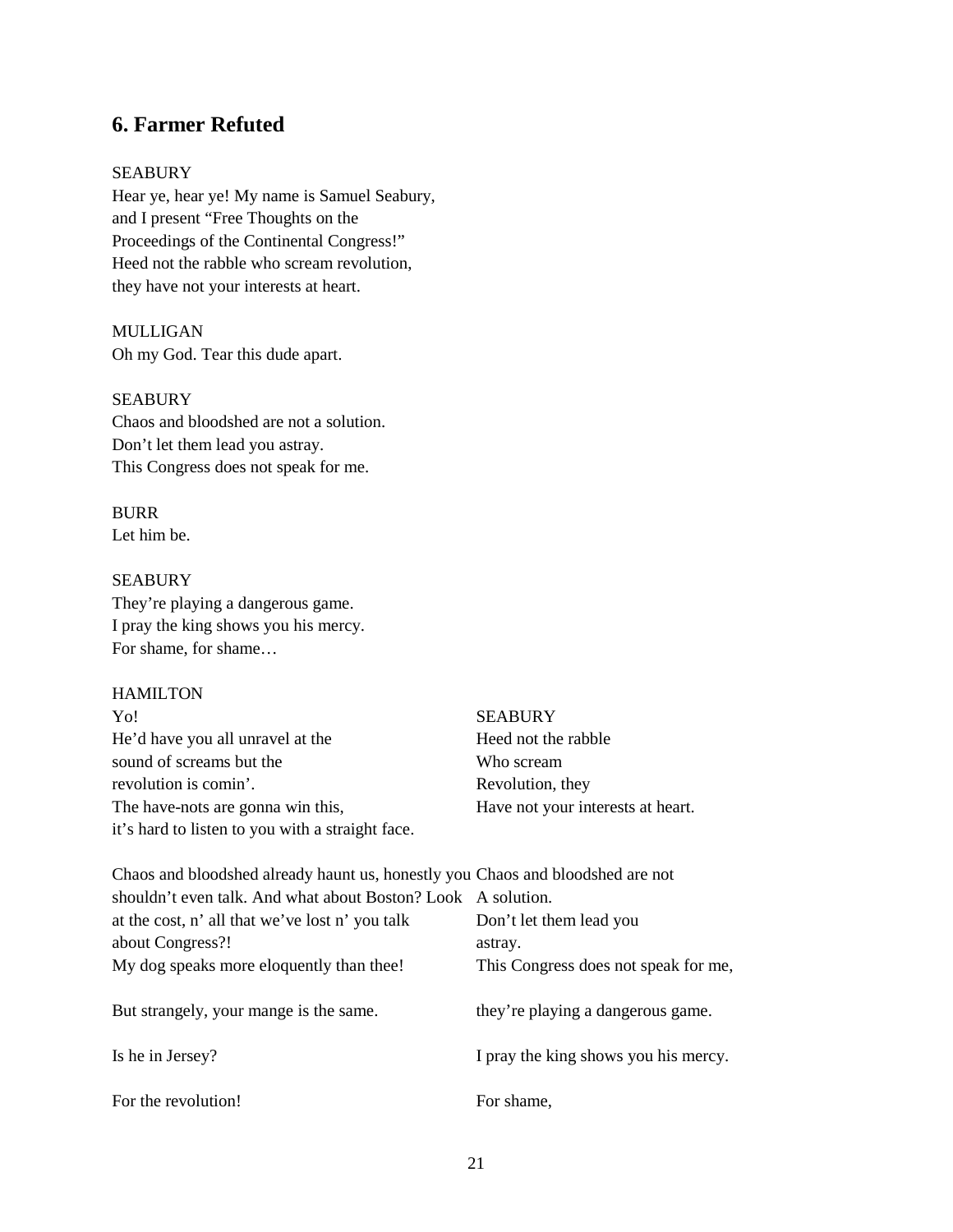For shame,

**COMPANY** For the revolution!

**SEABURY** Heed—

**HAMILTON** If you repeat yourself again I'm gonna—

SEABURY/HAMILTON Scream—

**HAMILTON** Honestly, look at me, please don't read!

**SEABURY** Not your interests—

HAMILTON Don't modulate the key then not debate with me! Why should a tiny island across the sea regulate the price of tea?

BURR Alexander, please!

**HAMILTON** Burr, I'd rather be divisive than indecisive, drop the niceties.

ENSEMBLE Silence! A message from the King! A message from the King!

FULL COMPANY A message from the King!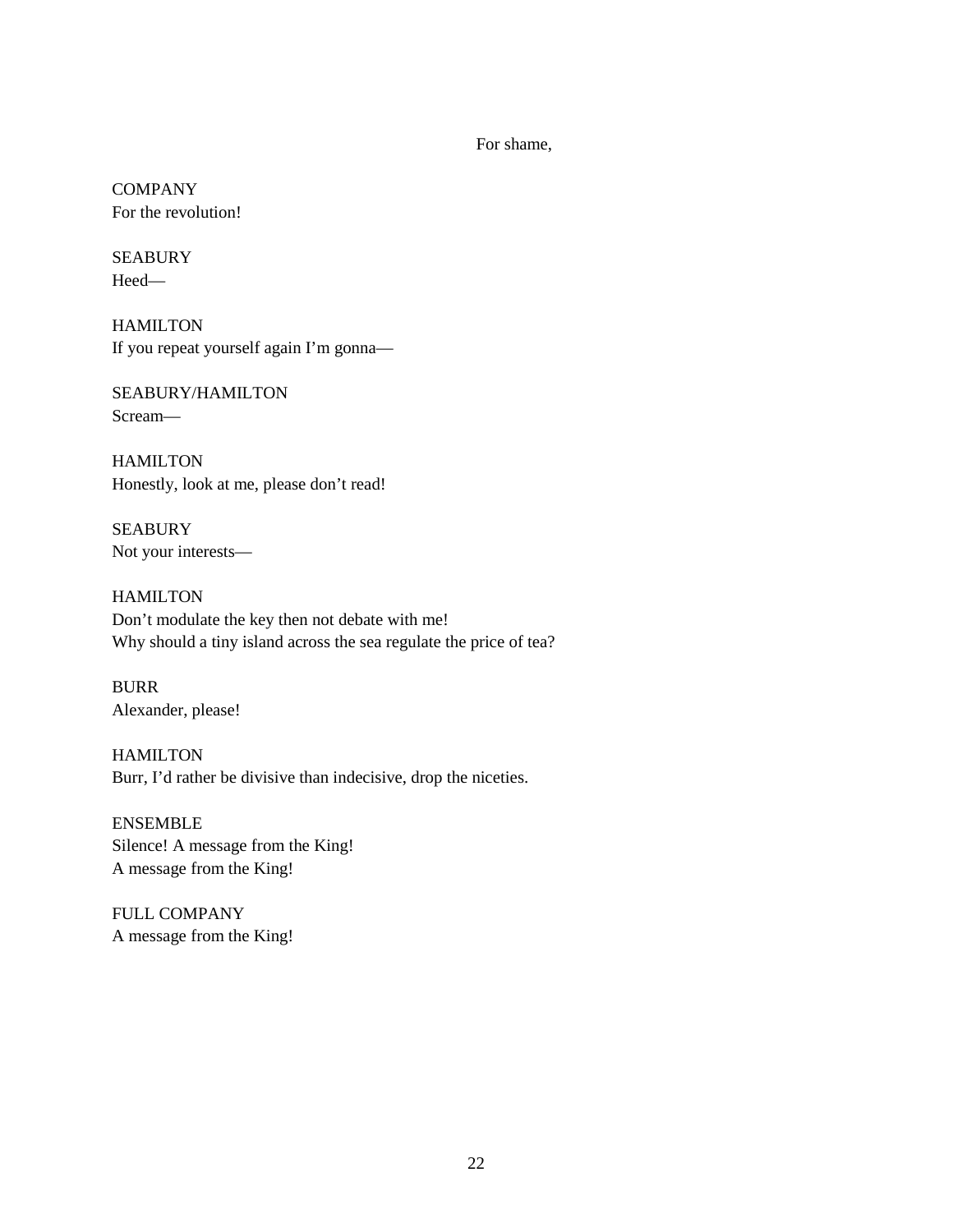# **7. You'll Be Back**

### KING GEORGE

You say the price of my love's not a price that you're willing to pay. You cry in your tea which you hurl in the sea when you see me go by. Why so sad? Remember we made an arrangement when you went away, now you're making me mad. Remember, despite our estrangement, I'm your man. You'll be back. Soon you'll see. You'll remember you belong to me. You'll be back. Time will tell. You'll remember that I served you well. Oceans rise, empires fall, we have seen each other through it all, and when push comes to shove, I will send a fully armed battalion to remind you of my love!

Da da da dat da dat da da da da ya da Da da dat dat da ya da! Da da da dat da dat da da da da ya da, Da da dat dat da...

You say our love is draining and you can't go on. You'll be the one complaining when I am gone... And no, don't change the subject cuz you're my favorite subject. My sweet, submissive subject, my loyal, royal subject, forever and ever and ever and ever and ever...

You'll be back, like before. I will fight the fight and win the war for your love, for your praise, and I'll love you till my dying days.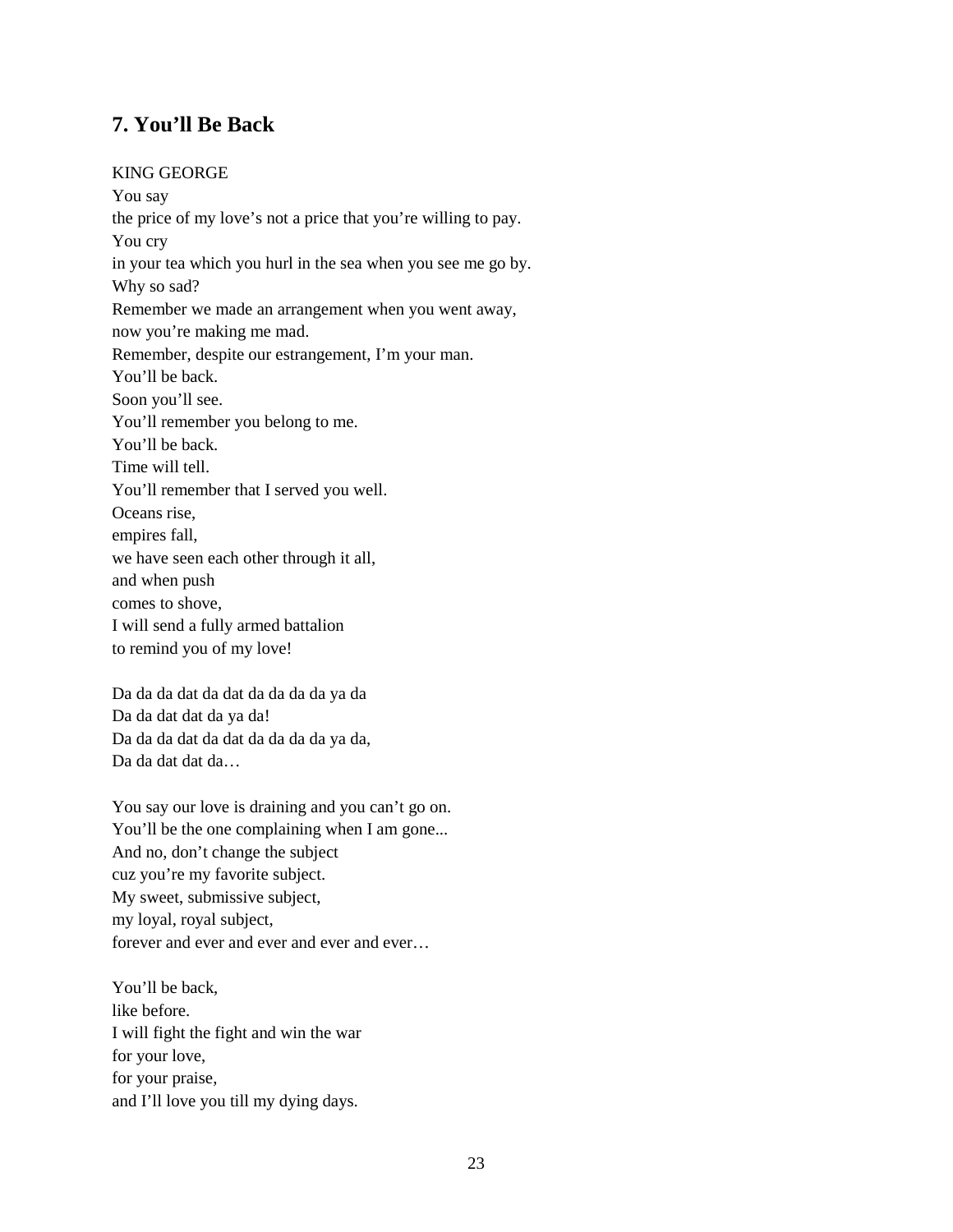When you're gone I'll go mad, so don't throw away this thing we had.

Cuz when push comes to shove, I will kill your friends and family to remind you of my love. Da da da dat da dat da da da da ya da Da da dat dat da ya da! Da da da dat da dat da da da da ya da Da da dat— Everybody!

ENSEMBLE Da da da dat da dat da da da da ya da Da da dat dat da ya da! Da da da dat da dat da da da da ya da da da da dat dat da ya da!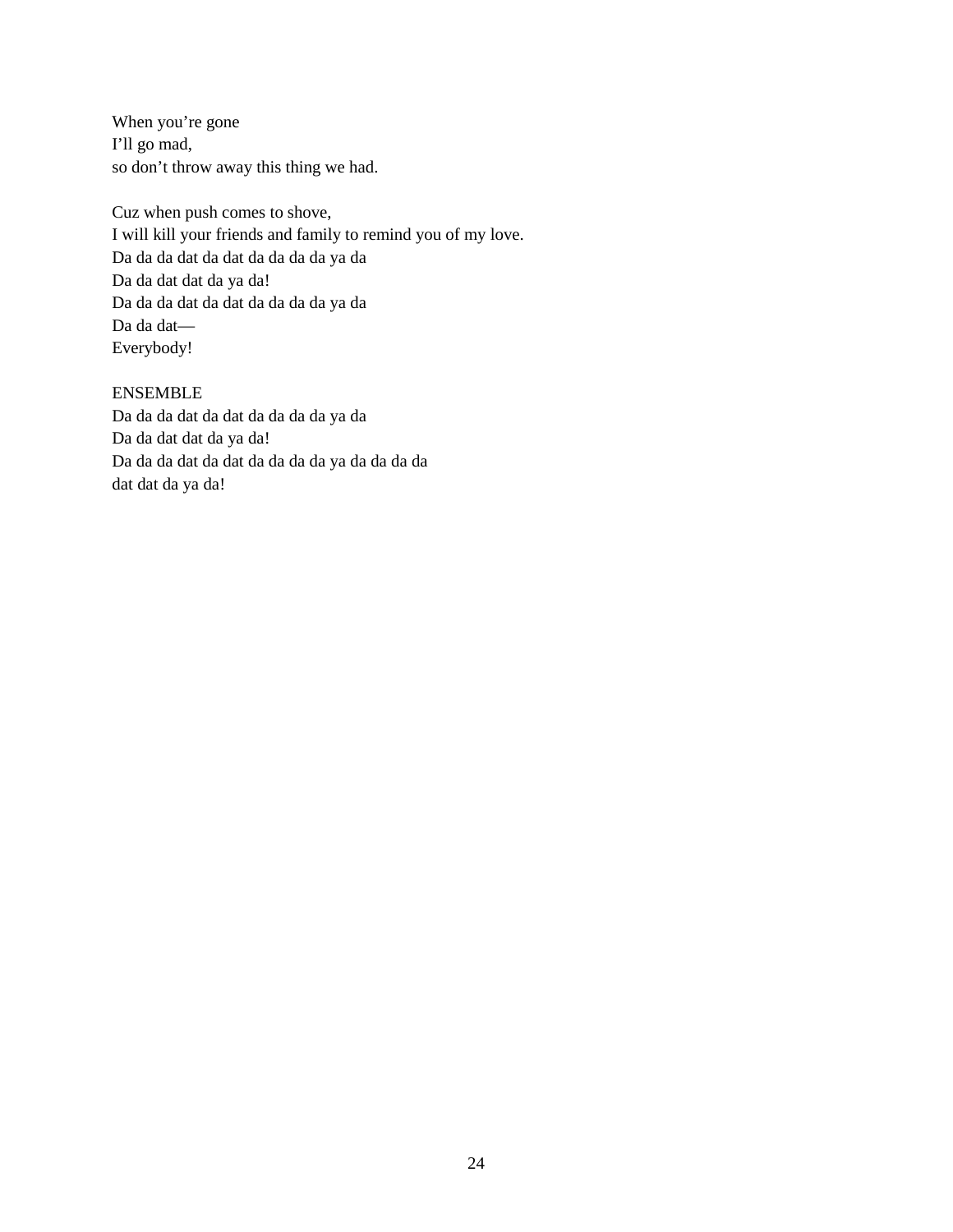# **8. Right Hand Man**

**COMPANY** British Admiral Howe's got troops on the water. Thirty-two thousand troops in New York harbor.

ENSEMBLE 1 Thirty-two thousand troops in New York harbor.

When they surround our troops! They surround our troops! When they surround our troops! ENSEMBLE 2 Thirty-two thousand troops in New York harbor.

They surround our troops! They surround our troops!

**HAMILTON** As a kid in the Caribbean I wished for a war. I knew that I was poor, I knew it was the only way to—

HAMILTON/BURR/MULLIGAN/LAURENS/LAFAYETTE Rise up!

**HAMILTON** If they tell my story I am either gonna die on the battlefield in glory or—

HAMILTON/BURR/MULLIGAN/LAURENS/LAFAYETTE Rise up!

**HAMILTON** We will fight for this land but there's only one man who can give us a command so we can—

HAMILTON/BURR/MULLIGAN/LAURENS/LAFAYETTE Rise up!

HAMILTON Understand? It's the only way to—

HAMILTON/BURR/MULLIGAN/LAURENS/LAFAYETTE Rise up! Rise up!

**HAMILTON** Here he comes!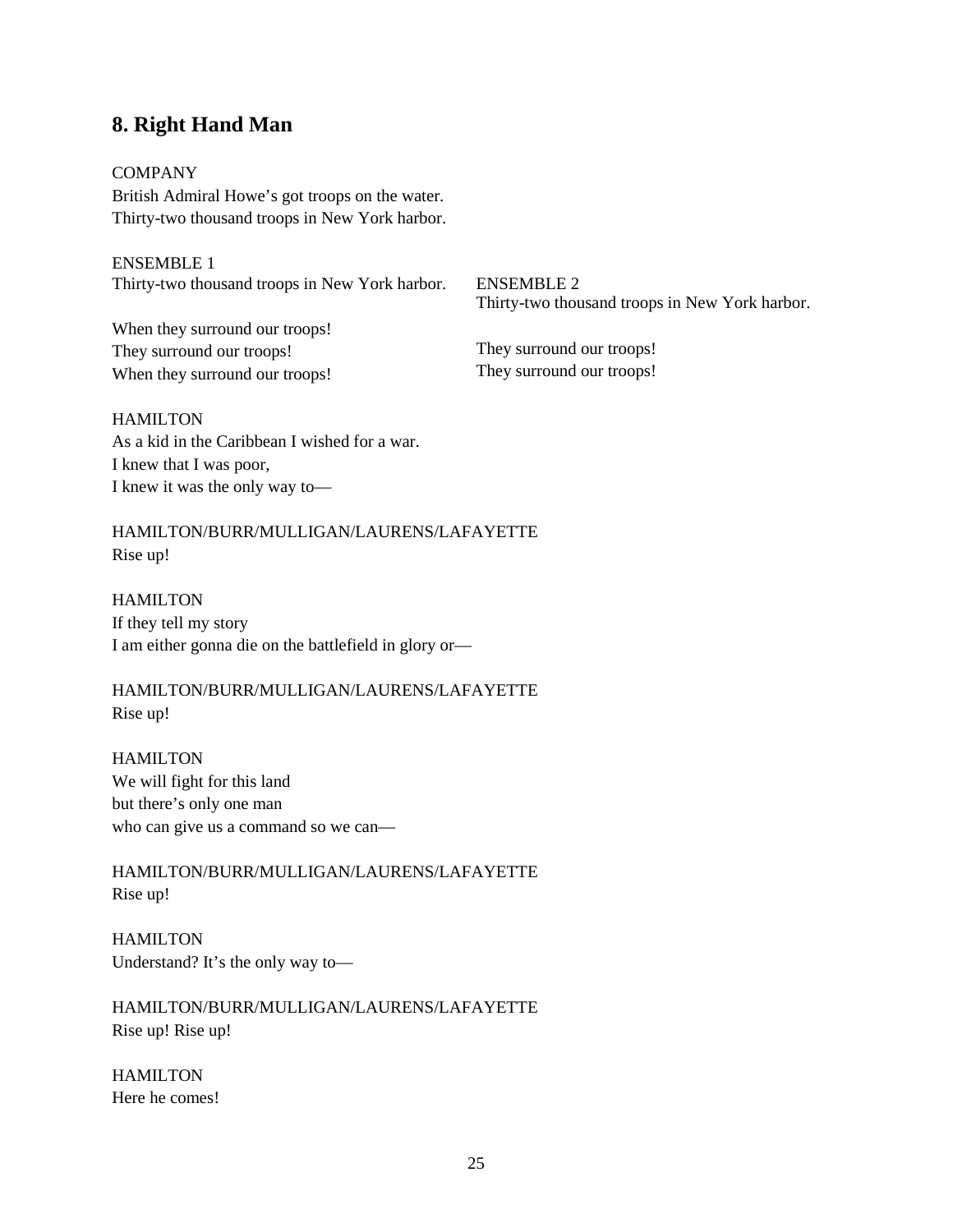ENSEMBLE Here comes the General!

BURR Ladies and gentlemen!

ENSEMBLE Here comes the General!

BURR The moment you've been waiting for!

ENSEMBLE Here comes the General!

BURR The pride of Mount Vernon!

ENSEMBLE Here comes the general!

BURR George Washington!

WASHINGTON We are outgunned,

outmanned,

outnumbered, outplanned.

We gotta make an all out stand ayo, I'm gonna need a right-hand man. ENSEMBLE What?

What?

Buck, buck, buck, buck, buck!

Buck, buck, buck, buck, buck!

WASHINGTON Check it— Can I be real a second? For just a millisecond? Let down my guard and tell the people how I feel a second? Now I'm the model of a modern major general, the venerated Virginian veteran whose men are all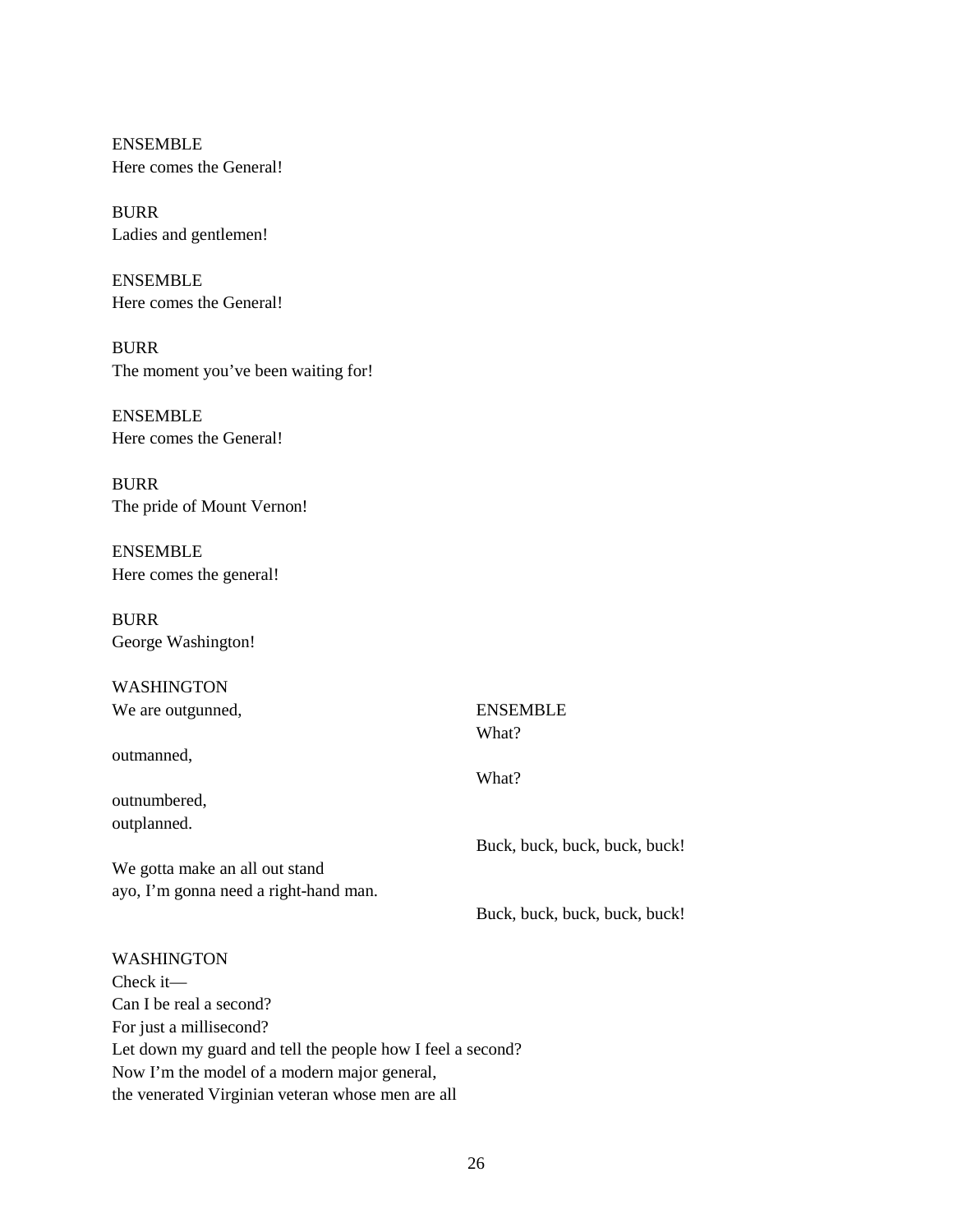lining up, to put me up on a pedestal, writin' letters to relatives embellishin' my elegance and eloquence, but the elephant is in the room, the truth is in ya face when ya hear the British cannons go…

ENSEMBLE Boom!

### WASHINGTON

Any hope of success is fleeting, how can I keep leading when the people I'm leading keep retreating? We put a stop to the bleeding as the British take Brooklyn, knight takes rook, but look,

# WASHINGTON

| We are outgunned,                     | <b>ENSEMBLE</b>               |
|---------------------------------------|-------------------------------|
|                                       | What?                         |
| outmanned,                            |                               |
|                                       | What?                         |
| outnumbered,                          |                               |
| outplanned.                           |                               |
|                                       | Buck, buck, buck, buck, buck! |
| We gotta make an all out stand        |                               |
| ayo, I'm gonna need a right-hand man. |                               |
|                                       | Buck, buck, buck, buck, buck! |
| Incoming!                             |                               |

**HAMILTON** They're battering down the Battery check the damages.

MULLIGAN Rah!

**HAMILTON** We gotta stop 'em and rob 'em of their advantages.

MULLIGAN Rah!

# **HAMILTON**

Let's take a stand with the stamina God has granted us.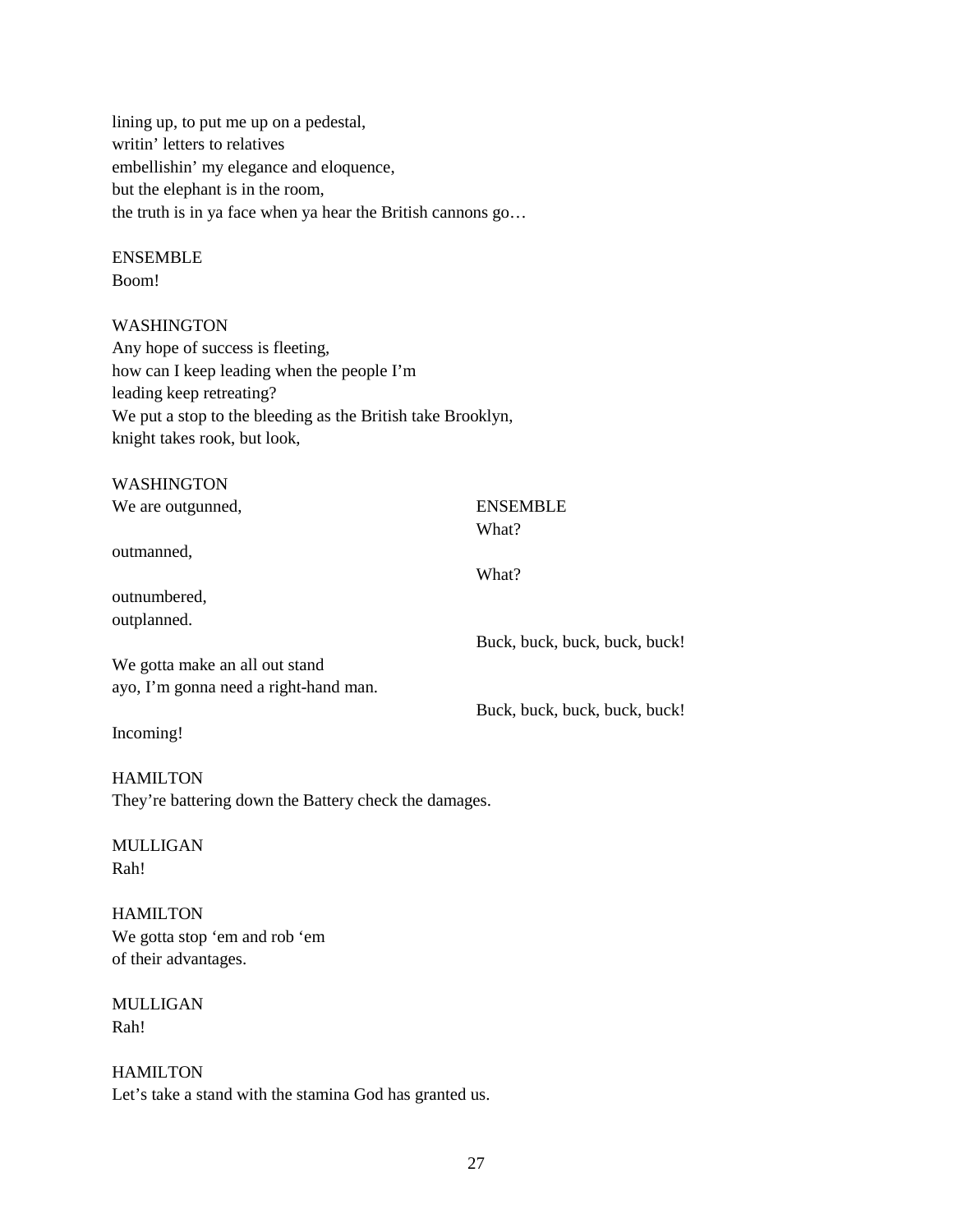Hamilton won't abandon ship, Yo, let's steal their cannons—

MULLIGAN Shh-boom!

COMPANY Boom!

WASHINGTON Goes the cannon, watch the blood and the shit spray and…

**COMPANY** Boom!

WASHINGTON Goes the cannon, we're abandonin' Kips Bay and…

**COMPANY** Boom!

WASHINGTON There's another ship and…

COMPANY Boom!

WASHINGTON We just lost the southern tip and...

**COMPANY** Boom!

### WASHINGTON

We gotta run to Harlem quick, we can't afford another slip. Guns and horses giddyup, I decide to divvy up my forces, they're skittish as the British cut the city up. This close to giving up, facing mad scrutiny, I scream in the face of this mass mutiny: are these the men with which I am to defend America? We ride at midnight, Manhattan in the distance. I cannot be everywhere at once, people. I'm in dire need of assistance…

BURR Your excellency, sir!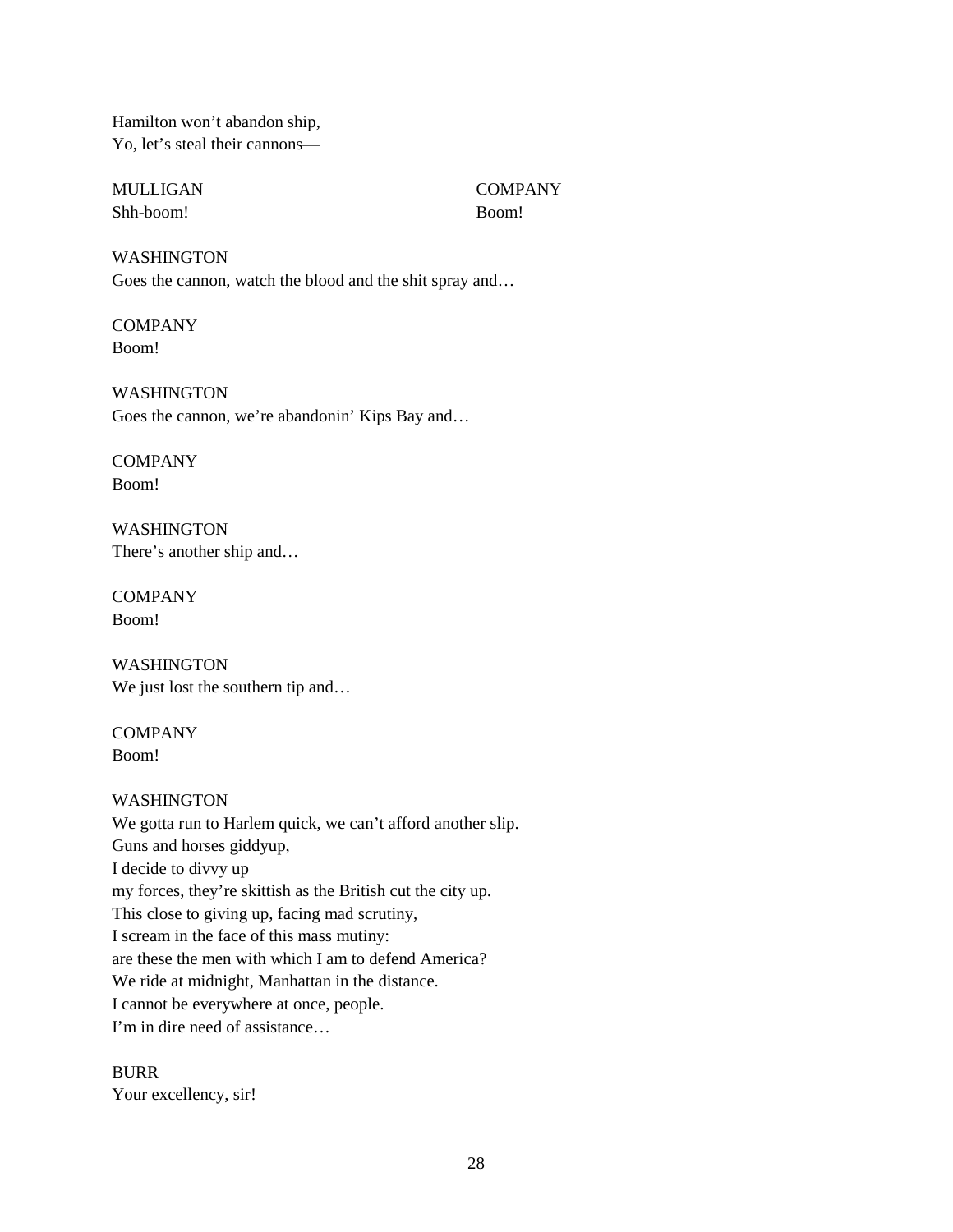# WASHINGTON

Who are you?

# BURR

Aaron Burr, Sir? Permission to state my case?

# WASHINGTON

As you were.

# BURR

Sir,

I was a captain under General Montgomery until he caught a bullet in the neck in Quebec, and well, in summary I think that I could be of some assistance. I admire how you keep firing on the British from a distance.

WASHINGTON Huh.

# BURR

I have some questions, a couple of suggestions on how to fight instead of fleeing west.

# WASHINGTON Yes?

BURR Well—

**HAMILTON** Your excellency, you wanted to see me?

WASHINGTON Hamilton, come in, have you met Burr?

**HAMILTON** Yes, sir.

HAMILTON AND BURR We keep meeting.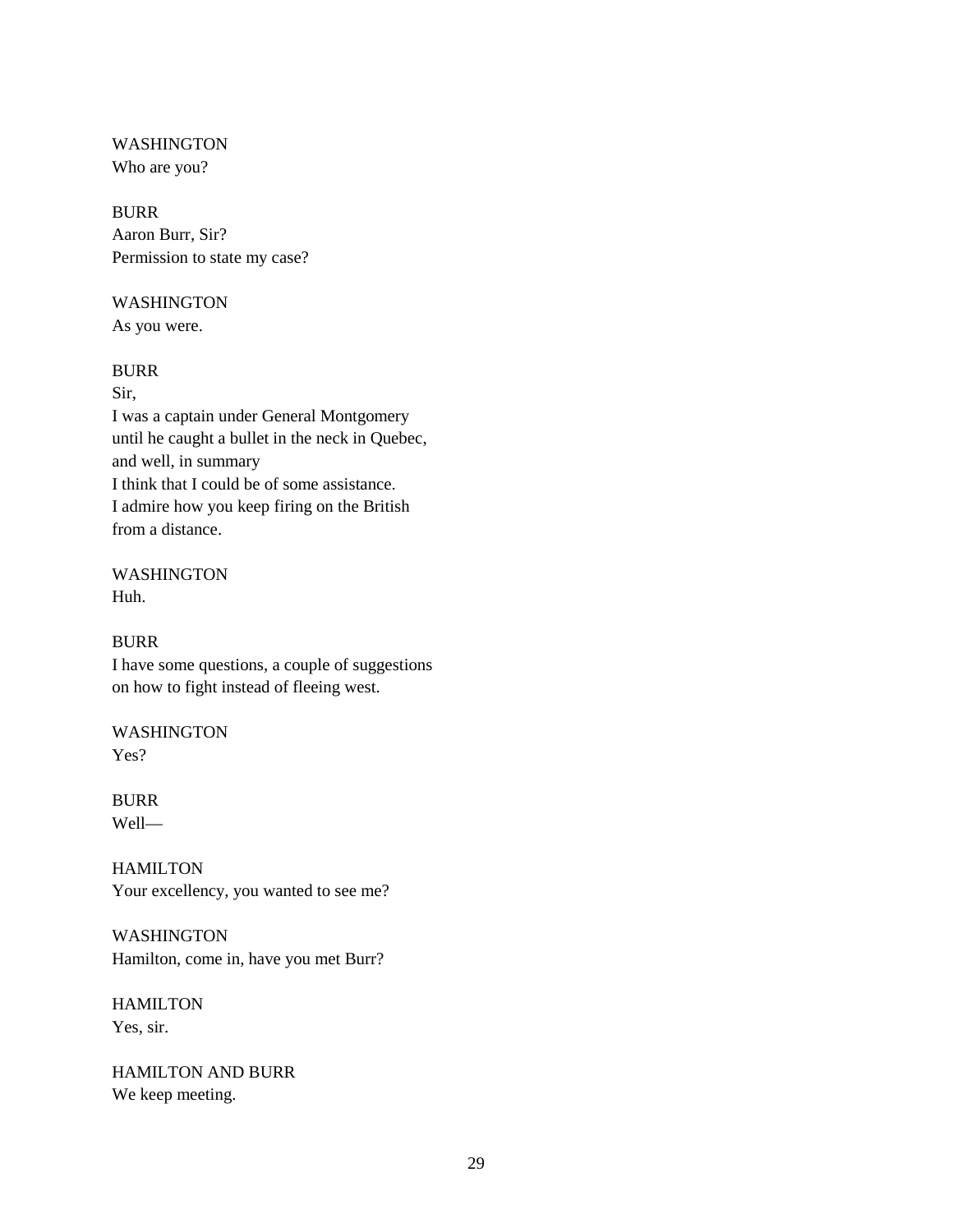BURR As I was saying, sir, I look forward to seeing your strategy play out.

WASHINGTON Burr?

BURR Sir?

WASHINGTON Close the door on your way out.

**HAMILTON** Have I done something wrong, sir?

WASHINGTON On the contrary. I called you here because our odds are beyond scary. Your reputation precedes you, but I have to laugh.

**HAMILTON** Sir?

**WASHINGTON** Hamilton, how come no one can get you on their staff?

**HAMILTON** Sir!

# WASHINGTON

Don't get me wrong, you're a young man, of great renown. I know you stole British cannons when we were still downtown. Nathaniel Green and Henry Knox wanted to hire you…

**HAMILTON** To be their Secretary? I don't think so.

WASHINGTON Why're you upset?

**HAMILTON** I'm not—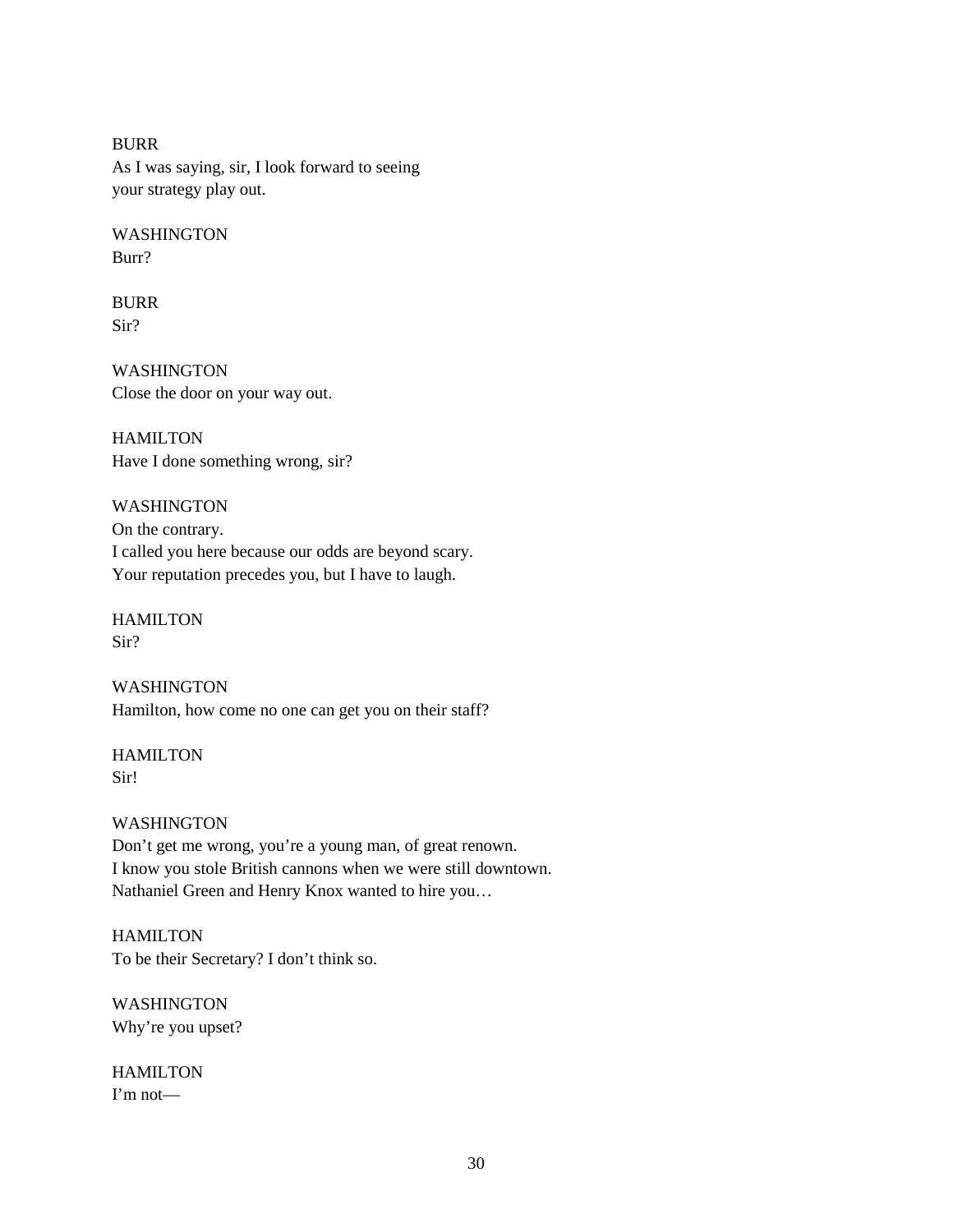#### WASHINGTON

It's alright, you want to fight, you've got a hunger. I was just like you when I was younger. Head full of fantasies of dyin' like a martyr?

#### **HAMILTON**

Yes.

WASHINGTON Dying is easy, young man. Living is harder.

**HAMILTON** Why are you telling me this?

### WASHINGTON

I'm being honest. I'm working with a third of what our Congress has promised. We are a powder keg about to explode, I need someone like you to lighten the load. So?

### COMPANY (EXCEPT HAMILTON)

I am not throwin' away my shot! I am not throwin' away my shot! Ayo, I'm just like my country, I'm young, scrappy and hungry!

# **HAMILTON** I am not throwing away my shot!

WASHINGTON Son,

WASHINGON AND COMPANY We are outgunned, outmanned!

# **HAMILTON**

You need all the help you can get. I have some friends. Laurens, Mulligan, Marquis de Lafayette, okay, what else?

WASHINGTON AND COMPANY Outnumbered, outplanned!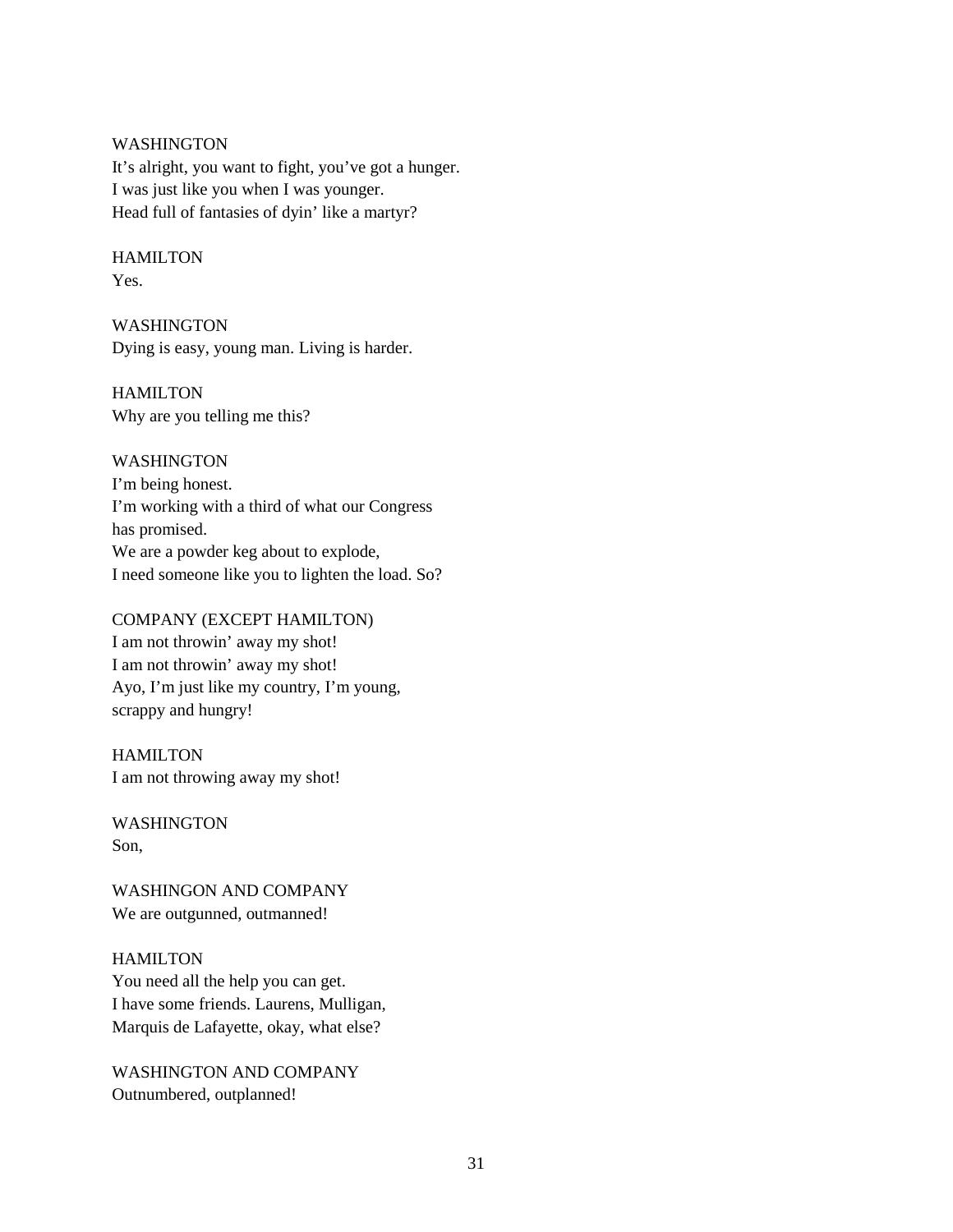**HAMILTON** We'll need some spies on the inside, Some King's men who might let some things slide.

**HAMILTON** I'll write to Congress and tell 'em Boom! we need supplies, you rally the guys, master the element of surprise. **COMPANY** 

Chicka-boom!

I'll rise above my station, organize your information, 'til we rise to the occasion of our new nation. Sir!

ENSEMBLE Here comes the General!

**HAMILTON** Rise up!

ELIZA/ANGELICA/PEGGY Whoa, whoa, whoa...

Whoa, whoa, whoa...

ELIZA/ANGELICA/PEGGY AND WOMEN Whoa, whoa, whoa…

LAURENS/LAFAYETTE/ MULLIGAN What?

ENSEMBLE Here comes the General!

**HAMILTON** Rise up!

SCHUYLER SISTERS Rise up!

LAURENS/LAFAYETTE/ MULLIGAN What?

ENSEMBLE Here comes the General!

**HAMILTON** Rise up!

SCHUYLER SISTERS AND WOMEN Rise up!

LAURENS/LAFAYETTE/ MULLIGAN What?

FULL COMPANY Here comes the General!

**HAMILTON** What?

WASHINGTON And his right hand man!

FULL COMPANY Boom!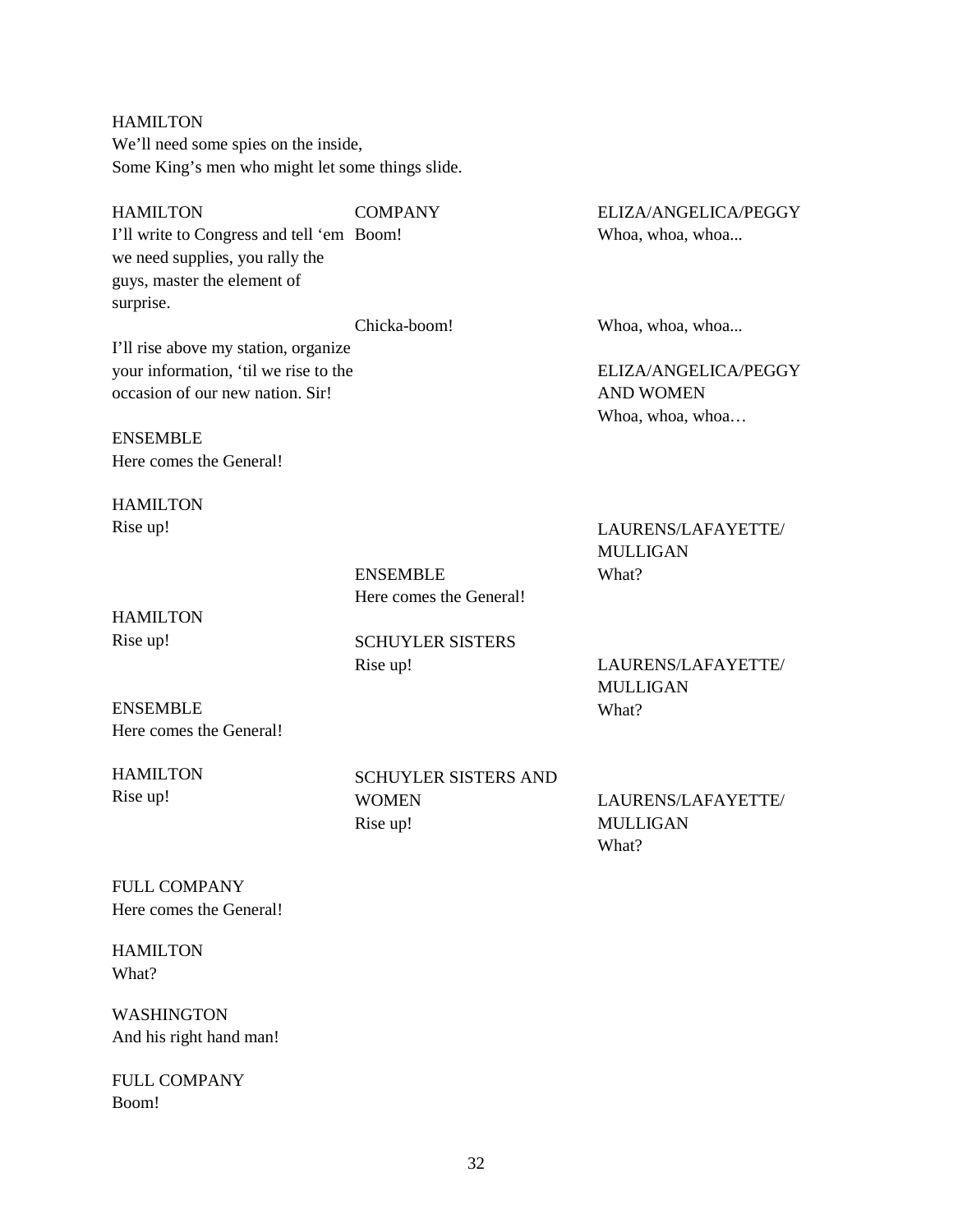# **9. A Winter's Ball**

### BURR

How does the bastard, orphan, son of a whore, go on and on, grow into more of a phenomenon? Watch this obnoxious, arrogant, loudmouth bother be seated at the right hand of the father. Washington hires Hamilton right on sight, But Hamilton still wants to fight, not write. Now Hamilton's skill with a quill is undeniable But what do we have in common? We're reliable with the

ALL MEN Ladies!

BURR There are so many to deflower.

ALL MEN Ladies!

BURR Looks! Proximity to power.

ALL MEN Ladies!

BURR They delighted and distracted him. Martha Washington named her feral tomcat after him!

**HAMILTON** That's true.

FULL COMPANY 1780.

BURR A winter's ball and the Schuyler sisters are the envy of all. Yo, if you can marry a sister, you're rich, son.

**HAMILTON** Is it a question of if, Burr, or which one?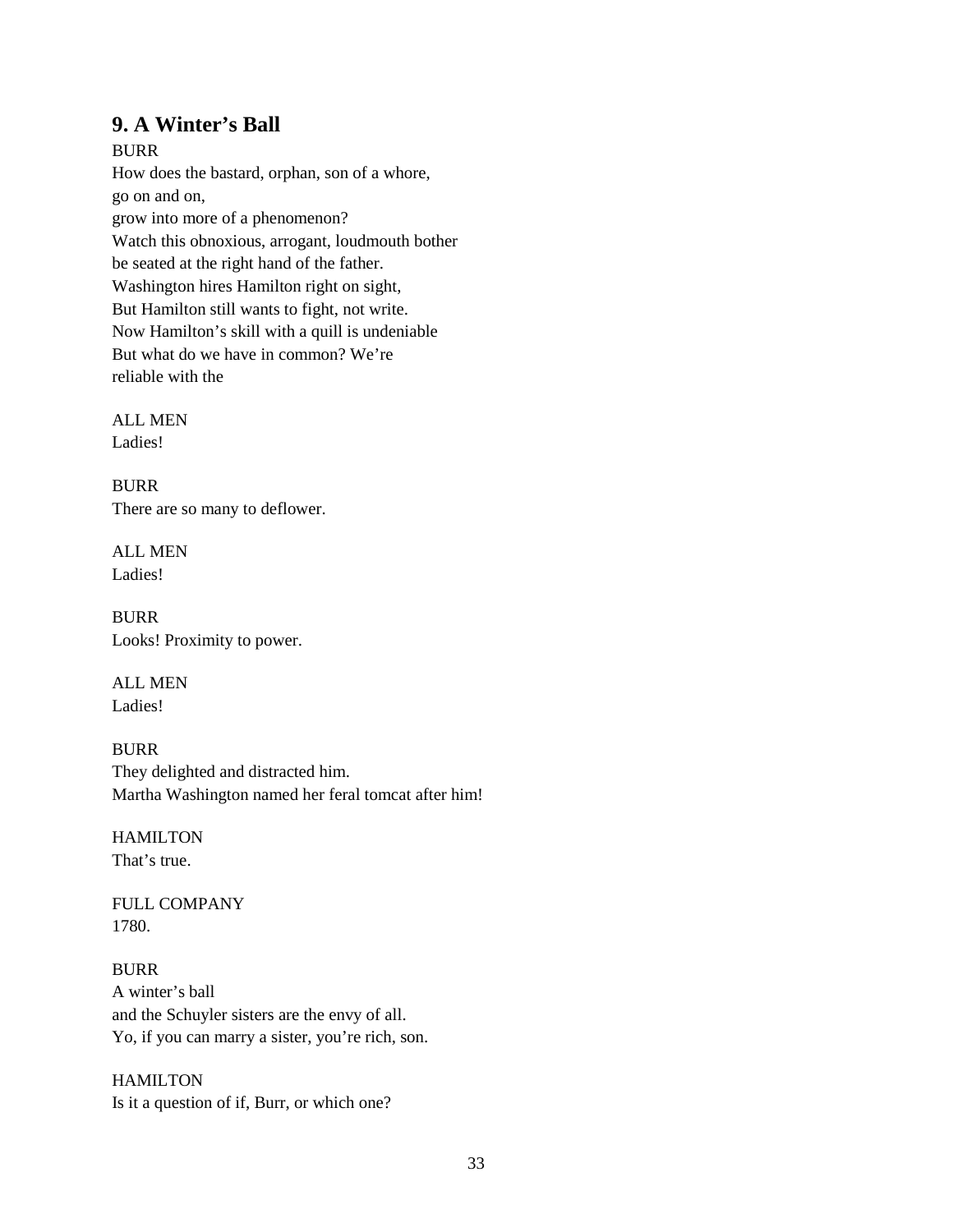# **10. Helpless**

# HAMILTON/BURR/LAURENS Hey Hey Hey hey

# HAMILTON/BURR/LAURENS/ALL WOMEN (EXCEPT ELIZA) Hey hey hey hey

| <b>ALL WOMEN</b> |
|------------------|
| Hey hey hey hey  |
| Hey hey hey hey  |
| Hey hey hey hey  |
| Hey hey hey      |
|                  |

### ELIZA AND WOMEN

Helpless! Look into your eyes, and the sky's the limit I'm helpless! Down for the count, and I'm drownin' in 'em.

### ELIZA

I have never been the type to try and grab the spotlight. We were at a revel with some rebels on a hot night, laughin' at my sister as she's dazzling the room then you walked in and my heart went "Boom!" Tryin' to catch your eye from the side of the ballroom, everybody's dancin' and the band's top volume.

### ELIZA AND WOMEN

Grind to the rhythm as we wine and dine.

### ELIZA Grab my sister, and

| whisper, "Yo, this                                      |                  |
|---------------------------------------------------------|------------------|
| one's mine."                                            | <b>ALL WOMEN</b> |
|                                                         | Oooh             |
| My sister made her way across the room to you           |                  |
| and I got nervous, thinking "What's she gonna do?" Oooh |                  |
| She grabbed you by the arm, I'm thinkin' "I'm           |                  |
| through"                                                | Oooh             |
| Then you look back at me and suddenly I'm               |                  |
| Helpless!                                               | $0$ ooh          |
|                                                         |                  |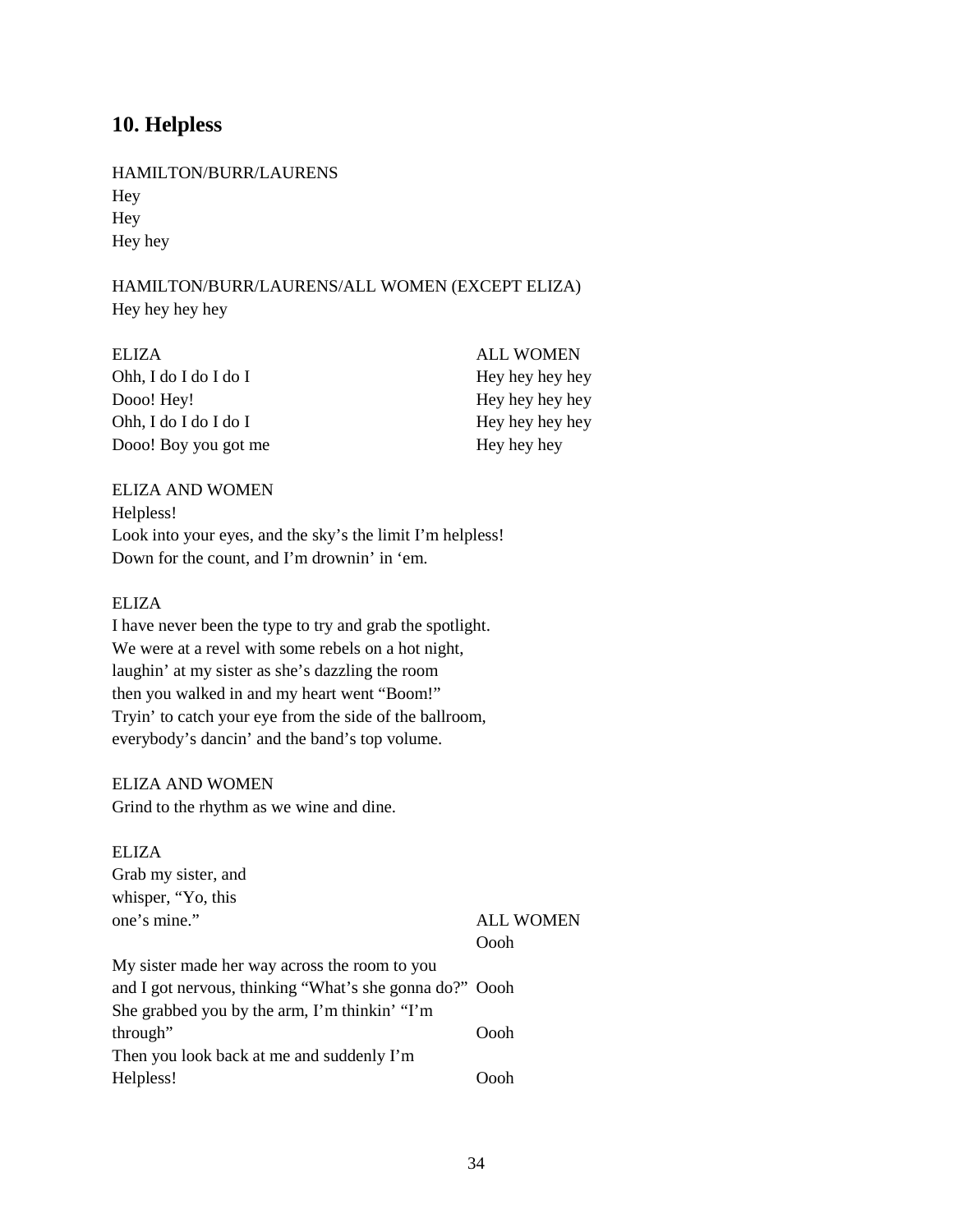Oh, look at those eyes,

Oh! Yeah, I'm helpless, I know

I'm so into you, I am so into you.

I know I'm down for the count And I'm drownin' in 'em.

Helpless!

Look into your eyes, And the sky's the limit  $I'm$ Helpless! Down for the count, And I'm drownin' in 'em.

I'm helpless!

Look into your eyes, And the sky's the limit I'm helpless!

Down for the count, And I'm drownin' in 'em.

**HAMILTON** Where are you taking me?

ANGELICA I'm about to change your life.

**HAMILTON** Then by all means, lead the way.

ELIZA Elizabeth Schuyler. It's a pleasure to meet you.

**HAMILTON** Schuyler?

ANGELICA My sister.

ELIZA Thank you for all your service.

HAMILTON If it takes fighting a war for us to meet, it will have been worth it.

ANGELICA I'll leave you to it.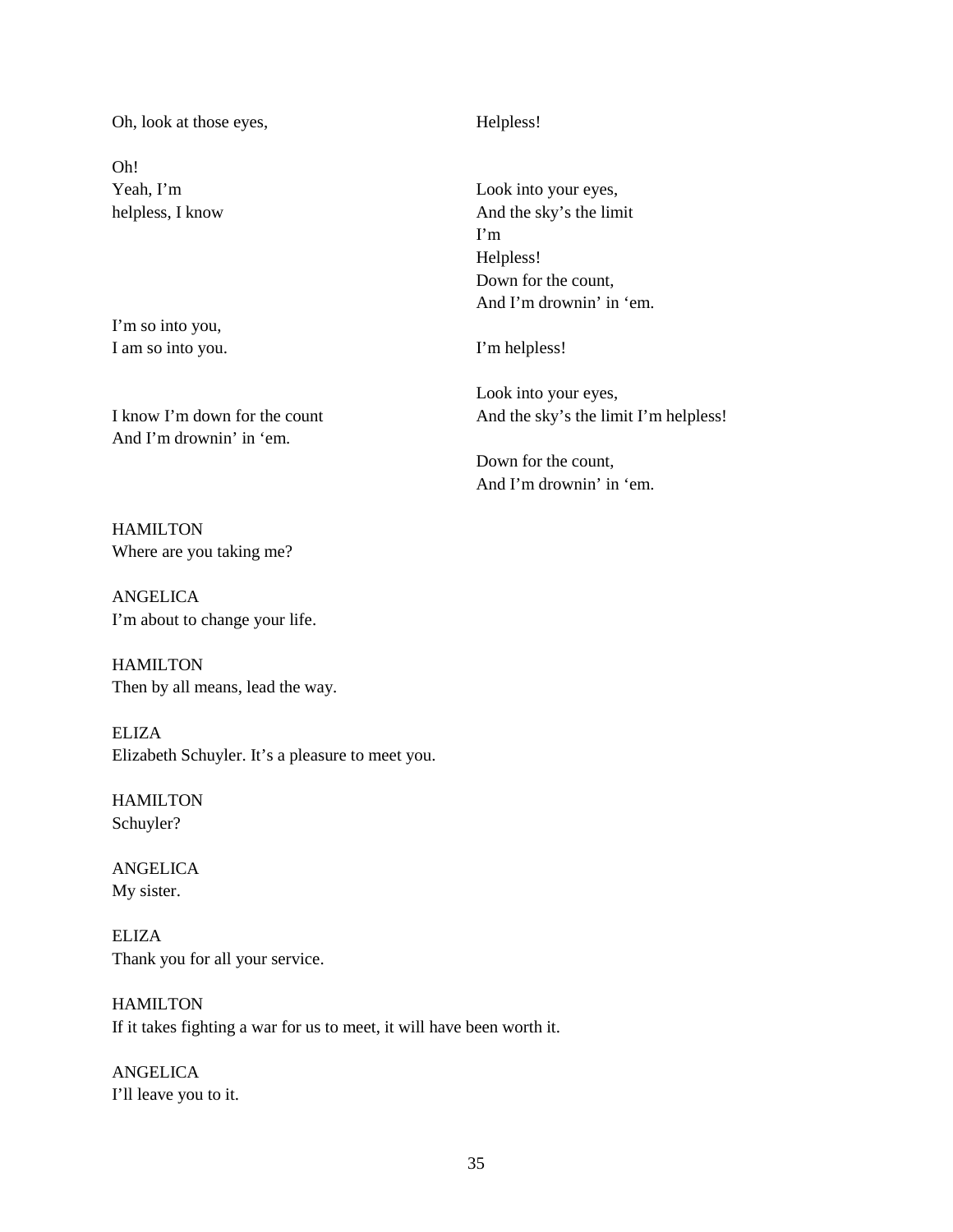# ELIZA AND WOMEN

One week later

# ELIZA

I'm writin' a letter nightly. Now my life gets better, every letter that you write me. Laughin' at my sister, cuz she wants to form a harem.

# ANGELICA

I'm just sayin', if you really loved me, you would share him.

| <b>ELIZA</b>                                    |                      |
|-------------------------------------------------|----------------------|
| Ha!                                             |                      |
| Two weeks later,                                | <b>ALL WOMEN</b>     |
| In the living room stressin'                    | stressin'            |
| My father's stone-faced                         |                      |
| while you're asking for his blessin'.           | blessin'.            |
| I'm dying inside, as                            |                      |
| you wine                                        |                      |
| and dine                                        |                      |
| and I'm tryin' not to cry,                      |                      |
| 'cause there's nothing that your mind can't do. |                      |
| My father makes his way across the room         | Oooh                 |
| to you.                                         |                      |
| I panic for a second, thinking,                 | Oooh                 |
| "we're through"                                 |                      |
| But then he shakes your hand and says,          | Oooh                 |
| "Be true"                                       |                      |
| And you turn back to me, smiling, and I'm       | Oooh                 |
| Helpless!                                       |                      |
|                                                 | Helpless!            |
|                                                 | Look into your eyes, |
|                                                 | and the sky's the    |
| Helpless!                                       | limit I'm            |
| Hoo!                                            | Helpless!            |
|                                                 | Down for the count,  |
|                                                 | and I'm drownin' in  |
|                                                 | 'em I'm              |
| That boy is mine,                               | helpless!            |
| that boy is mine!                               |                      |
|                                                 | Look into your eyes, |
|                                                 | And the sky's the    |
| Helpless! Helpless!                             | limit I'm            |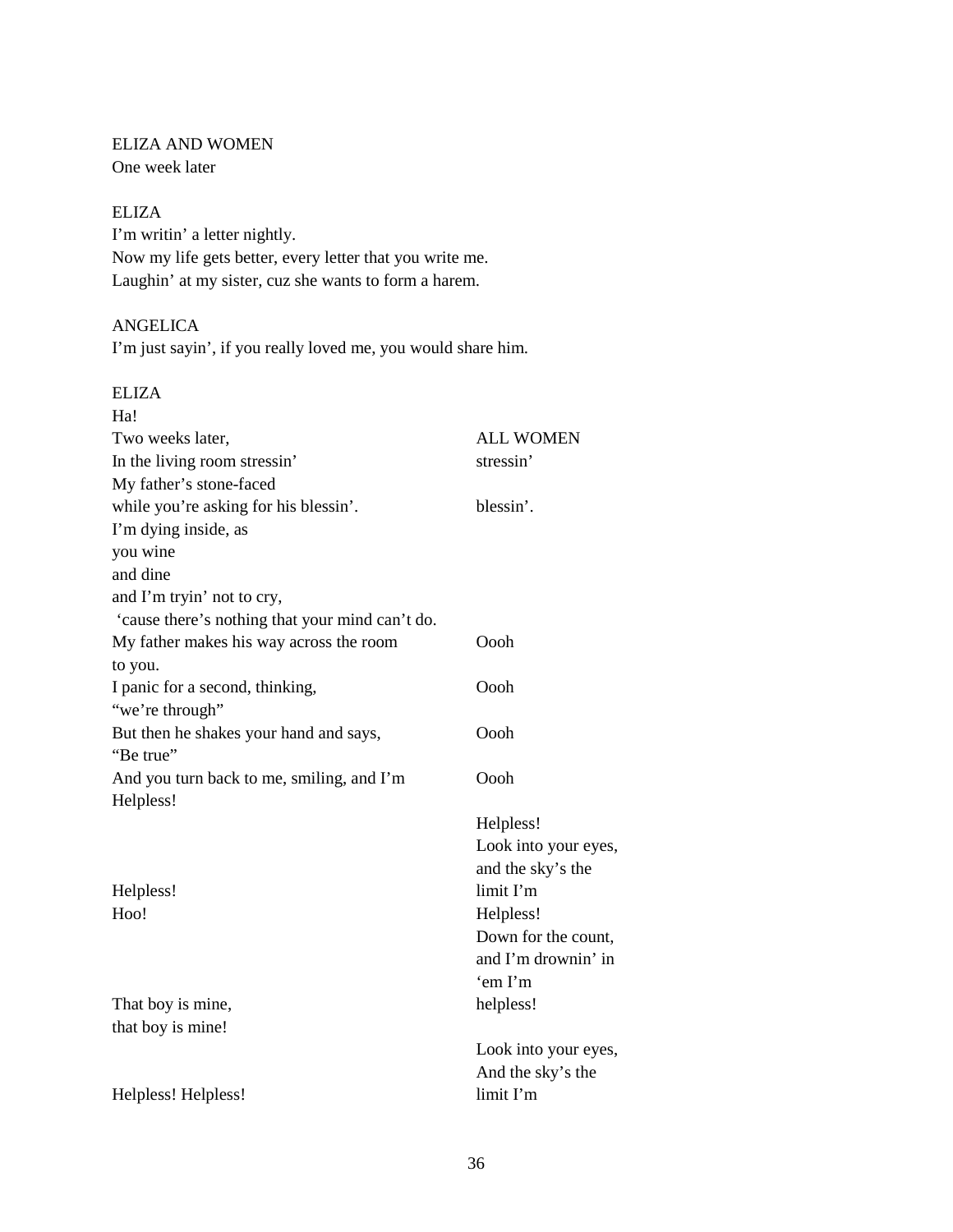| Down for the count,<br>And I'm drownin' in em               |                         | helpless!<br>Down for the count,               |                          |
|-------------------------------------------------------------|-------------------------|------------------------------------------------|--------------------------|
|                                                             |                         | And I'm drownin' in em                         |                          |
| <b>HAMILTON</b>                                             |                         |                                                |                          |
| Eliza, I don't have a dollar to my name,                    |                         |                                                |                          |
| an acre of land, a troop to command, a dollop of fame.      |                         |                                                |                          |
| All I have's my honor, a tolerance for pain,                |                         |                                                |                          |
| a couple of college credits and my top-notch brain.         |                         |                                                |                          |
| Insane, your family brings out a different side of me,      |                         |                                                |                          |
| Peggy confides in me, Angelica tried to take a bite of me,  |                         |                                                |                          |
| no stress, my love for you is never in doubt.               |                         |                                                |                          |
| We'll get a little place in Harlem and we'll figure it out. |                         |                                                |                          |
| I've been livin' without a family since I was a child.      |                         |                                                |                          |
| My father left, my mother died, I grew up buckwild.         |                         |                                                |                          |
| But I'll never forget my mother's face, that was real,      |                         |                                                |                          |
| and long as I'm alive, Eliza, swear to God,                 |                         |                                                |                          |
| you'll never feel so                                        |                         |                                                |                          |
|                                                             |                         |                                                | <b>ALL WOMEN</b>         |
|                                                             | <b>ELIZA</b>            |                                                | Helpless!                |
| <b>HAMILTON</b>                                             | I do I do I do I do!    |                                                |                          |
| Eliza                                                       |                         |                                                |                          |
|                                                             |                         |                                                | Helpless!                |
|                                                             | I do I do I do I do!    |                                                |                          |
| I've never felt so-                                         |                         |                                                |                          |
|                                                             |                         |                                                | Helpless!                |
|                                                             | Hey, yeah, yeah!        |                                                |                          |
|                                                             |                         |                                                | Down for the count       |
|                                                             | I'm down for the count, |                                                | and I'm drownin' in 'em  |
|                                                             | $\Gamma$ m—             |                                                |                          |
|                                                             |                         |                                                |                          |
| My life is gon' be fine cuz Eliza's                         |                         |                                                | Helpless!                |
| in it.                                                      |                         | I look into your eyes, and the sky's Helpless! |                          |
|                                                             | the limit               |                                                |                          |
|                                                             | $\Gamma$ m              |                                                |                          |
|                                                             |                         |                                                | Helpless!                |
|                                                             |                         |                                                |                          |
|                                                             |                         |                                                | Down for the count,      |
|                                                             | drownin' in 'em.        |                                                | and I'm drownin' in 'em. |
| ALL WOMEN                                                   |                         |                                                |                          |
| In New York, you can be a new man                           |                         |                                                |                          |
| in New York, you can be a new man                           |                         |                                                |                          |
| In New York, you can be a new man                           |                         | <b>ELIZA</b>                                   |                          |
|                                                             |                         | Helpless.                                      |                          |
|                                                             |                         |                                                |                          |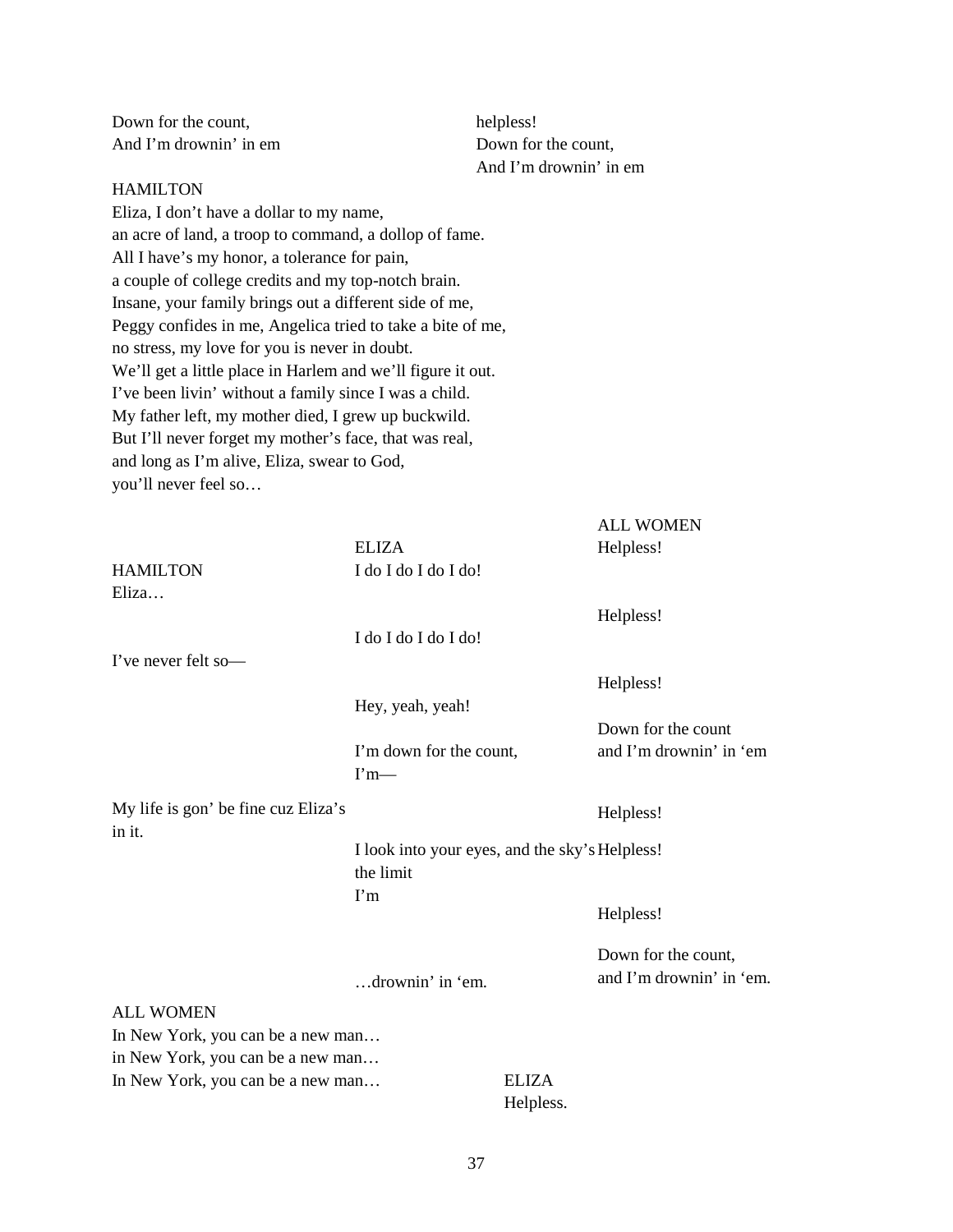# **11. Satisfied**

# LAURENS

Alright, alright. That's what I'm talkin' about! Now everyone give it up for the maid of honor, Angelica Schuyler!

| <b>ANGELICA</b>                     |                         |                        |
|-------------------------------------|-------------------------|------------------------|
| A toast to the groom!               | <b>ALL MEN</b>          |                        |
|                                     | To the groom!           |                        |
|                                     | To the groom!           | <b>ALL WOMEN</b>       |
|                                     | To the groom!           | To the groom!          |
| To the bride!                       |                         |                        |
|                                     |                         | To the bride!          |
|                                     | To the bride!           |                        |
|                                     | To the bride!           | To the bride!          |
| From your sister,                   |                         |                        |
|                                     | Angelica!               |                        |
|                                     | Angelica!               | <b>ELIZA AND WOMEN</b> |
|                                     | Angelica!               | Angelica!              |
| who is always by your side.         |                         |                        |
|                                     | By your side!           |                        |
|                                     |                         | By your side!          |
| To your union,                      |                         |                        |
|                                     | To the union!           | To the union!          |
|                                     | To the revolution!      | To the revolution!     |
| and the hope that you provide.      |                         |                        |
|                                     | You provide!            |                        |
| May you always                      | You provide!            | You provide!           |
|                                     | <b>HAMILTON AND MEN</b> |                        |
| be satisfied.                       | Always-                 | Always-                |
|                                     | Rewind-                 | Rewind-                |
| <b>ANGELICA</b>                     |                         |                        |
| I remember that night, I just might |                         |                        |

regret that night for the rest of my days.

I remember those soldier boys tripping over themselves to win our praise.

I remember that dreamlike candlelight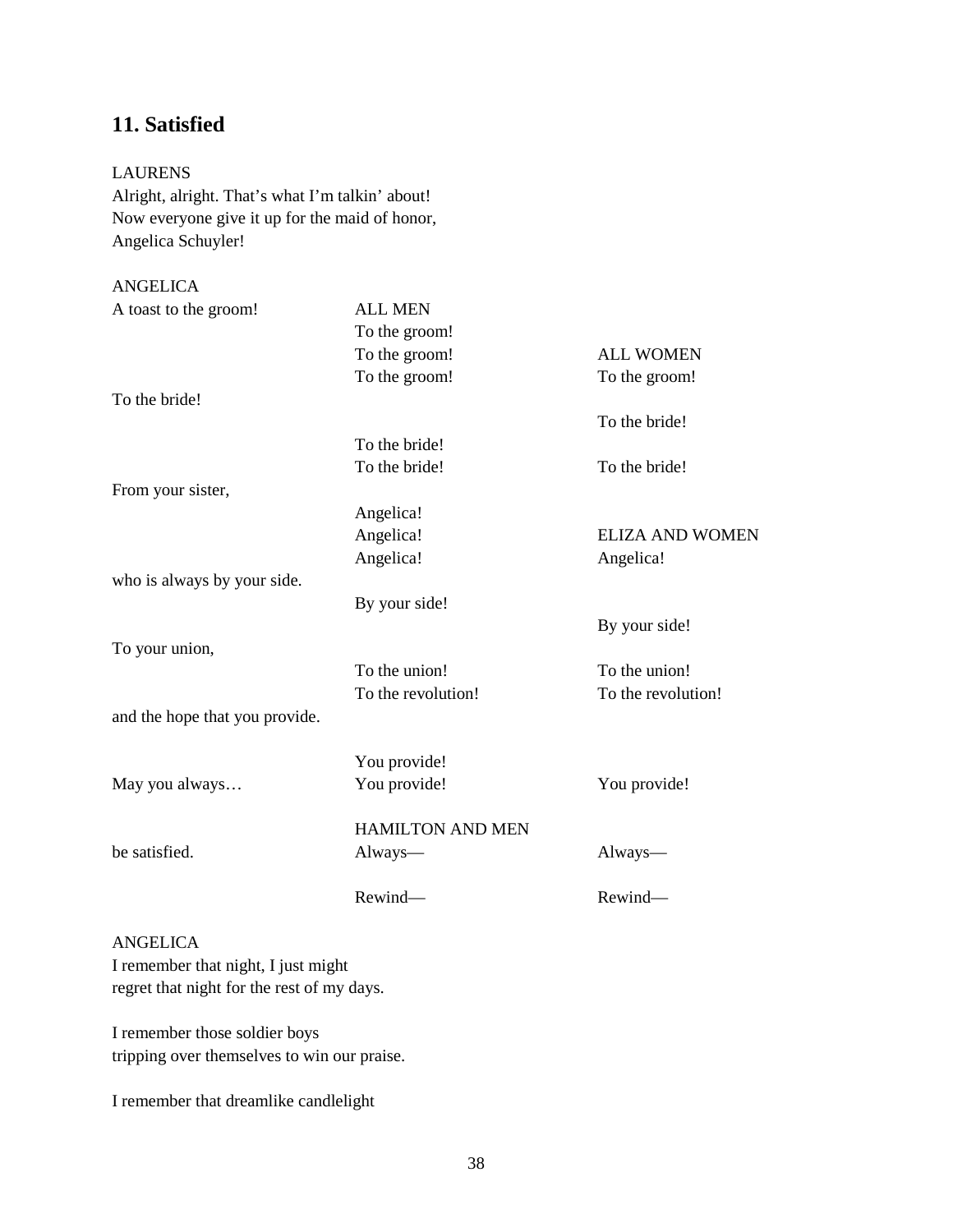like a dream that you can't quite place,

but Alexander, I'll never forget the first time I saw your face.

I have never been the same, Intelligent eyes in a hunger-pang frame, And when you said "Hi," I forgot my dang name, set my heart aflame, ev'ry part aflame,

FULL COMPANY This is not a game…

HAMILTON You strike me as a woman who has never been satisfied.

ANGELICA I'm sure I don't know what you mean. You forget yourself.

HAMILTON You're like me. I'm never satisfied.

ANGELICA Is that right?

**HAMILTON** I have never been satisfied.

ANGELICA My name is Angelica Schuyler.

**HAMILTON** Alexander Hamilton.

ANGELICA Where's your fam'ly from?

**HAMILTON** Unimportant. There's a million things I haven't done but just you wait, just you wait…

ANGELICA So so so so this is what it feels like to match wits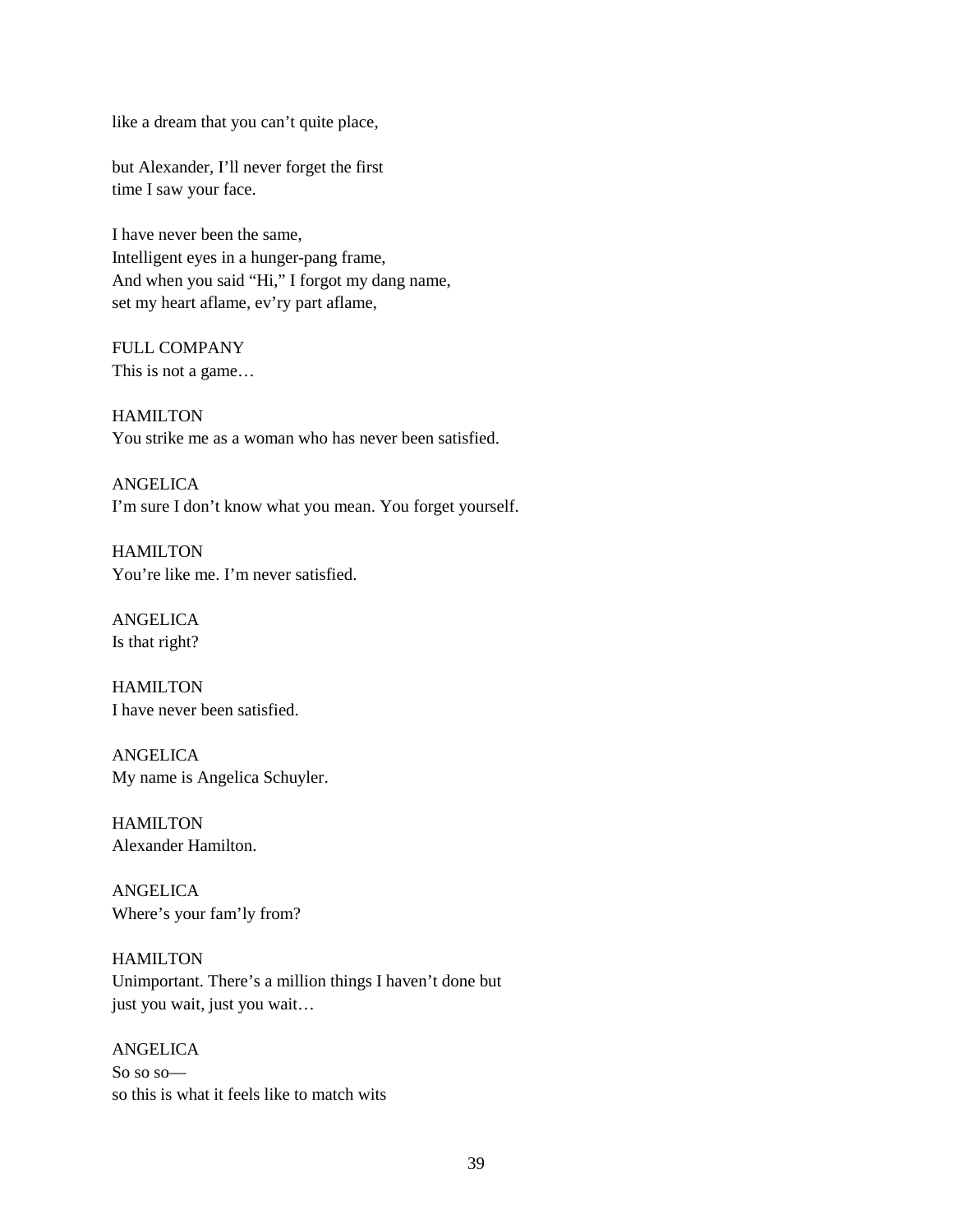with someone at your level! What the hell is the catch? It's the feeling of freedom, of seein' the light, it's Ben Franklin with a key and a kite! You see it, right? The conversation lasted two minutes, maybe three minutes, ev'rything we said in total agreement, it's a dream and it's a bit of a dance, a bit of a posture, it's a bit of a stance. He's a bit of a flirt, but I'm 'a give it a chance. I asked about his fam'ly, did you see his answer? His hands started fidgeting, he looked askance? He's penniless, he's flying by the seat of his pants.

Handsome, boy, does he know it! Peach fuzz, and he can't even grow it! I wanna take him far away from this place, then I turn and see my sister's face and she is…

ELIZA Helpless…

ANGELICA And I know she is…

ELIZA Helpless…

ANGELICA And her eyes are just…

ELIZA Helpless…

ANGELICA And I realize

ANGELICA AND COMPANY Three fundamental truths at the exact same time…

**HAMILTON** Where are you taking me?

ANGELICA I'm about to change your life.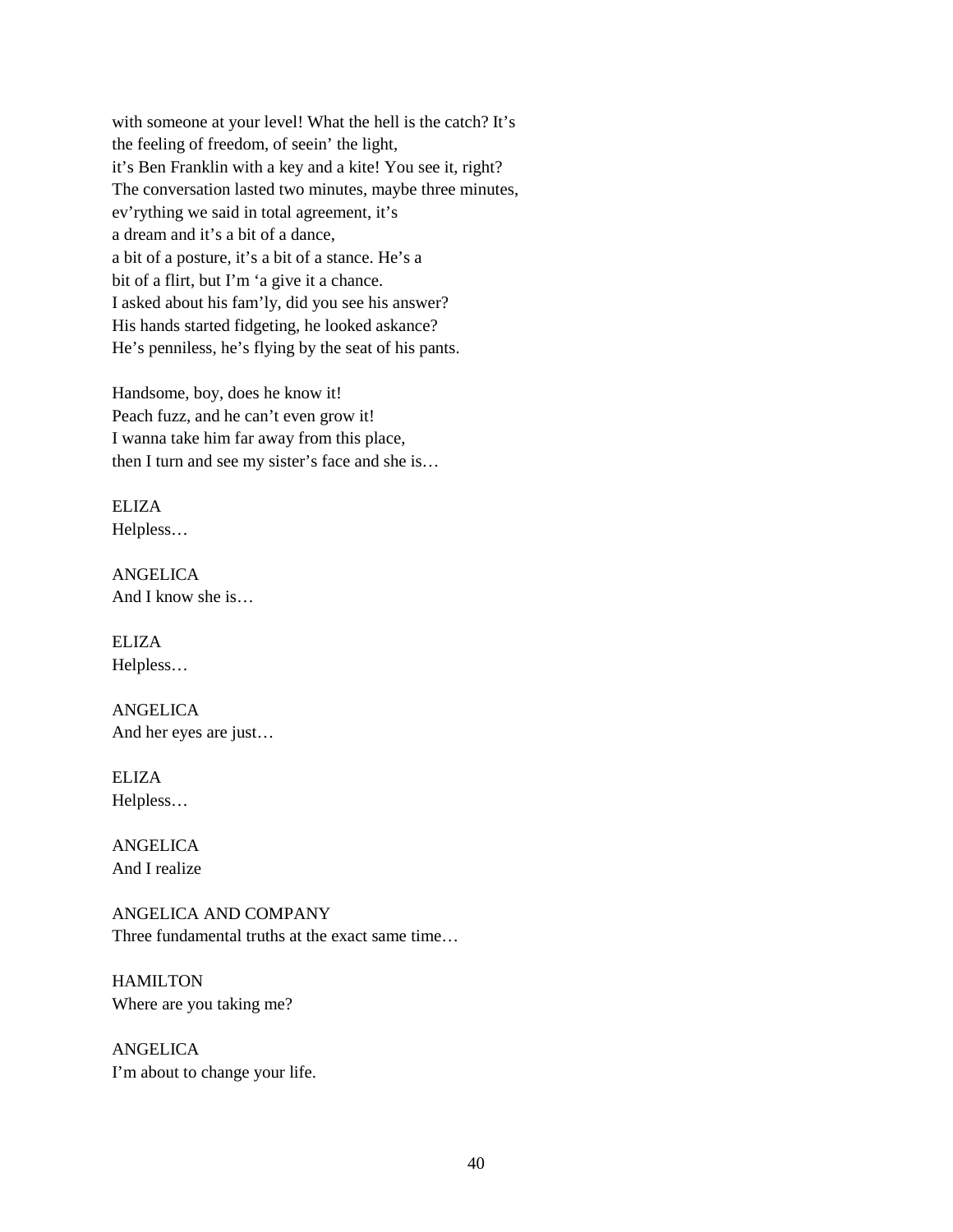**HAMILTON** Then by all means, lead the way.

COMPANY (EXCEPT ANGELICA) Number one!

## ANGELICA

I'm a girl in a world in which my only job is to marry rich. My father has no sons so I'm the one who has to social climb for one, so I'm the oldest and the wittiest and the gossip in New York City is insidious, And Alexander is penniless, Ha! That doesn't mean I want him any less.

ELIZA Elizabeth Schuyler. It's a pleasure to meet you.

HAMILTON Schuyler?

ANGELICA My sister.

**COMPANY** Number two!

# ANGELICA

He's after me cuz I'm a Schuyler sister. That elevates his status, I'd have to be naïve to set that aside, maybe that is why I introduce him to Eliza, now that's his bride. Nice going, Angelica, he was right, You will never be satisfied.

ELIZA Thank you for all your service.

**HAMILTON** If it takes fighting a war for us to meet, it will have been worth it.

## ANGELICA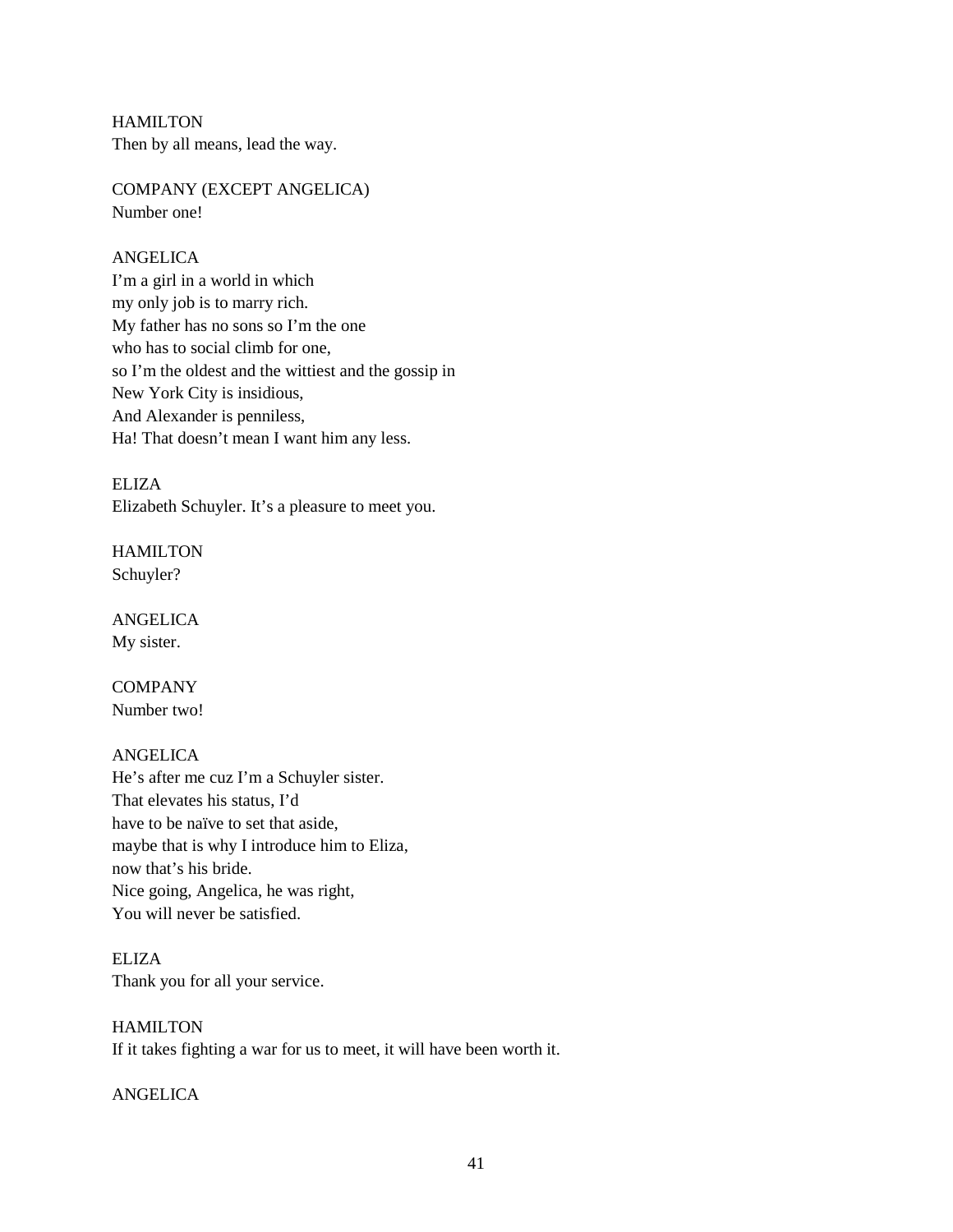I'll leave you to it.

**COMPANY** Number three!

### ANGELICA

I know my sister like I know my own mind, you will never find anyone as trusting or as kind. If I tell her that I love him she'd be silently resigned, he'd be mine. She would say, "I'm fine"

ANGELICA AND COMPANY She'd be lying.

### ANGELICA

But when I fantasize at night it's Alexander's eyes, as I romanticize what might have been if I hadn't sized him up so quickly. At least my dear Eliza's his wife; at least I keep his eyes in my life…

#### ANGELICA

| To the groom!                  | <b>ALL MEN (EXCEPT</b> |                          |  |
|--------------------------------|------------------------|--------------------------|--|
|                                | <b>HAMILTON)</b>       |                          |  |
|                                | To the groom!          | ALL WOMEN (EXCEPT ELIZA) |  |
|                                | To the groom!          | To the groom!            |  |
| To the bride!                  | To the groom!          |                          |  |
|                                |                        | To the bride!            |  |
|                                | To the bride!          | To the bride!            |  |
| From your sister,              | To the bride!          |                          |  |
|                                | Angelica!              | <b>ELIZA AND WOMEN</b>   |  |
|                                | Angelica!              | Angelica!                |  |
| who is always by your side.    |                        |                          |  |
|                                | By your side.          | By your side.            |  |
| To your union,                 |                        |                          |  |
|                                |                        | To the union!            |  |
|                                | To the union!          | To the revolution!       |  |
| and the hope that you provide. | To the revolution!     |                          |  |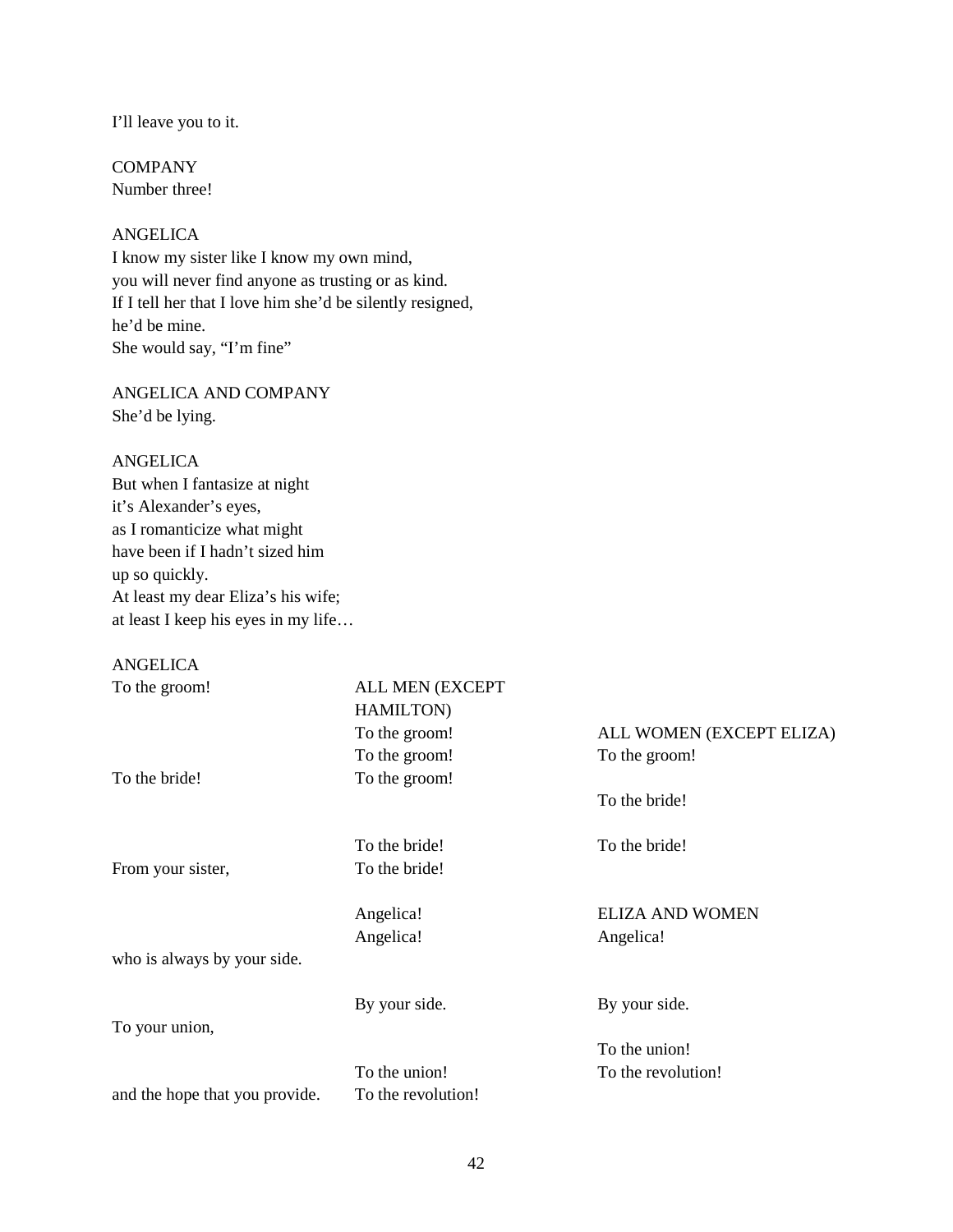| May you always     | You provide!<br>You provide!       | You provide!  |
|--------------------|------------------------------------|---------------|
| be satisfied.      | <b>HAMILTON AND MEN</b><br>Always— | Always-       |
|                    | Be satisfied,                      | be satisfied. |
| And I know         | be satisfied,                      | <b>WOMEN</b>  |
|                    | <b>MEN</b>                         | Be satisfied. |
|                    | Be satisfied.<br>Be satisfied.     |               |
| She'll be happy as | Be satisfied.                      |               |
|                    | Be satisfied.                      |               |
| his bride.         | Be satisfied.                      |               |
| And I know         | Be satisfied.                      |               |
|                    |                                    | Be satisfied. |
|                    | Be satisfied.                      |               |
|                    | Be satisfied.                      |               |
|                    | Be satisfied.                      |               |
|                    | Be satisfied.                      | Be satisfied. |

ANGELICA He will never be satisfied. I will never be satisfied.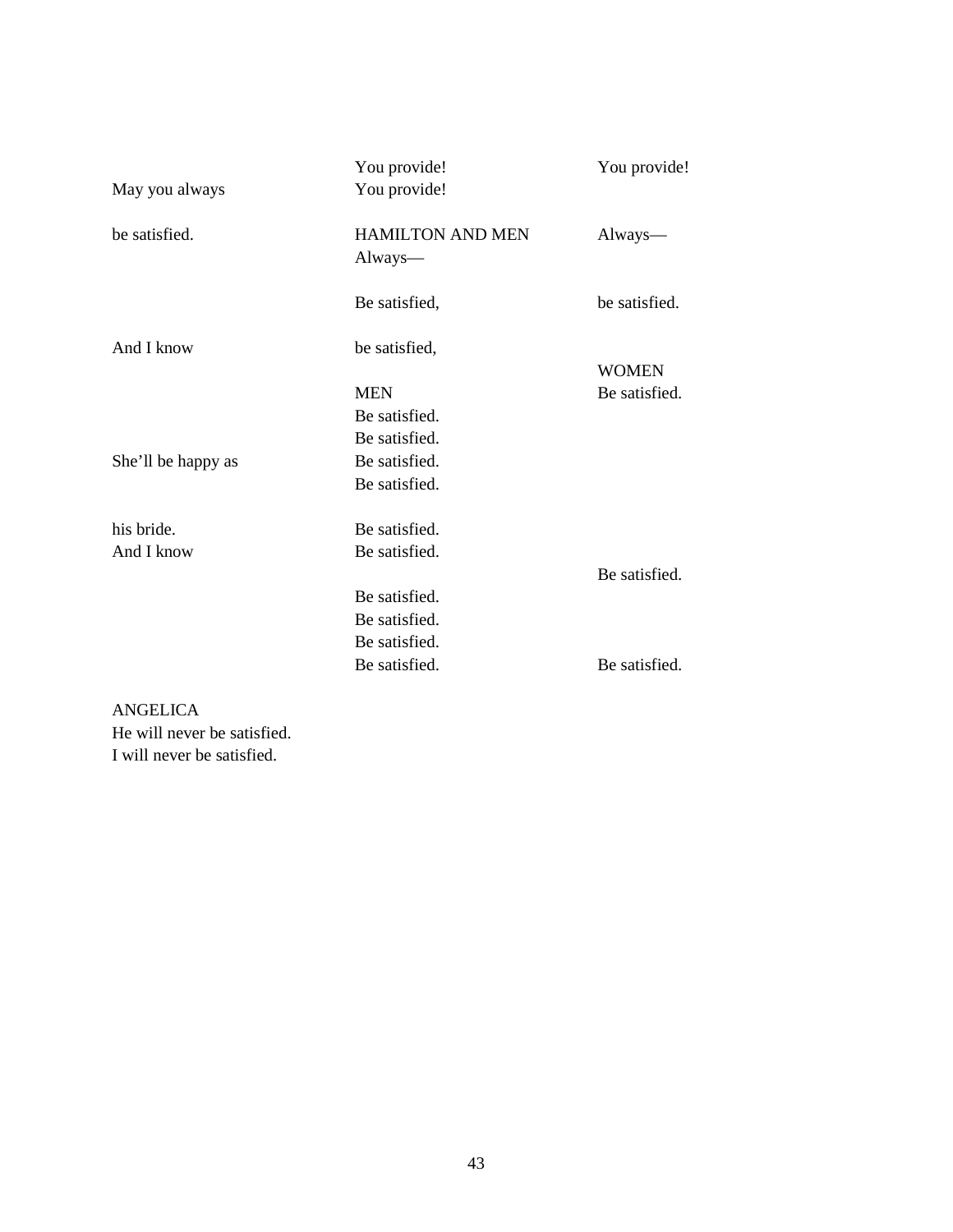# **12. The Story of Tonight (Reprise)**

LAURENS I may not live to see our glory!

MULLIGAN/LAFAYETTE I may not live to see our glory!

LAURENS But I've seen wonders great and small.

MULLIGAN/LAFAYETTE I've seen wonders great and small.

LAURENS Cuz if the tomcat can get married,

MULLIGAN/LAFAYETTE If Alexander can get married—

LAURENS There's hope for our ass, after all!

LAFAYETTE Raise a glass to freedom.

LAURENS/MULLIGAN Hey! Something you will never see again!

MULLIGAN No matter what she tells you.

LAFAYETTE Let's have another round tonight!

LAURENS Raise a glass to the four of us!

LAFAYETTE/HAMILTON H<sub>o</sub>!

MULLIGAN To the newly not poor of us!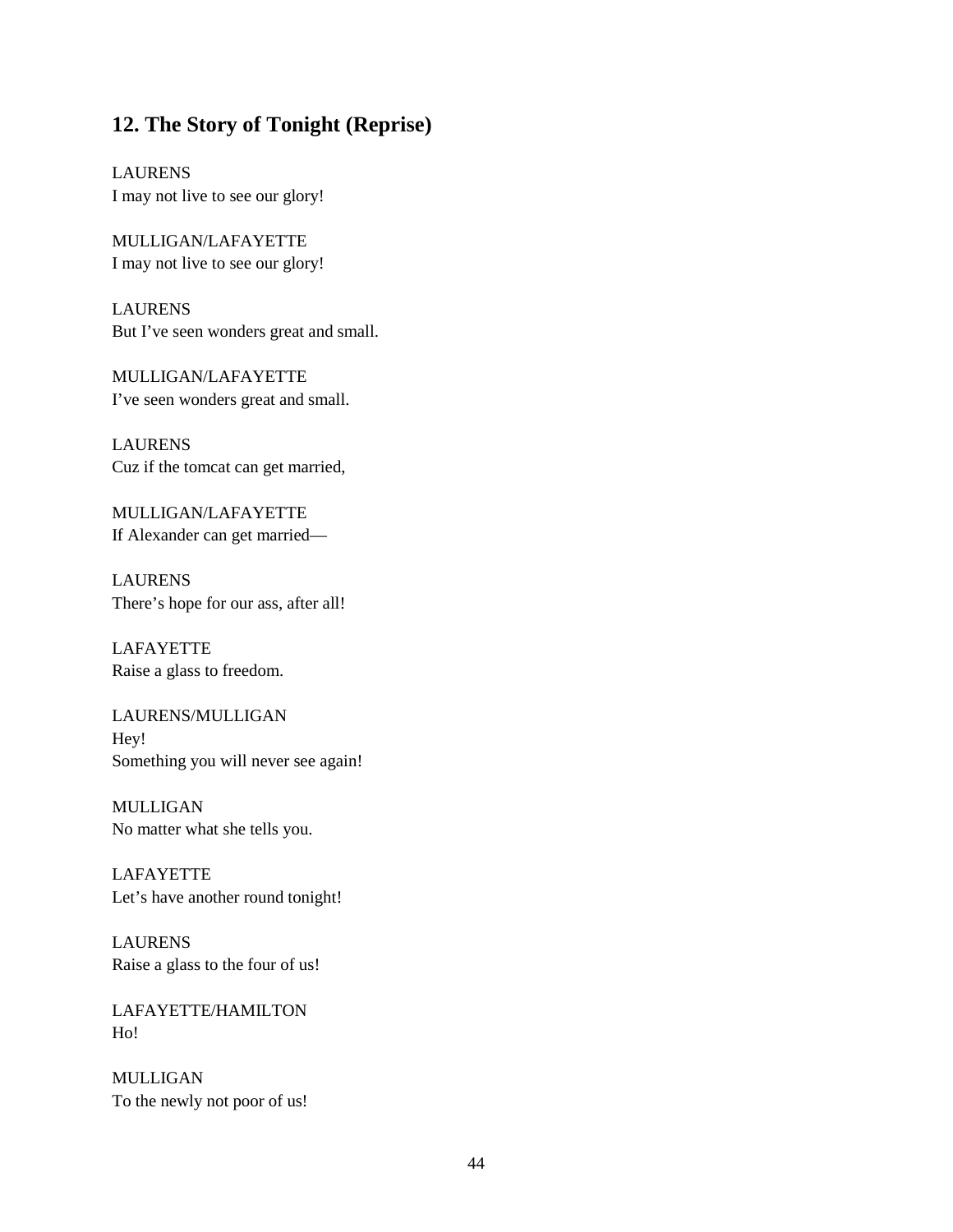LAURENS/LAFAYETTE/HAMILTON Woo!

LAFAYETTE We'll tell the story of tonight.

LAURENS Let's have another round—

**HAMILTON** Well, if it isn't Aaron Burr.

BURR Sir!

**HAMILTON** I didn't think that you would make it.

BURR To be sure.

MULLIGAN/LAFAYETTE Burr!

BURR I came to say congratulations.

MULLIGAN Spit a verse, Burr!

BURR I see the whole gang is here.

LAFAYETTE You are the worst, Burr!

**HAMILTON** Ignore them. Congrats to you, Lieutenant Colonel. I wish I had your command instead of manning George's journal.

BURR No, you don't.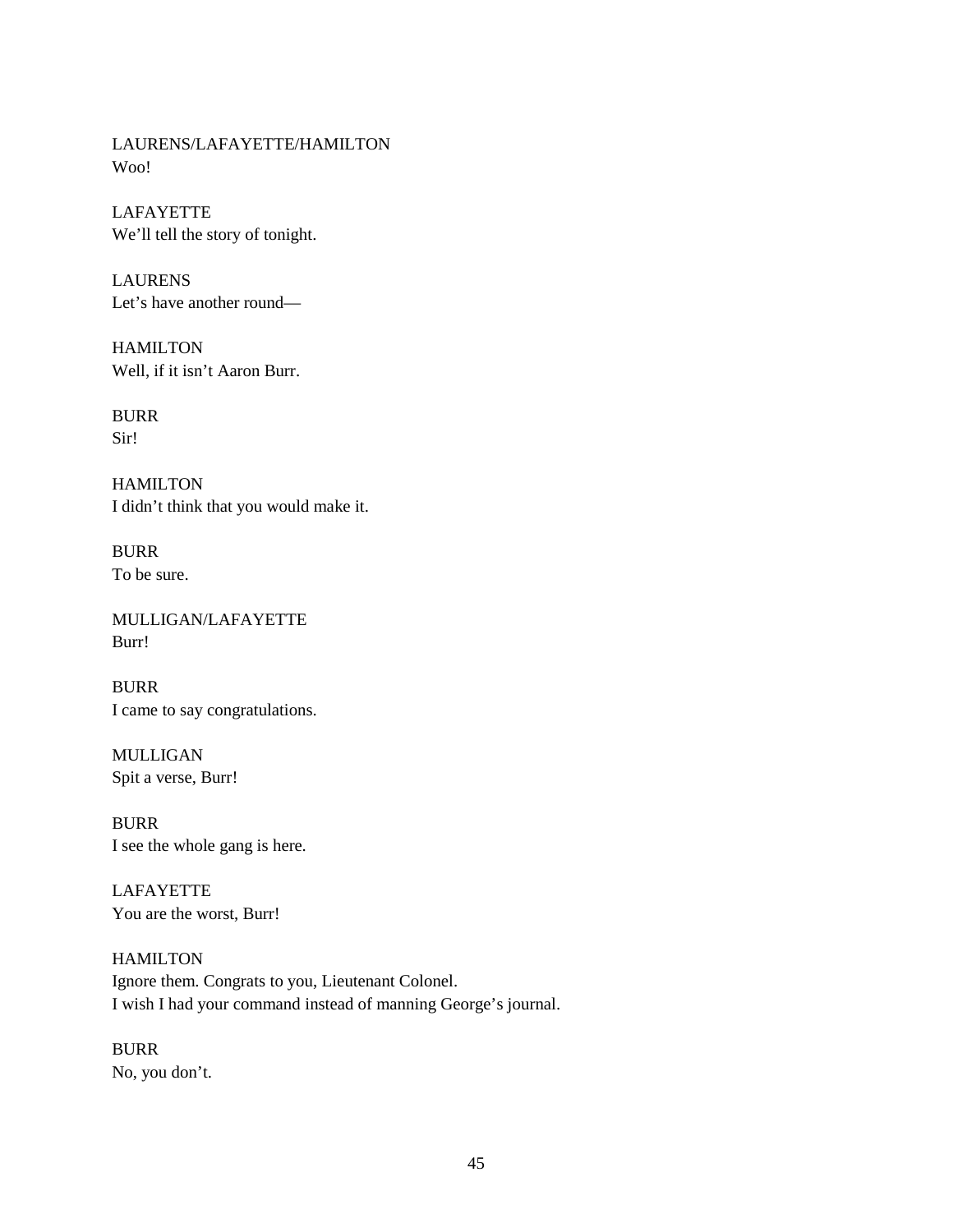**HAMILTON** Yes, I do.

BURR Now, be sensible. From what I hear, you've made yourself indispensable.

LAURENS Well, well, I heard you've got a special someone on the side, Burr.

**HAMILTON** Is that so?

LAURENS What are you tryin' to hide, Burr?

BURR I should go.

**HAMILTON** No, these guys should go.

LAFAYETTE What?

LAURENS No!

**HAMILTON** Leave us alone.

MULLIGAN Man…

**HAMILTON** It's alright, Burr. I wish you'd brought this girl with you tonight, Burr.

BURR You're very kind, but I'm afraid it's unlawful, sir.

**HAMILTON** What do you mean?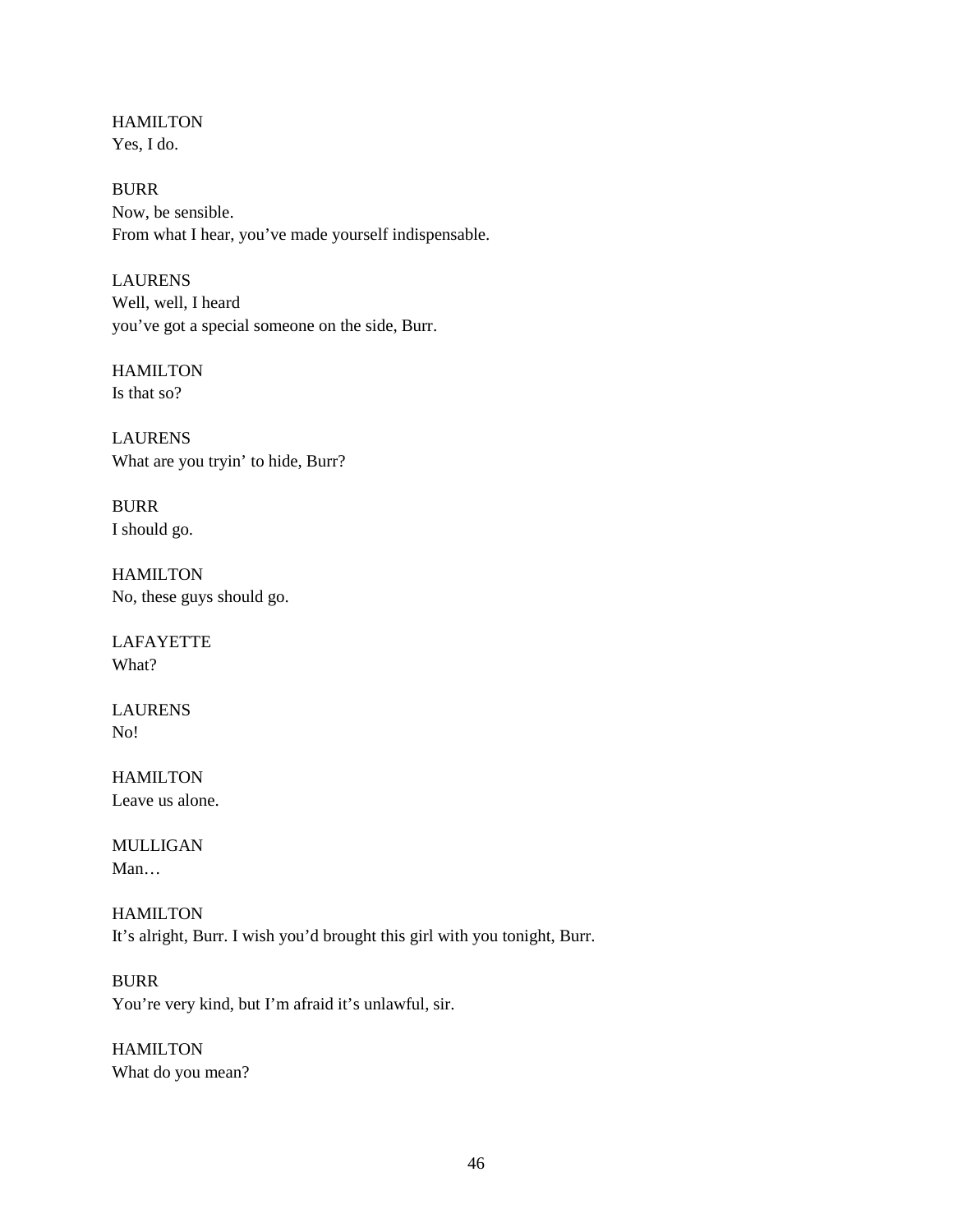BURR She's married.

**HAMILTON** I see.

BURR She's married to a British officer.

**HAMILTON** Oh shit…

BURR Congrats again, Alexander. Smile more. I'll see you on the other side of the war.

**HAMILTON** I will never understand you. If you love this woman, go get her! What are you waiting for?

BURR I'll see you on the other side of the war.

**HAMILTON** I'll see you on the other side of the war.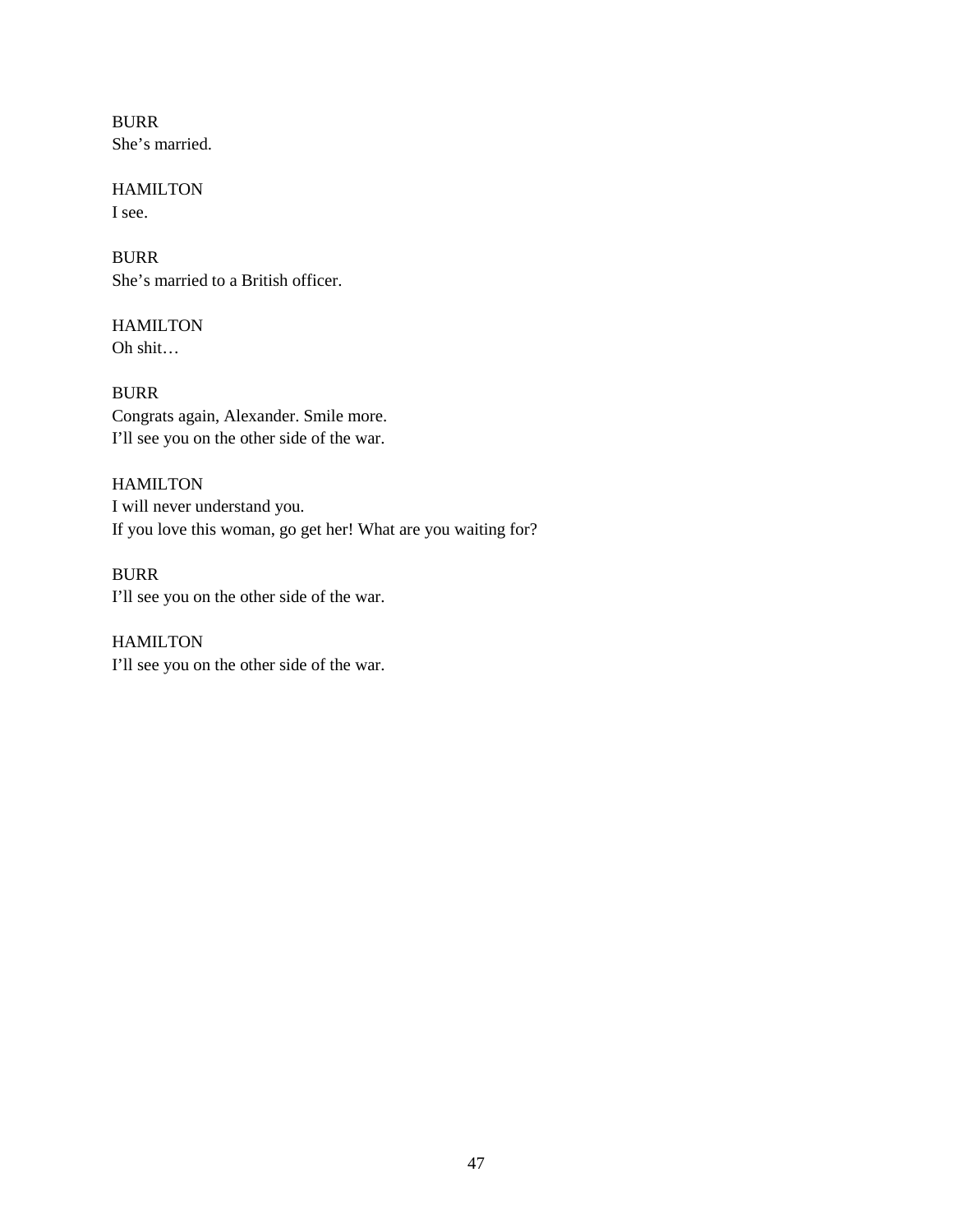# **13. Wait For It**

## BURR

Theodosia writes me a letter ev'ry day. I'm keeping her bed warm while her husband is away. He's on the British side in Georgia. He's tryin' to keep the colonies in line. He can keep all of Georgia. Theodosia, she's mine.

Love doesn't discriminate between the sinners and the saints, it takes and it takes and it takes and we keep loving anyway. We laugh and we cry and we break and we make our mistakes. And if there's a reason I'm by her side when so many have tried then I'm willing to wait for it. I'm willing to wait for it.

#### BURR

| My grandfather was a fire and  |            |
|--------------------------------|------------|
| brimstone preacher             | <b>MEN</b> |
|                                | Preacher,  |
|                                | preacher,  |
|                                | preacher   |
| But there are things that the  |            |
| homilies and hymns won't teach |            |
| ya                             |            |
|                                | Teach ya,  |
|                                | teach ya,  |
|                                | teach ya   |
| My mother was a genius         |            |
| My father commanded respect    |            |
|                                | Respect,   |
| When they died they left no    | respect    |
| instructions.                  |            |
| Just a legacy to protect.      |            |

WOMEN Genius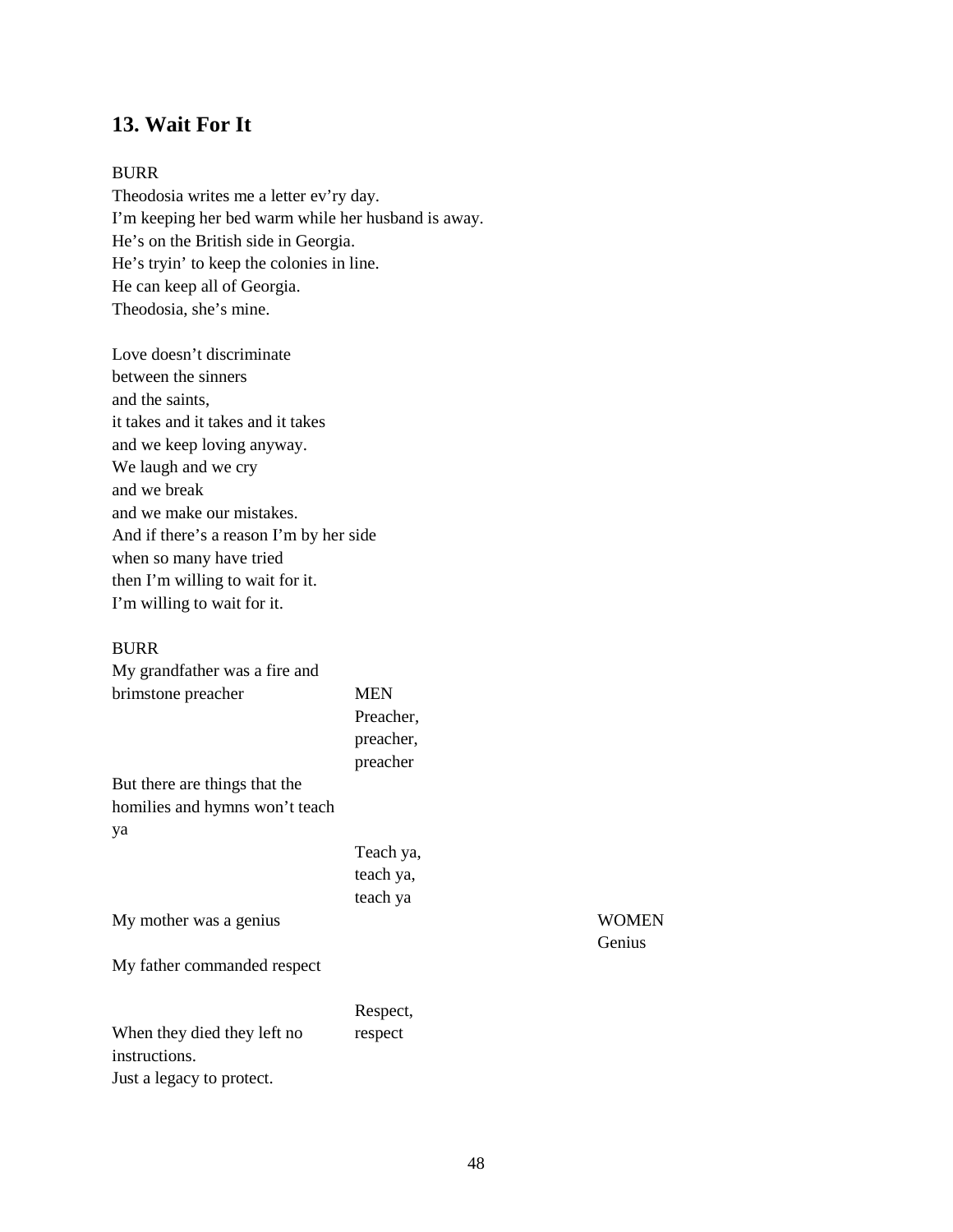### BURR/ENSEMBLE

Death doesn't discriminate between the sinners and the saints, it takes and it takes and it takes and we keep living anyway. We rise and we fall and we break and we make our mistakes. And if there's a reason I'm still alive when everyone who loves me has died I'm willing to wait for it. I'm willing to wait for it.

Wait for it

#### ENSEMBLE

Wait for it Wait for it Wait for it

BURR I am the one thing in life I can control

#### ENSEMBLE

Wait for it Wait for it Wait for it Wait for it

#### BURR

I am inimitable I am an original

### ENSEMBLE

Wait for it Wait for it Wait for it Wait for it

BURR I'm not falling behind or running late

#### ENSEMBLE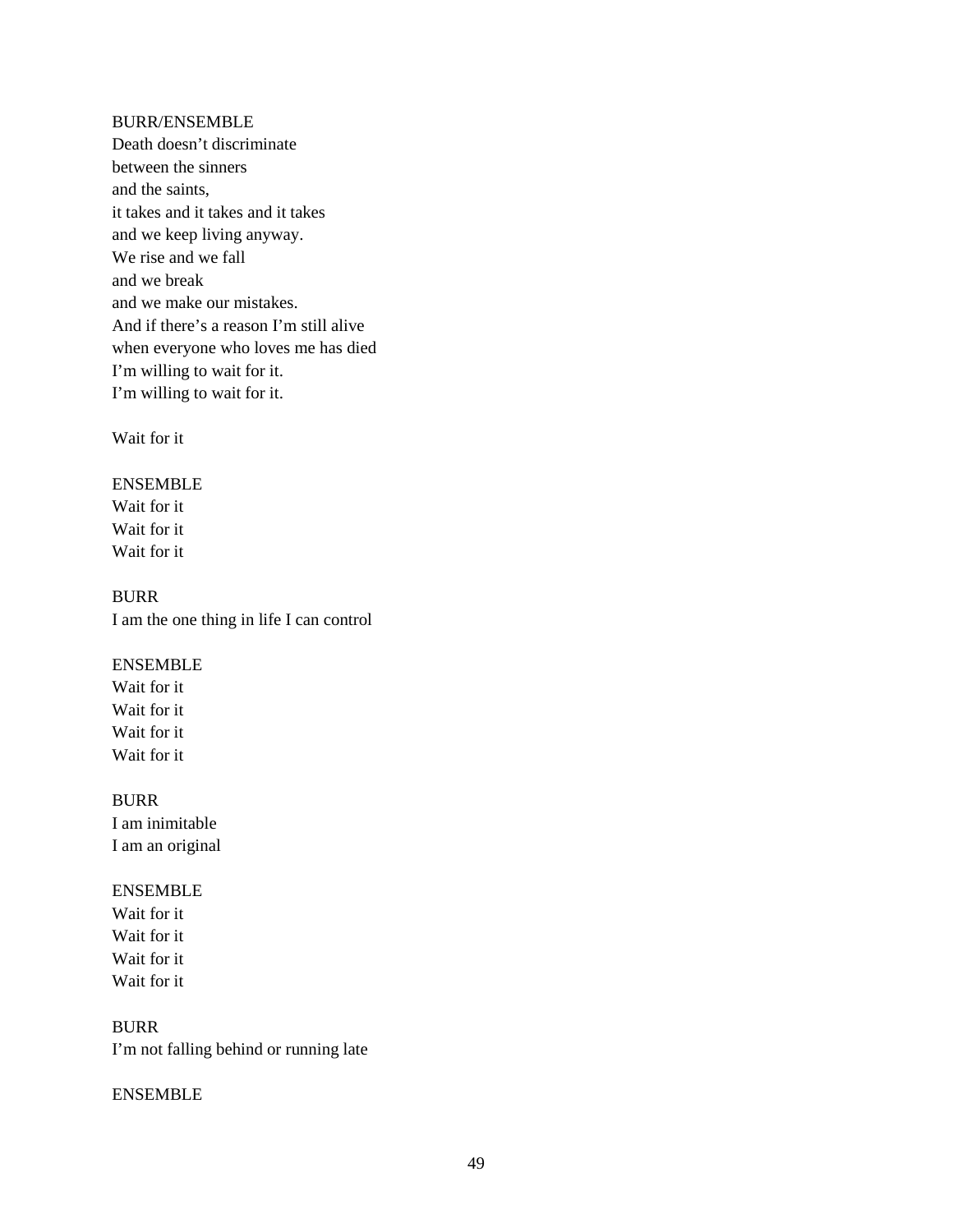Wait for it Wait for it Wait for it Wait for it

## BURR

I'm not standing still, I am lying in wait

### ENSEMBLE

Wait Wait

Wait

# BURR

Hamilton faces an endless uphill climb

## ENSEMBLE

Climb Climb Climb

# BURR

He has something to prove he has nothing to lose

## ENSEMBLE

Lose Lose Lose Lose

## BURR Hamilton's pace is relentless, he wastes no time

# ENSEMBLE

Time Time Time

## BURR

What is it like in his shoes?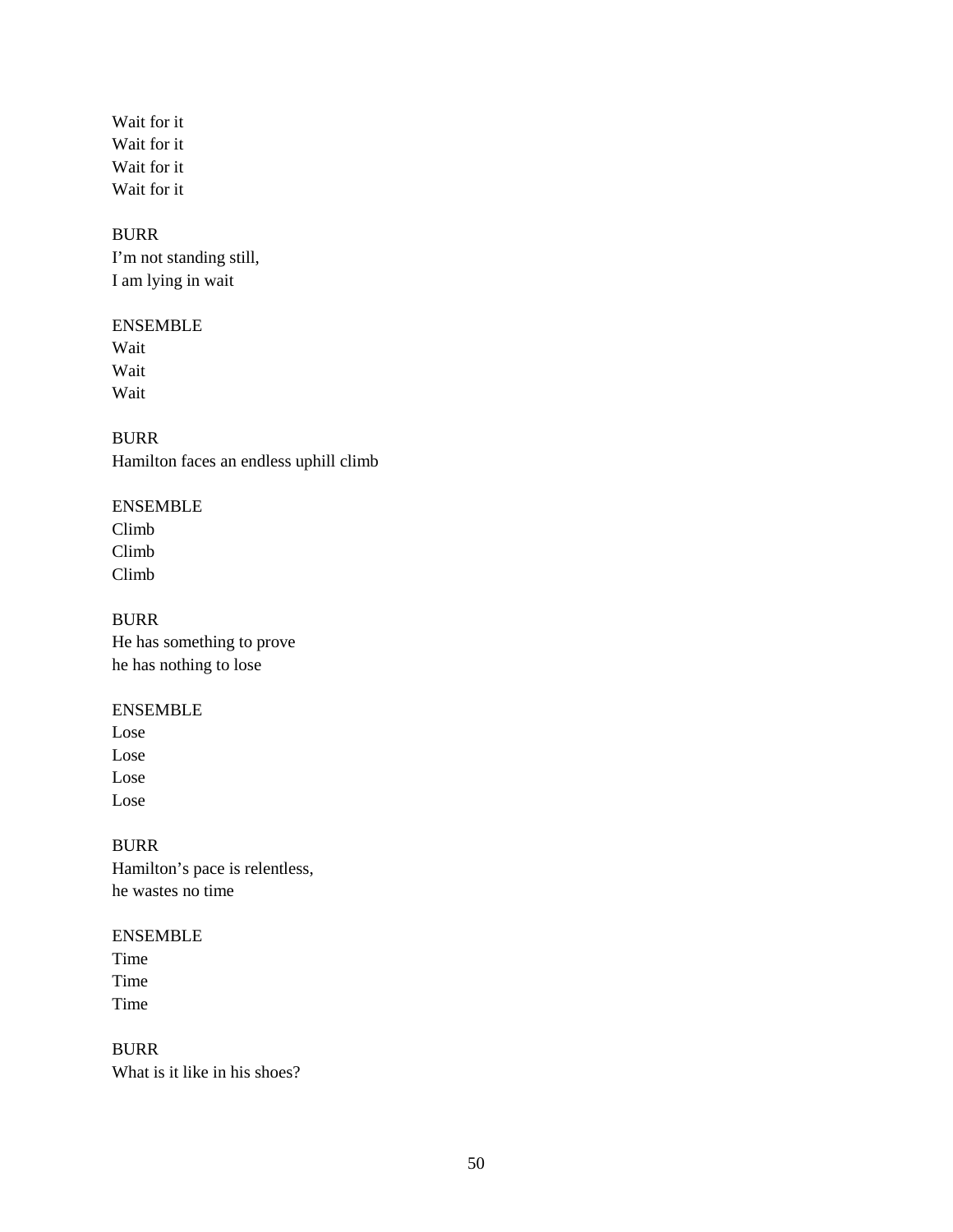Hamilton doesn't hesitate. He exhibits no restraint. He takes and he takes and he takes and he keeps winning anyway. He changes the game. He plays and he raises the stakes. And if there's a reason he seems to thrive when so few survive, then Goddamnit—

| <b>BURR</b>                                          | <b>COMPANY</b>                                       |
|------------------------------------------------------|------------------------------------------------------|
| I'm willing to wait for it.                          | I'm willing to wait for it                           |
|                                                      | Wait for it                                          |
|                                                      | Wait for                                             |
| I'm willing to wait for it                           | I'm willing to-                                      |
| Life doesn't discriminate                            | Life doesn't discriminate                            |
| between the sinners and the saints,                  | between the sinners and the saints,                  |
| it takes and it takes and it takes.                  | it takes and it takes and it takes                   |
|                                                      | and we keep living anyway,                           |
| We rise                                              | we rise and we fall and we break and we make our     |
| We fall                                              | mistakes.                                            |
| and if there's a reason I'm still alive when so many | and if there's a reason I'm still alive when so many |
| have died,                                           | have died,                                           |
| then $\Gamma$ m willin' to-                          | then $\Gamma$ m willin' to-                          |

### BURR

| Wait for it | <b>WOMEN</b> |             |
|-------------|--------------|-------------|
|             | Wait for it  | <b>MEN</b>  |
|             |              | Wait for it |
| Wait for it |              |             |
|             | Wait for it  |             |
|             |              | Wait for it |
|             | Wait for it  |             |
|             |              | Wait for it |
|             | Wait for it  |             |
|             |              | Wait for it |
|             | Wait for it  |             |
|             |              | Wait        |
|             |              |             |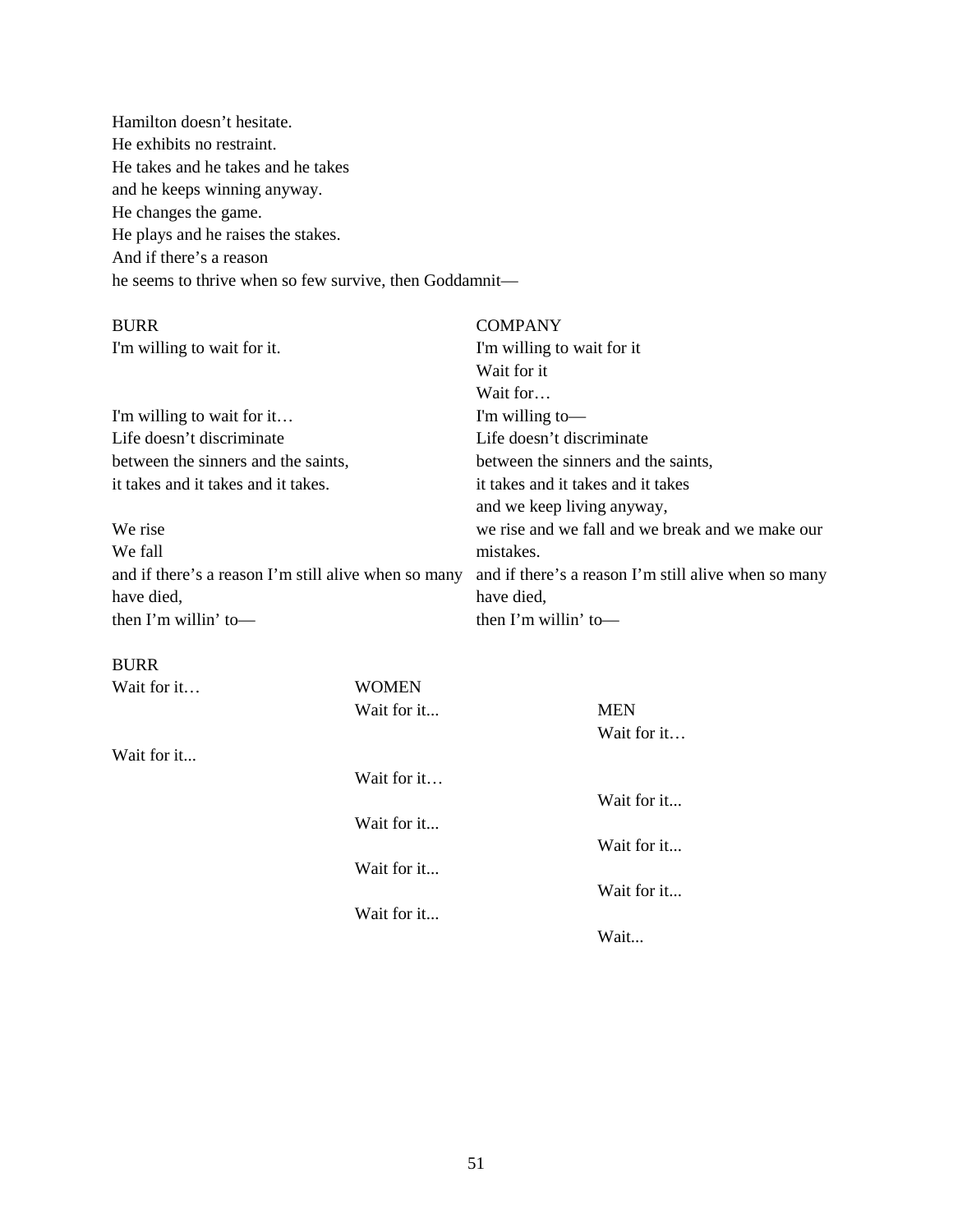# **14. Stay Alive**

ELIZA Stay alive…

ELIZA/ANGELICA/ENSEMBLE WOMEN Stay alive…

## **HAMILTON**

I have never seen the General so despondent. I have taken over writing all his correspondence. Congress writes, "George, attack the British forces." I shoot back, we have resorted to eating our horses. Local merchants deny us equipment, assistance, they only take British money, so sing a song of sixpence.

# WASHINGTON

The cavalry's not coming.

#### **HAMILTON** Sir!

### WASHINGTON

Alex, listen. There's only one way for us to win this. Provoke outrage, outright.

#### **HAMILTON** That's right.

WASHINGTON Don't engage, strike by night. Remain relentless 'til their troops take flight.

**HAMILTON** Make it impossible to justify the cost of the fight.

WASHINGTON Outrun.

**HAMILTON** Outrun.

WASHINGTON Outlast.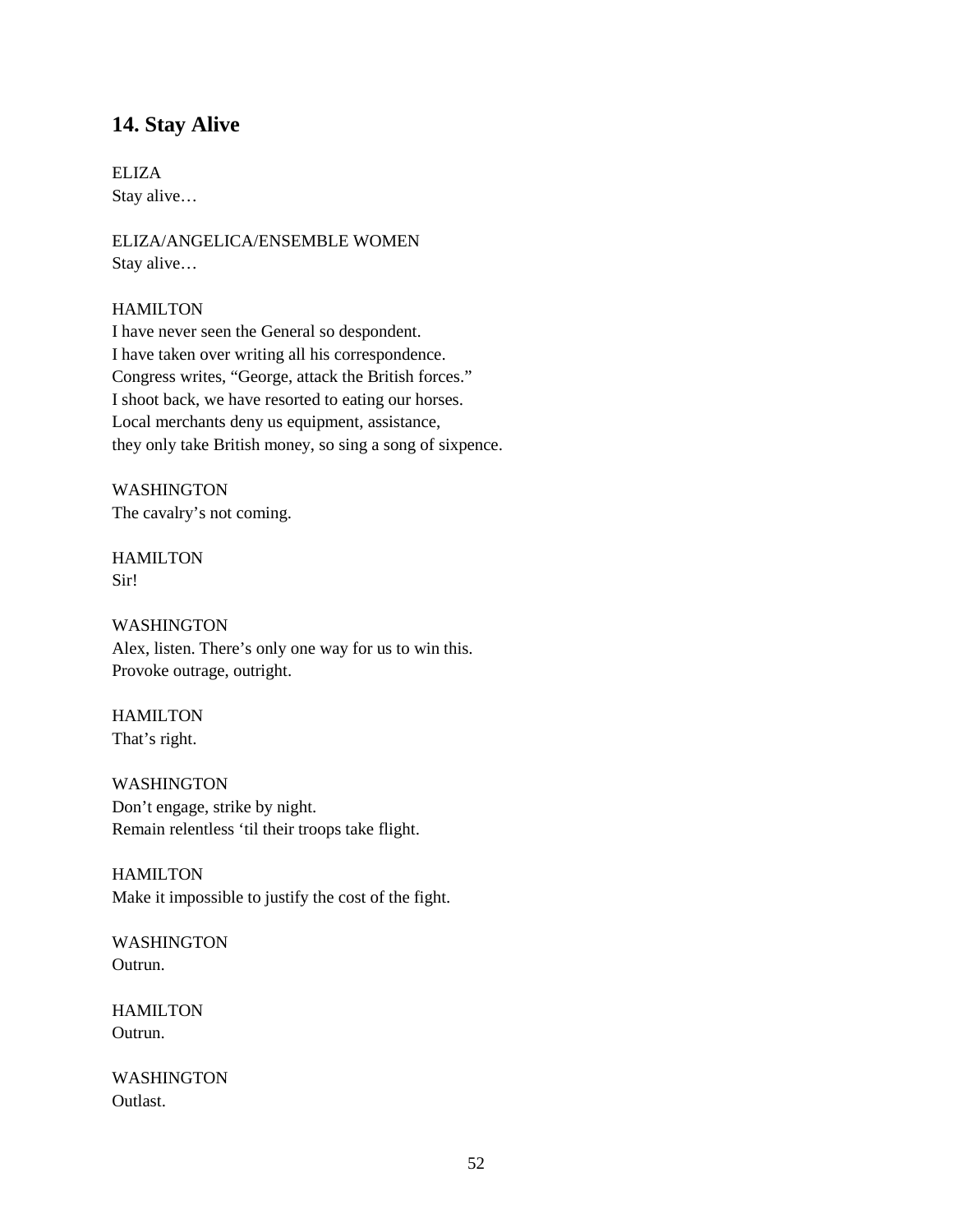HAMILTON Outlast.

WASHINGTON Hit 'em quick, get out fast.

**HAMILTON** Chick-a-plao!

WASHINGTON Stay alive 'til this horror show is past. We're gonna fly a lot of flags half-mast.

HAMILTON/LAURENS/LAFAYETTE Raise a glass!

MULLIGAN I go back to New York and my apprenticeship.

LAFAYETTE I ask for French aid, I pray that France has sent a ship.

LAURENS I stay at work with Hamilton, we write essays against slavery, and every day's a test of our camaraderie and bravery.

# **HAMILTON** We cut supply lines, we steal contraband, we pick and choose our battles and places to take a stand. And ev'ry day, "Sir, entrust me with a command,"

and ev'ry day,

WASHINGTON No.

**HAMILTON** He dismisses me out of hand.

**HAMILTON** Instead of me, ELIZA/ANGELICA Stay alive...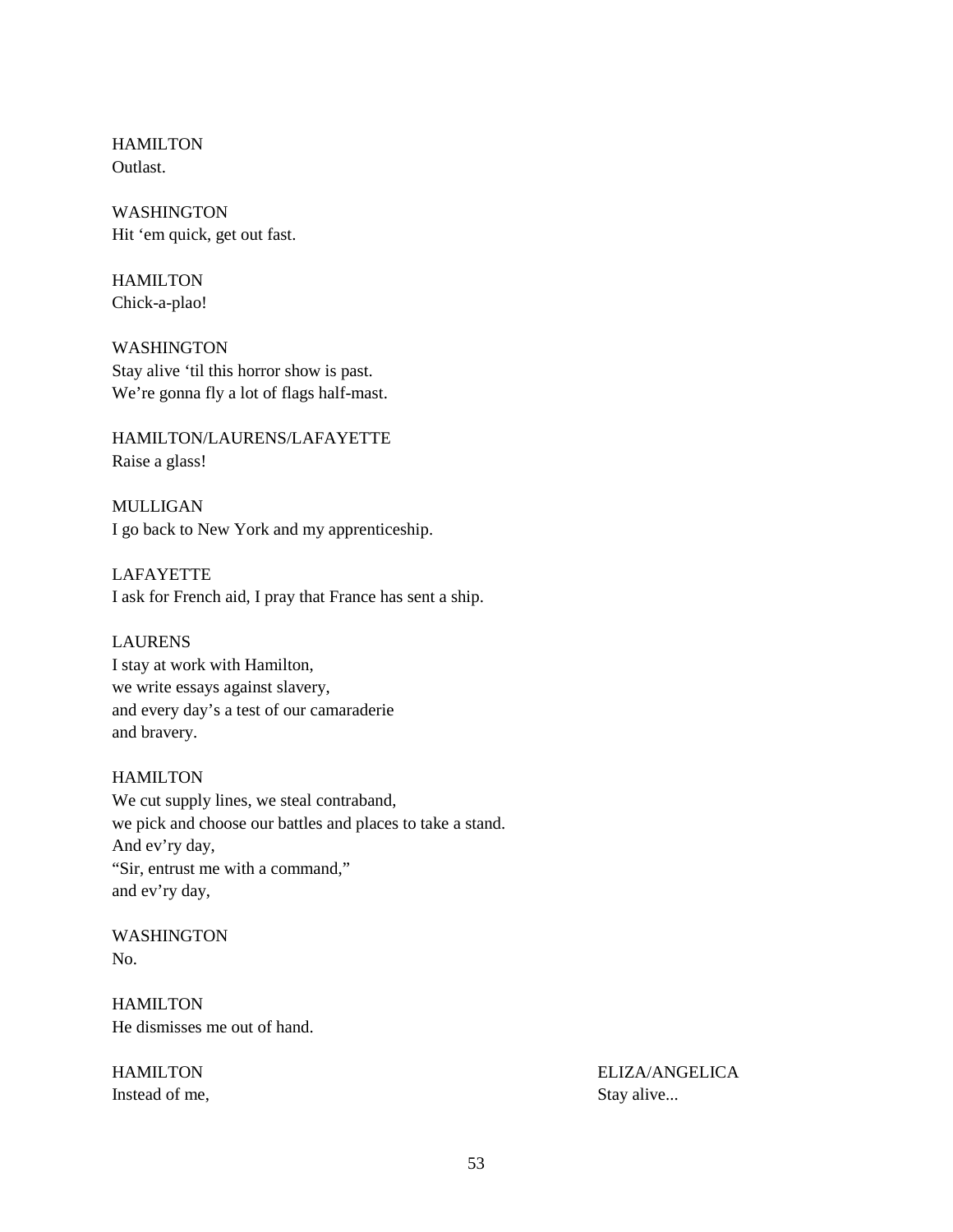he promotes Charles Lee. Makes him second-in-command: LEE Charles Lee.

LEE I'm a General. Whee!!!!

**HAMILTON** Yeah. He's not the choice I would have gone with.

HAMILTON/LAURENS/LAFAYETTE He shits the bed at the Battle of Monmouth.

WASHINGTON Ev'ryone attack!

LEE Retreat!

WASHINGTON Attack!

LEE Retreat!

WASHINGTON What are you doing, Lee? Get back on your feet!

LEE But there's so many of them!

WASHINGTON I'm sorry, is this not your speed?! Hamilton!

**HAMILTON** Ready, sir!

WASHINGTON Have Lafayette take the lead!

HAMILTON Yes, sir!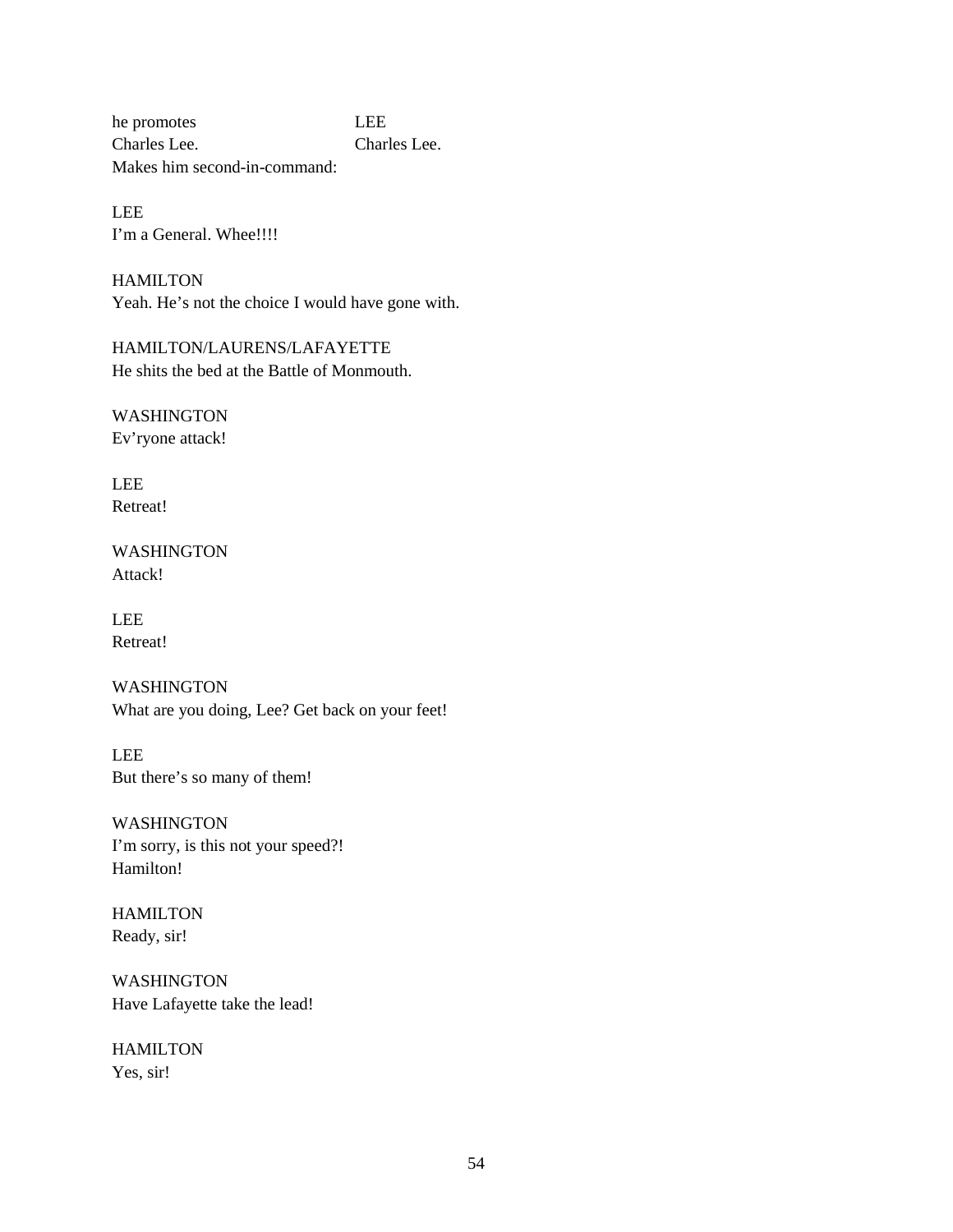LAURENS A thousand soldiers die in a hundred degree heat.

LAFAYETTE As we snatch a stalemate from the jaws of defeat.

### **HAMILTON**

Charles Lee was left behind without a pot to piss in. He started sayin' this to anybody who would listen:

#### LEE

Washington cannot be left alone to his devices indecisive, from crisis to crisis. The best thing he can do for the revolution is turn n' go back to plantin' tobacco in Mount Vernon.

# **COMPANY**

Oo!!

WASHINGTON Don't do a thing. History will prove him wrong.

#### **HAMILTON** But, sir!

WASHINGTON We have a war to fight, let's move along.

LAURENS Strong words from Lee, someone oughta hold him to it.

**HAMILTON** I can't disobey direct orders.

LAURENS Then I'll do it. Alexander, you're the closest friend I've got.

HAMILTON Laurens, do not throw away your shot.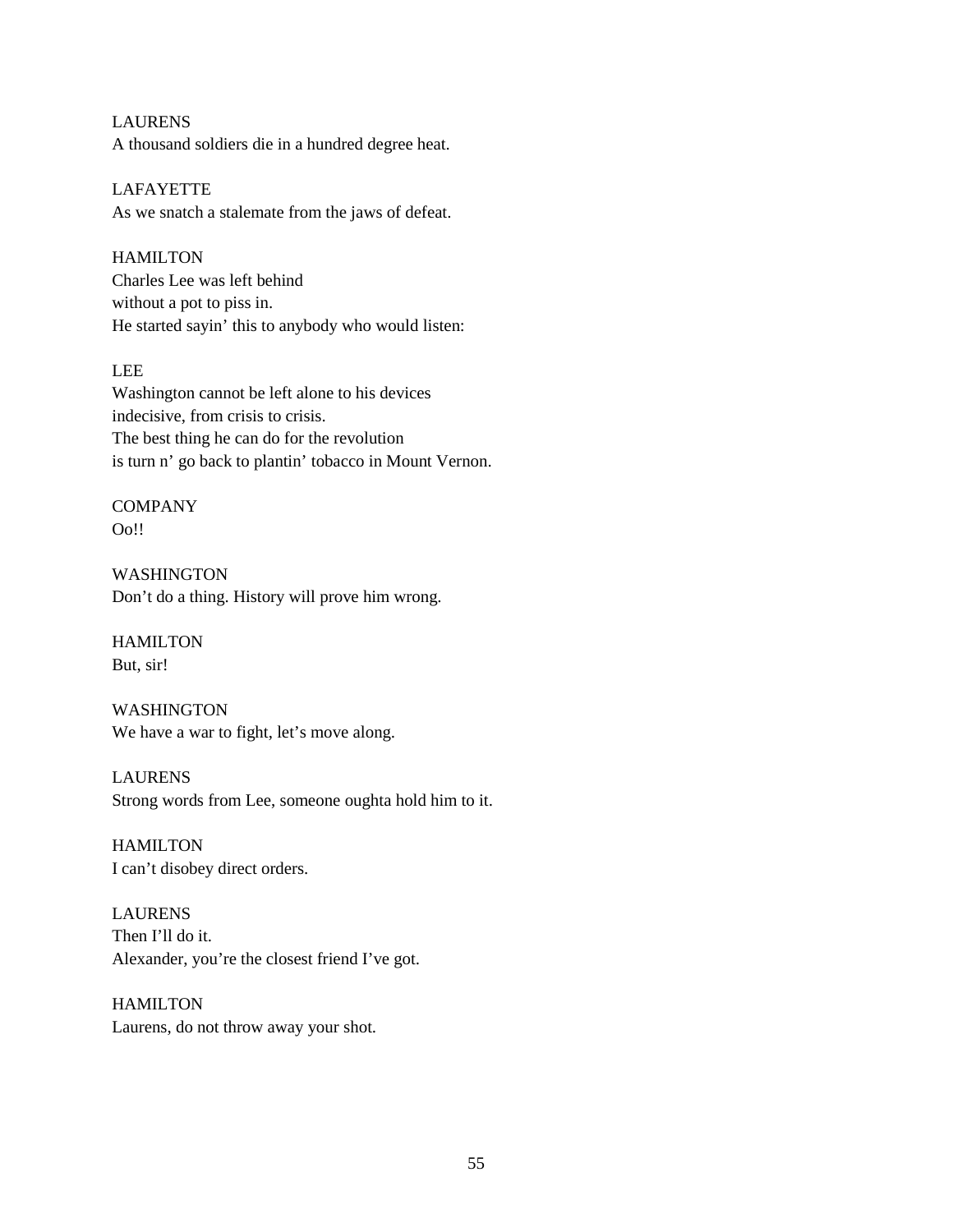# **15. Ten Duel Commandments**

MEN One, two, three, four

FULL COMPANY Five, six, seven, eight, nine…

BURR/HAMILTON/LAURENS/LEE It's the Ten Duel Commandments.

FULL COMPANY It's the Ten Duel Commandments. Number one!

LAURENS The challenge: demand satisfaction. If they apologize, no need for further action.

**COMPANY** Number two!

LAURENS If they don't, grab a friend, that's your second.

**HAMILTON** Your lieutenant when there's reckoning to be reckoned.

**COMPANY** Number three!

LEE Have your seconds meet face to face.

BURR Negotiate a peace…

**HAMILTON** Or negotiate a time and place.

BURR This is commonplace, 'specially 'tween recruits.

## **COMPANY**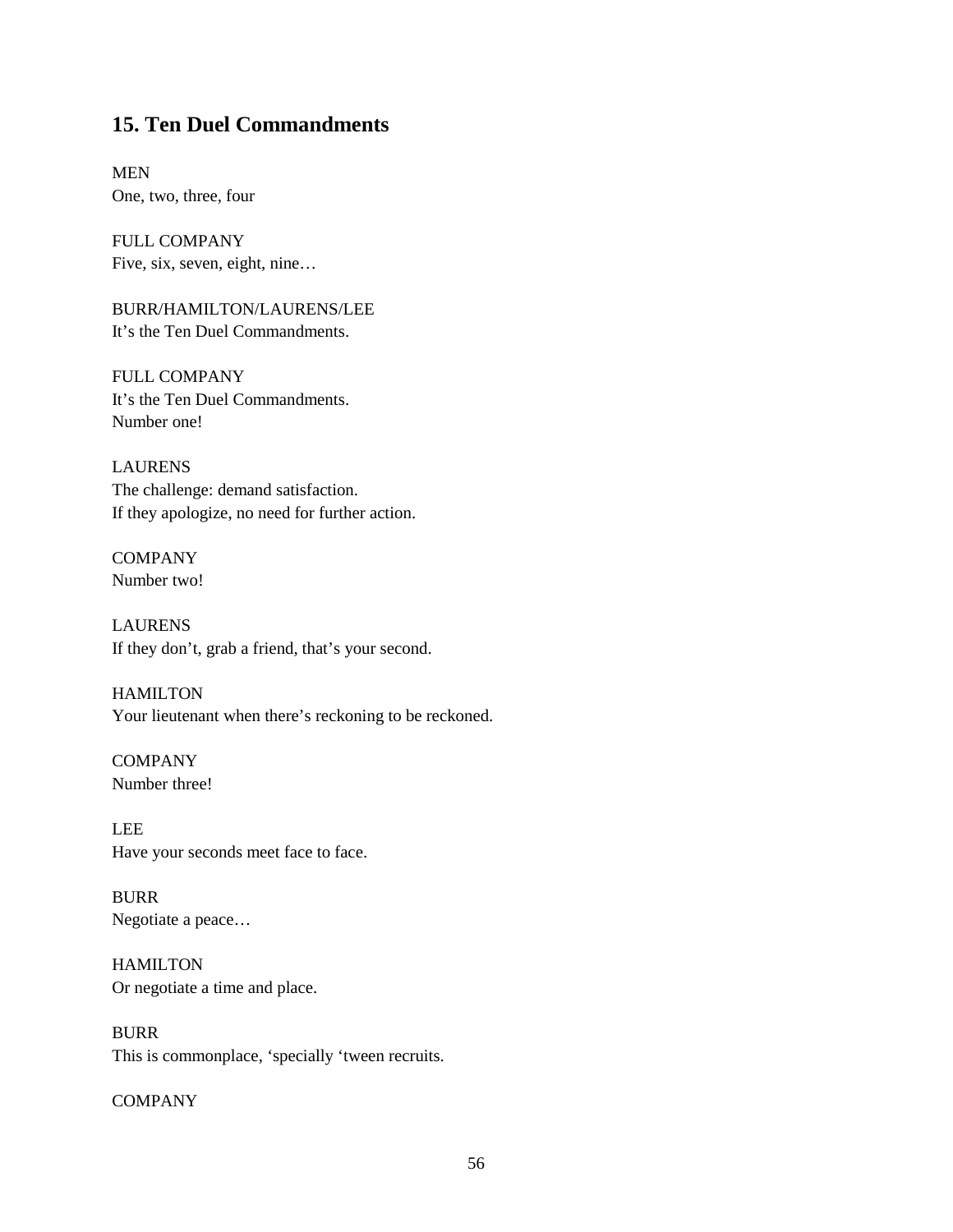Most disputes die, and no one shoots. Number four!

LAURENS If they don't reach a peace, that's alright. Time to get some pistols and a doctor on site.

**HAMILTON** You pay him in advance, you treat him with civility.

BURR You have him turn around so he can have deniability.

**COMPANY** Five!

LEE Duel before the sun is in the sky.

COMPANY Pick a place to die where it's high and dry, number six!

**HAMILTON** Leave a note for your next of kin. Tell 'em where you been. Pray that hell or heaven lets you in.

**COMPANY** Seven!

LEE Confess your sins, ready for the moment of adrenaline when you finally face your opponent.

**COMPANY** Number eight!

LAURENS/LEE/HAMILTON/BURR

Your last chance to negotiate. Send in your seconds, see if they can set the record straight…

BURR Alexander.

**HAMILTON**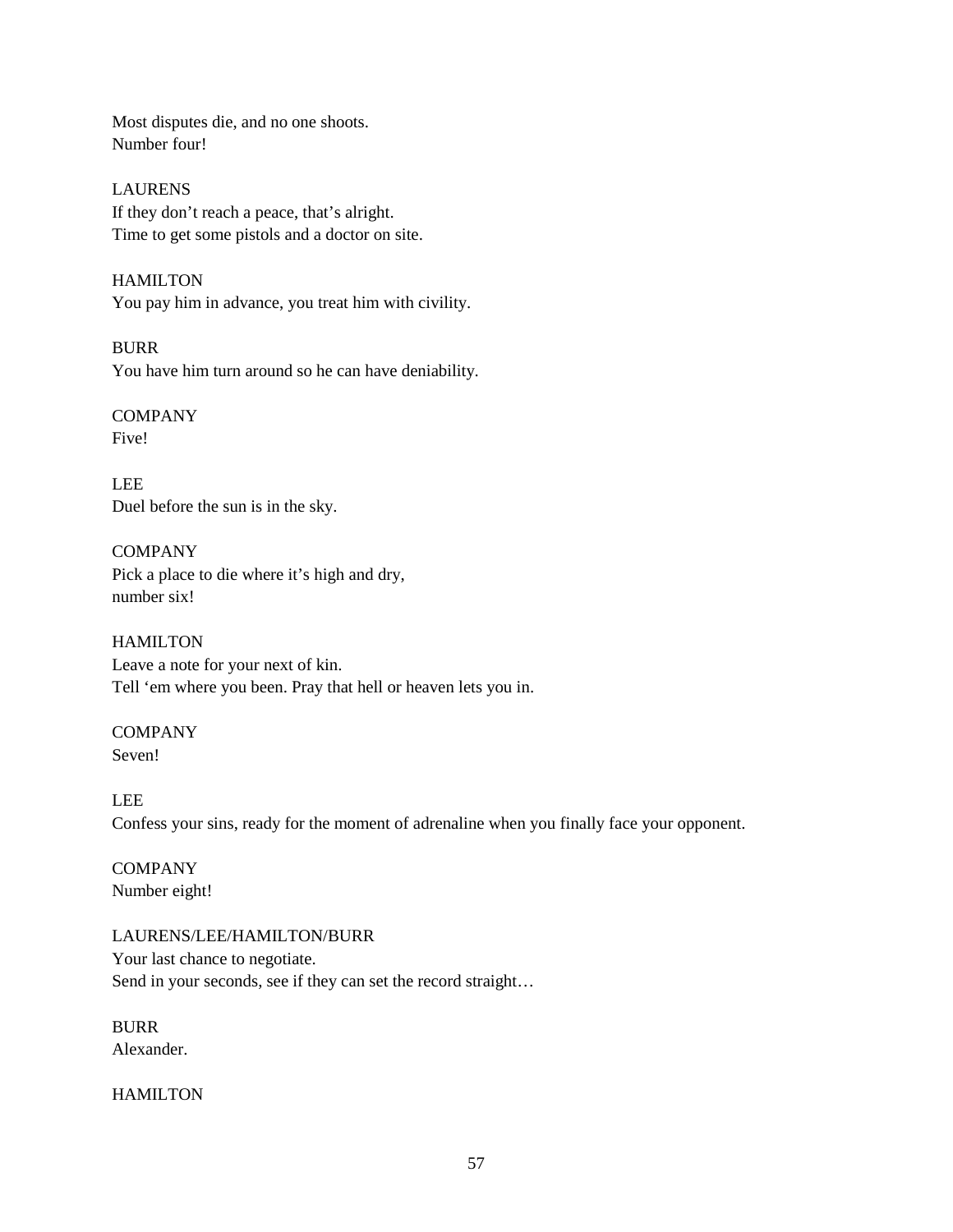Aaron Burr, sir.

BURR Can we agree that duels are dumb and immature?

**HAMILTON** Sure. But your man has to answer for his words, Burr.

BURR With his life? We both know that's absurd, sir.

**HAMILTON** Hang on, how many men died because Lee was inexperienced and ruinous?

BURR Okay, so we're doin' this.

**COMPANY** Number nine!

**HAMILTON** Look 'em in the eye, aim no higher. Summon all the courage you require. Then count

MEN One two three four

FULL COMPANY Five six seven eight nine

HAMILTON/BURR Number

**COMPANY** Ten paces!

HAMILTON/BURR Fire!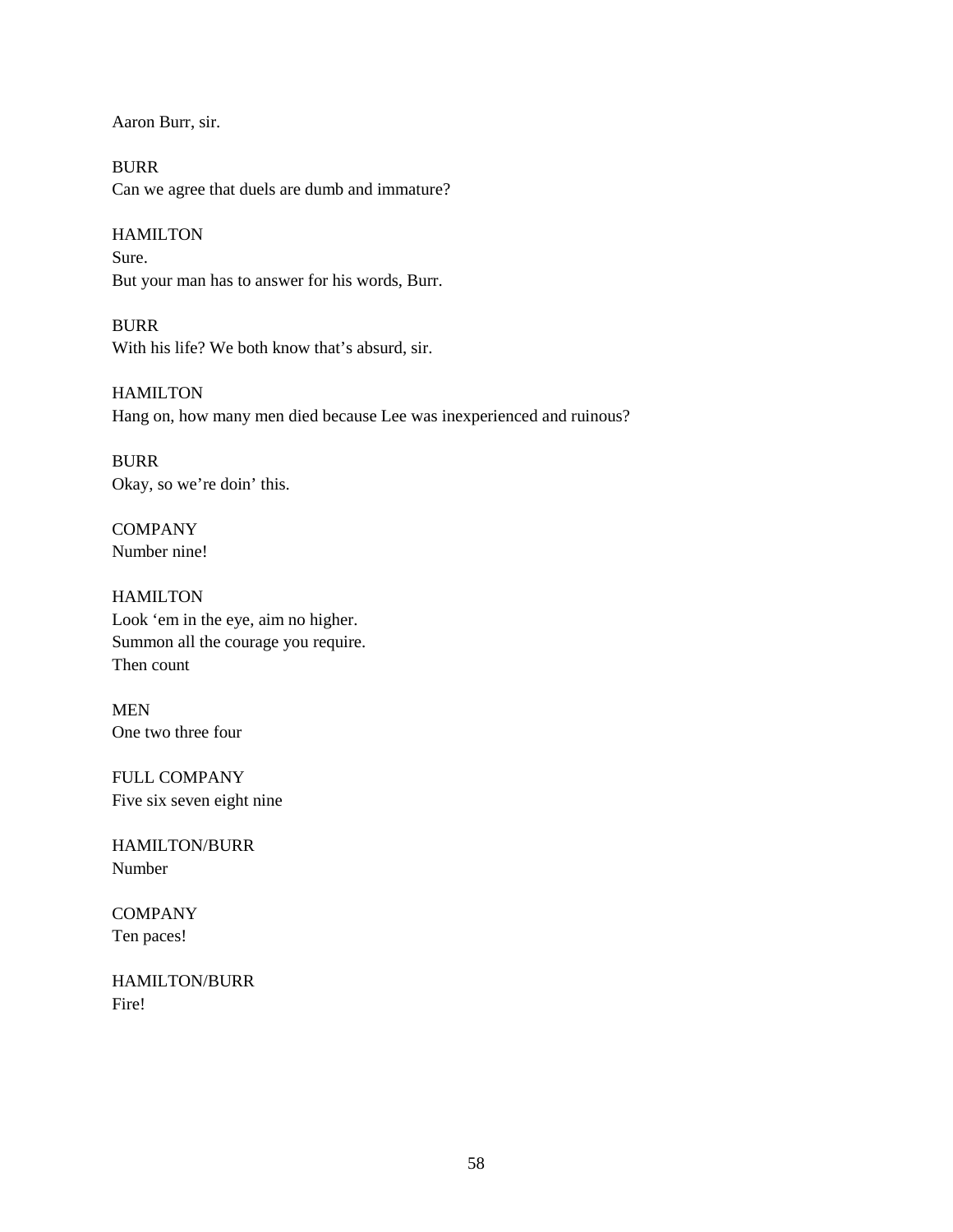# **16. Meet Me Inside**

**HAMILTON** Lee, do you yield?

BURR You shot him in the side! Yes, he yields!

LAURENS I'm satisfied.

BURR Yo, we gotta clear the field!

**HAMILTON** Go! We won.

COMPANY Here comes the General!

BURR This should be fun.

WASHINGTON What is the meaning of this? Mr. Burr, get a medic for the General.

BURR Yes, sir.

WASHINGTON Lee, you will never agree with me, but believe me, these young men don't speak for me. Thank you for your service.

BURR Let's ride!

WASHINGTON Hamilton!

**HAMILTON** Sir!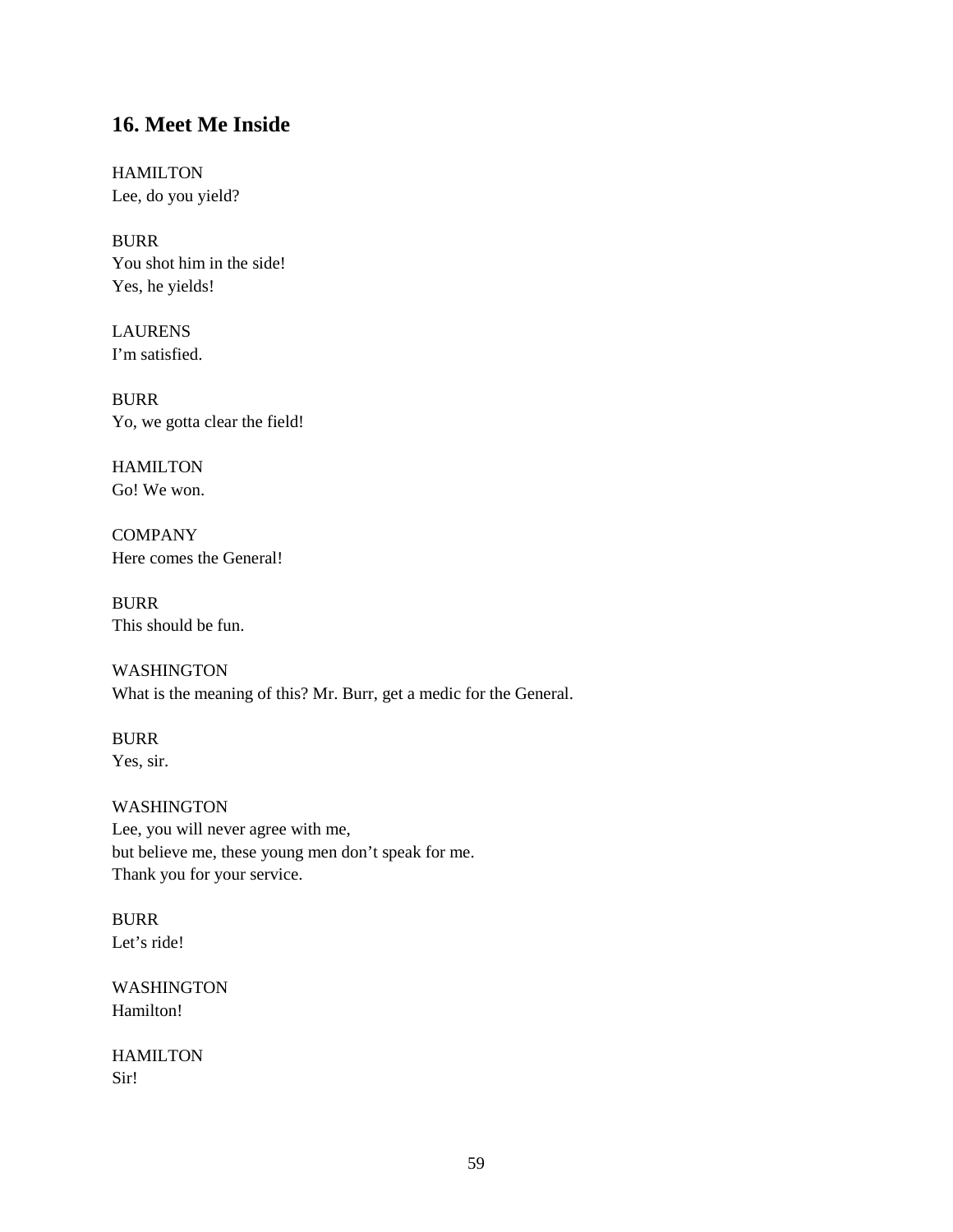WASHINGTON Meet me inside.

**COMPANY** Meet him inside! Meet him inside! Meet him inside, meet him, meet him inside!

WASHINGTON Son—

**HAMILTON** Don't call me son.

WASHINGTON This war is hard enough without infighting—

**HAMILTON** Lee called you out. We called his bluff.

WASHINGTON You solve nothing, you aggravate our allies to the south.

**HAMILTON** You're absolutely right. John should have shot him in the mouth. That would've shut him up.

WASHINGTON Son—

**HAMILTON** I'm notcha son—

WASHINGTON Watch your tone. I am not a maiden in need of defending, I am grown.

HAMILTON (OVERLAPPING) Charles Lee, Thomas Conway, these men take your name and they rake it through the mud.

WASHINGTON My name's been through a lot, I can take it.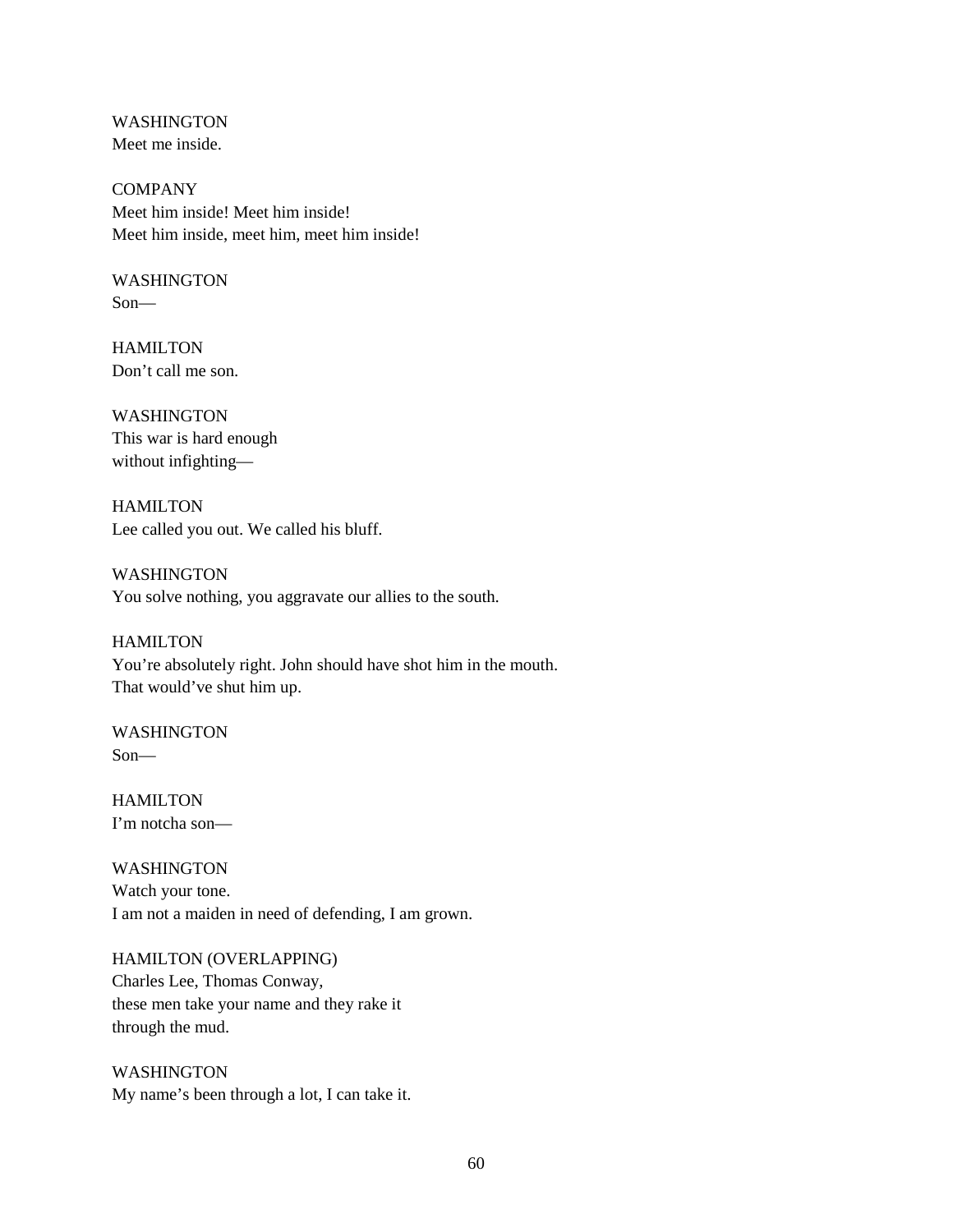HAMILTON Well, I don't have your name. I don't have your titles. I don't have your land. But, if you—

WASHINGTON No—

**HAMILTON** If you gave me command of a battalion, a group of men to lead, I could fly above my station after the war.

WASHINGTON Or you could die and we need you alive.

**HAMILTON** I'm more than willing to die—

WASHINGTON Your wife needs you alive, son, I need you alive—

**HAMILTON** Call me son one more time—

WASHINGTON Go home, Alexander. That's an order from your commander.

**HAMILTON** Sir—

WASHINGTON Go home.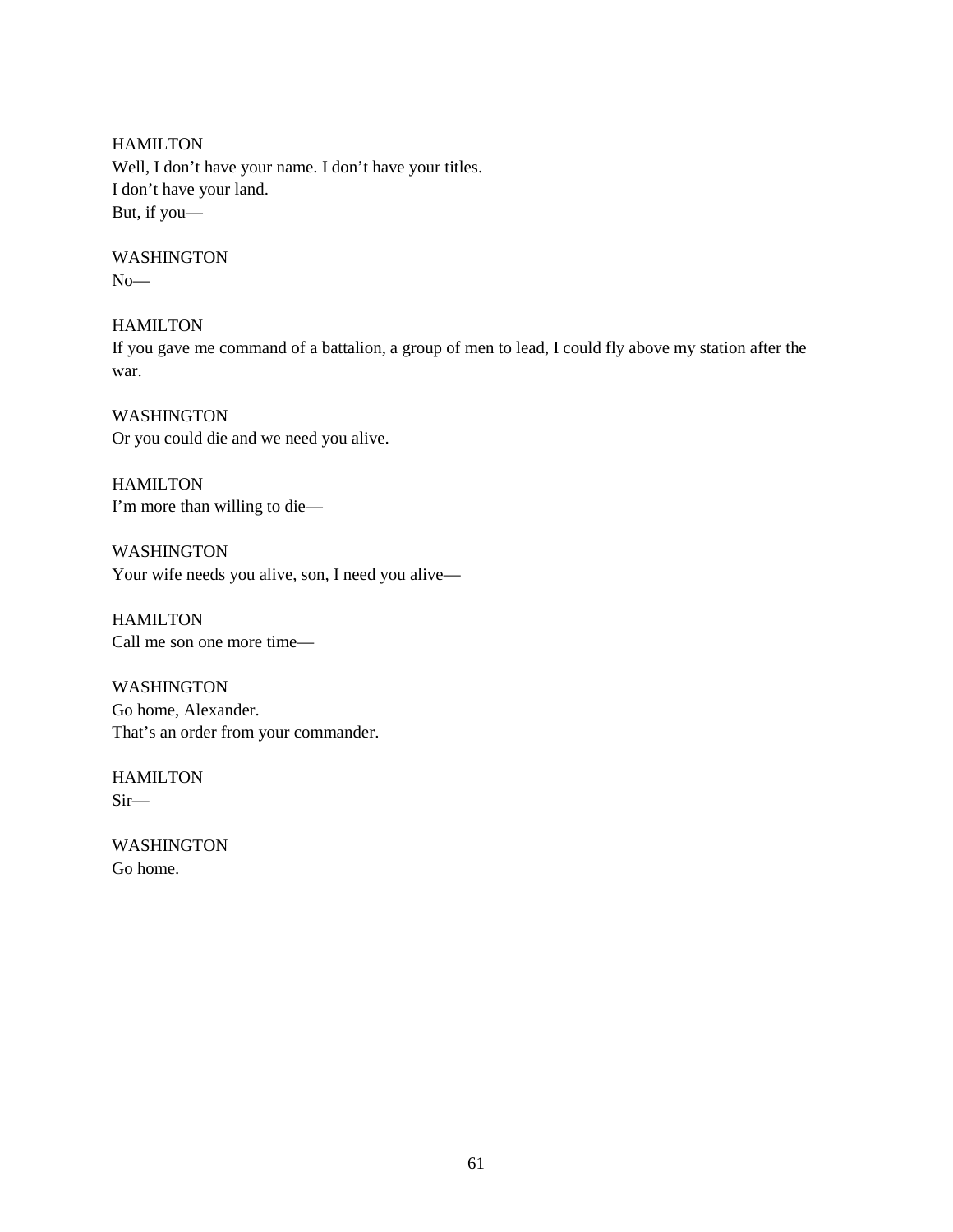# **17. That Would Be Enough**

ELIZA

Look around, look around at how lucky we are to be alive right now. Look around, look around…

**HAMILTON** How long have you known?

ELIZA A month or so.

**HAMILTON** Eliza, you should have told me.

ELIZA I wrote to the General a month ago.

**HAMILTON** No.

ELIZA I begged him to send you home.

**HAMILTON** You should have told me.

ELIZA I'm not sorry.

ELIZA I knew you'd fight until the war was won

But you deserve a chance to meet your son. Look around, look around at how lucky we are to be alive right now.

HAMILTON Will you relish being a poor man's wife, unable to provide for your life?

HAMILTON

The war's not done.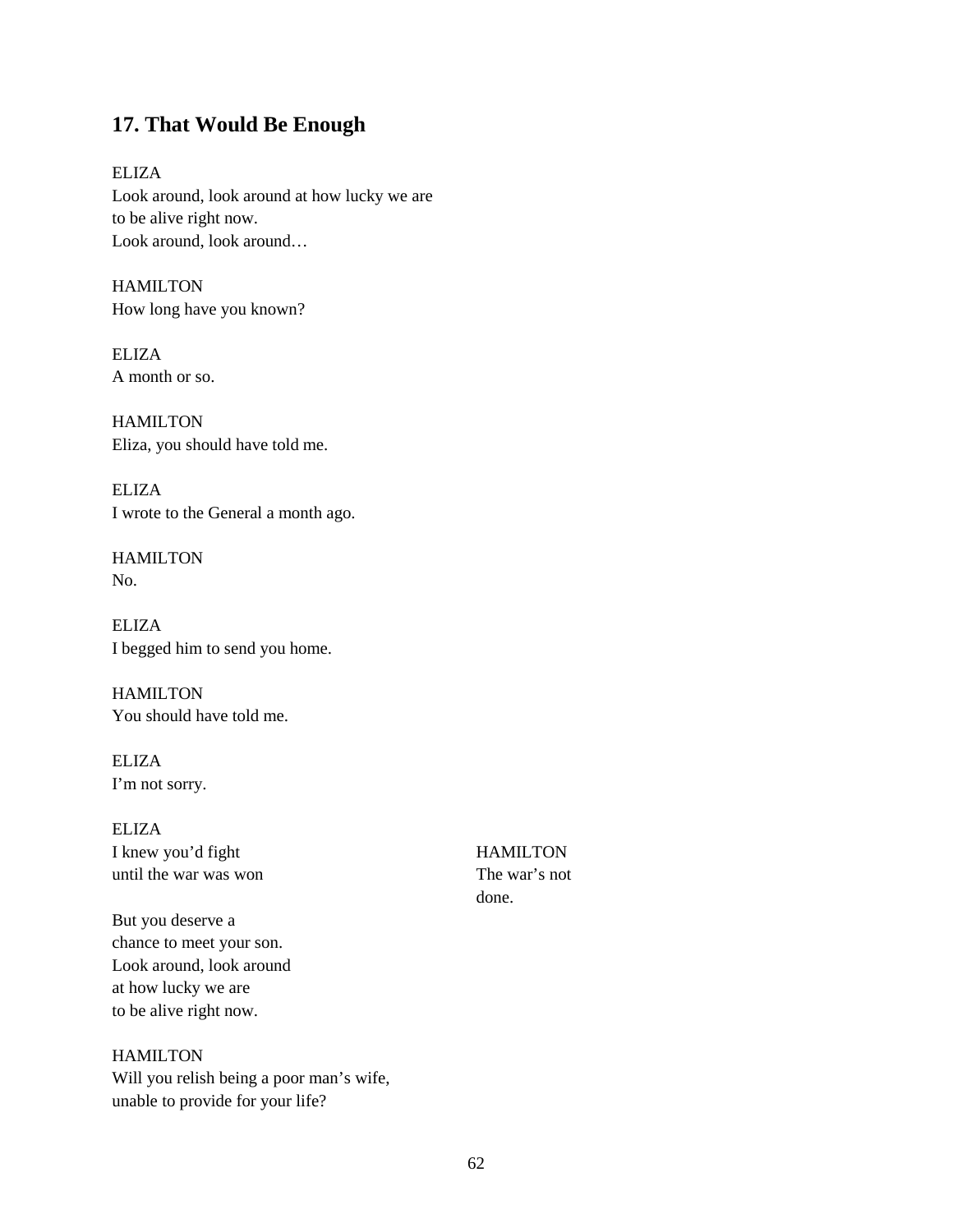ELIZA I relish being your wife. Look around, look around…

Look at where you are. Look at where you started. The fact that you're alive is a miracle. Just stay alive, that would be enough.

And if this child Shares a fraction of your smile or a fragment of your mind, look out world! That would be enough.

I don't pretend to know the challenges you're facing. The worlds you keep erasing and creating in your mind.

But I'm not afraid. I know who I married. So long as you come home at the end of the day that would be enough.

We don't need a legacy. We don't need money. If I could grant you peace of mind,

If you could let me inside your heart… Oh, let me be a part of the narrative in the story they will write someday. Let this moment be the first chapter: where you decide to stay and I could be enough and we could be enough that would be enough.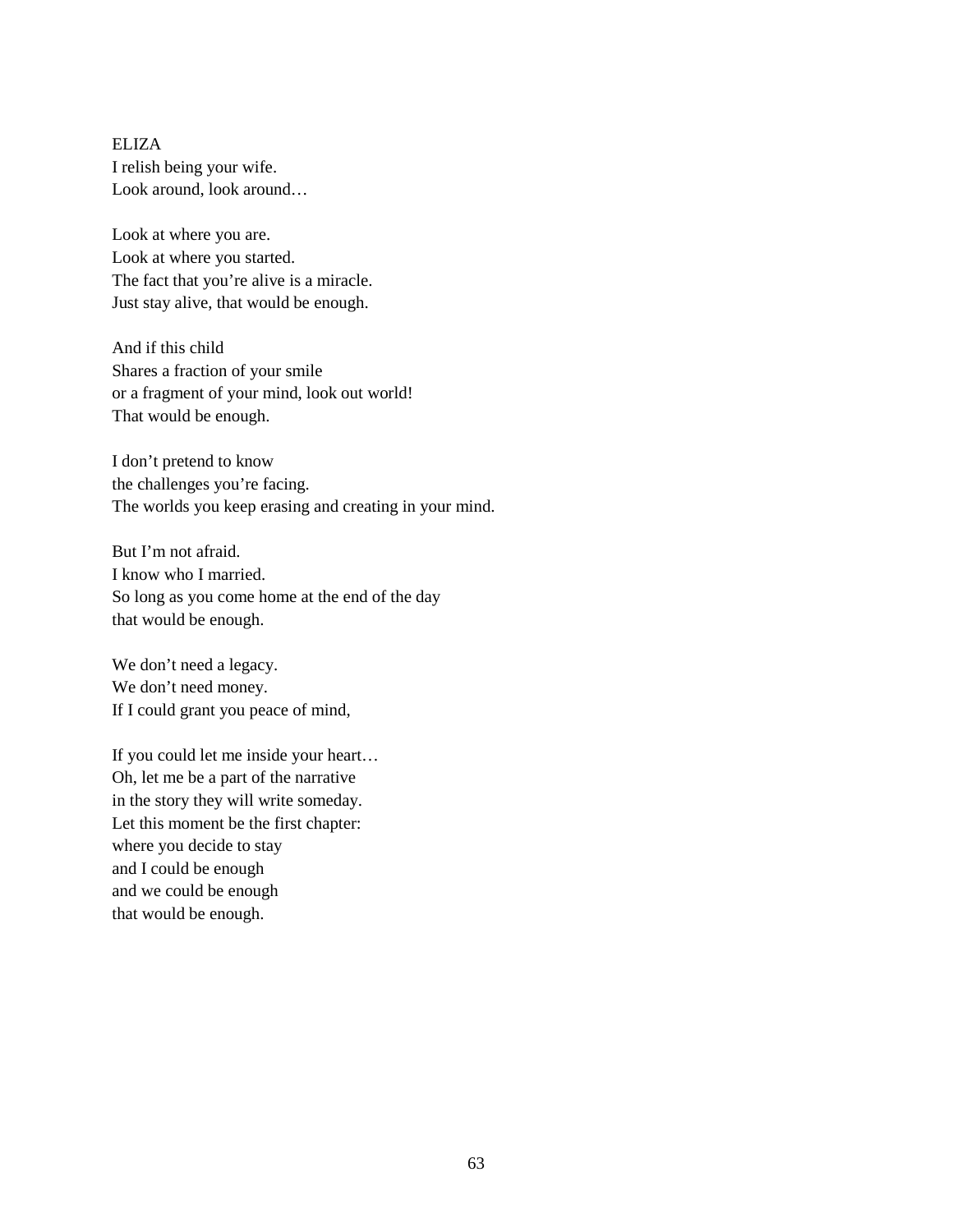# **18. Guns and Ships**

### BURR

How does a ragtag volunteer army in need of a shower somehow defeat a global superpower? How do we emerge victorious from the quagmire? Leave the battlefield waving Betsy Ross' flag higher? Yo. Turns out we have a secret weapon! An immigrant you know and love who's unafraid to step in! He's constantly confusin', confoundin' the British henchmen. Ev'ryone give it up for America's favorite fighting Frenchman!

**COMPANY** Lafayette!

LAFAYETTE I'm takin this horse by the reins makin' redcoats redder with bloodstains.

**COMPANY** Lafayette!

LAFAYETTE And I'm never gonna stop until I make 'em drop and burn 'em up and scatter their remains, I'm

**COMPANY** Lafayette!

LAFAYETTE Watch me engagin' em! Escapin' em! Enragin' em! I'm-

**COMPANY** Lafayette!

LAFAYETTE I go to France for more funds.

**COMPANY** Lafayette!

LAFAYETTE I come back with more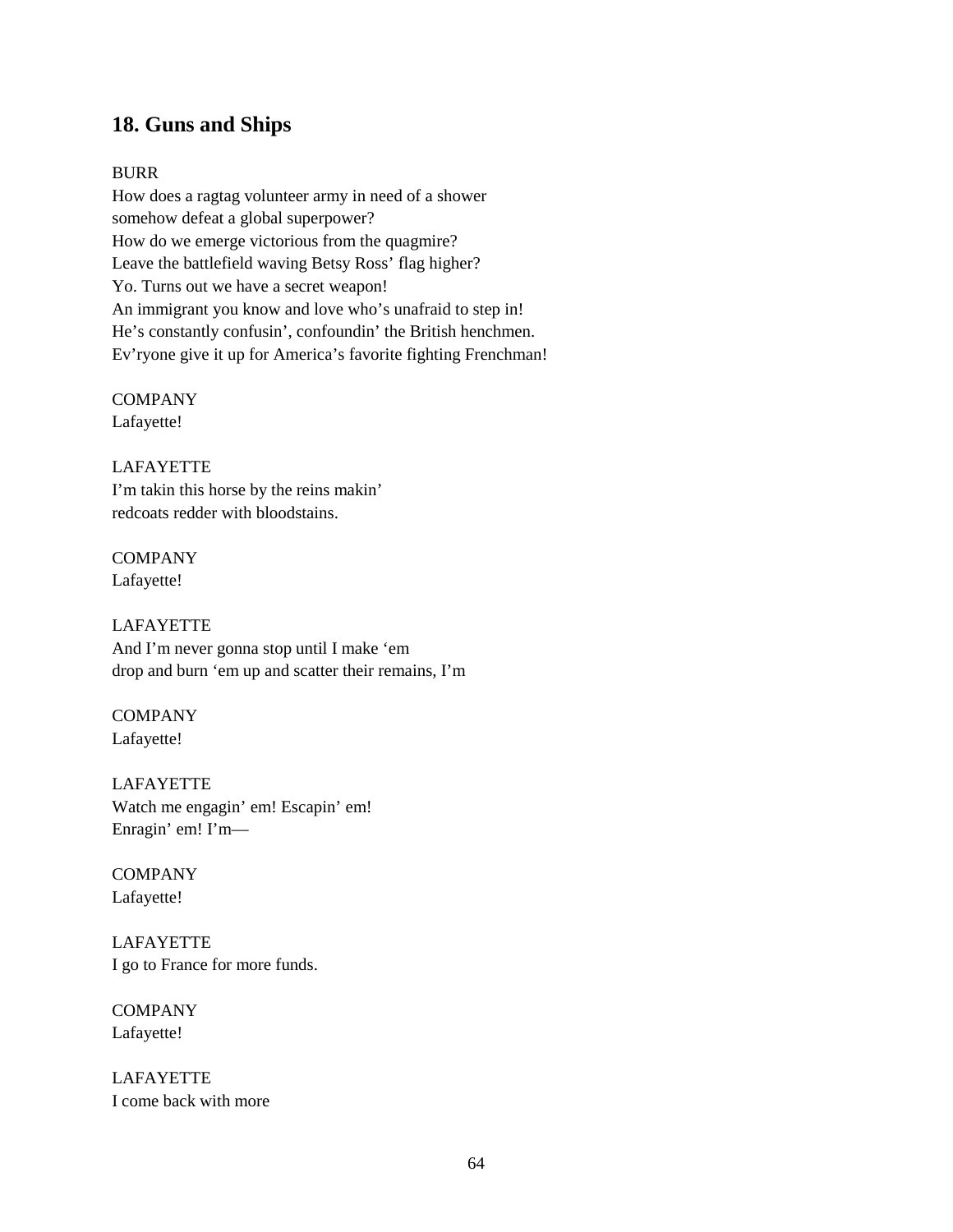LAFAYETTE AND ENSEMBLE Guns And ships And so the balance shifts.

WASHINGTON We rendezvous with Rochambeau, consolidate their gifts.

LAFAYETTE We can end this war at Yorktown, cut them off at sea, but for this to succeed, there's someone else we need:

**WASHINGTON** I know.

WASHINGTON AND COMPANY Hamilton!

LAFAYETTE Sir, he knows what to do in a trench. ingenuitive and fluent in French, I mean—

WASHINGTON AND COMPANY Hamilton!

LAFAYETTE Sir, you're gonna have to use him eventually, what's he gonna do on the bench? I mean—

WASHINGTON AND COMPANY Hamilton!

LAFAYETTE No one has more resilience or matches my practical tactical brilliance—

WASHINGTON AND COMPANY Hamilton!

LAFAYETTE You wanna fight for your land back? COMPANY

Hamilton!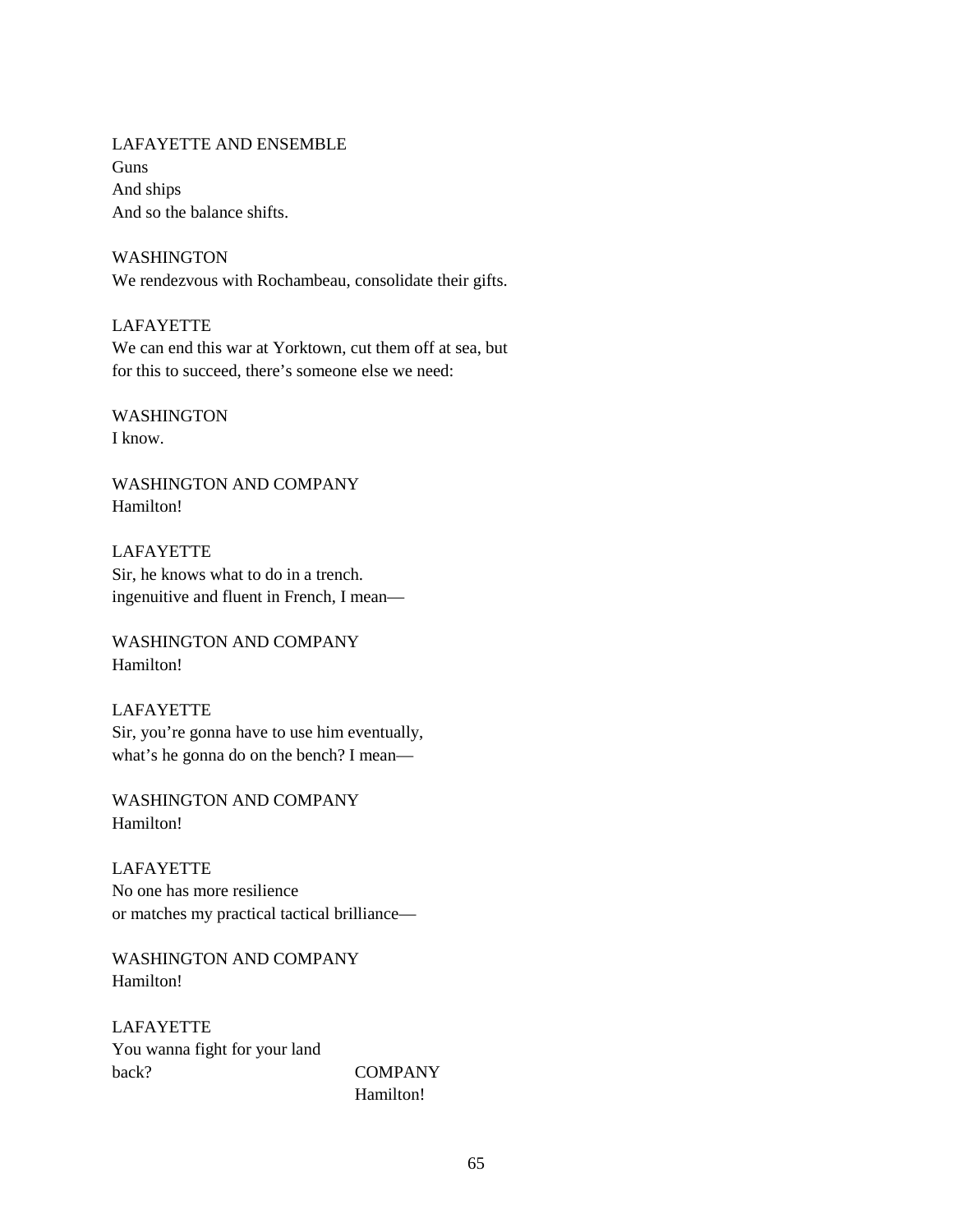WASHINGTON

I need my right hand man back!

### WOMEN Hamilton!

LAFAYETTE Ah! Uh, get ya right hand man back you know you gotta get ya right hand man back

MEN Get your right hand man back!

Your right hand man back!

| into the letter but the sooner the Hamilton!<br>Hamilton! |
|-----------------------------------------------------------|
| $Ha$ —                                                    |
| Ha                                                        |
| Hamilton, Hamilton!<br>Hamilton, Hamilton!                |
| $Ha$ — ha—!<br>$Ha$ — ha—!                                |
|                                                           |

# WASHINGTON Alexander Hamilton, troops are waiting in the field for you. If you join us right now, together we can turn the tide. Oh, Alexander Hamilton, I have soldiers who will yield for you. If we manage to get this right, they'll surrender by early light. The world will never be the same, Alexander…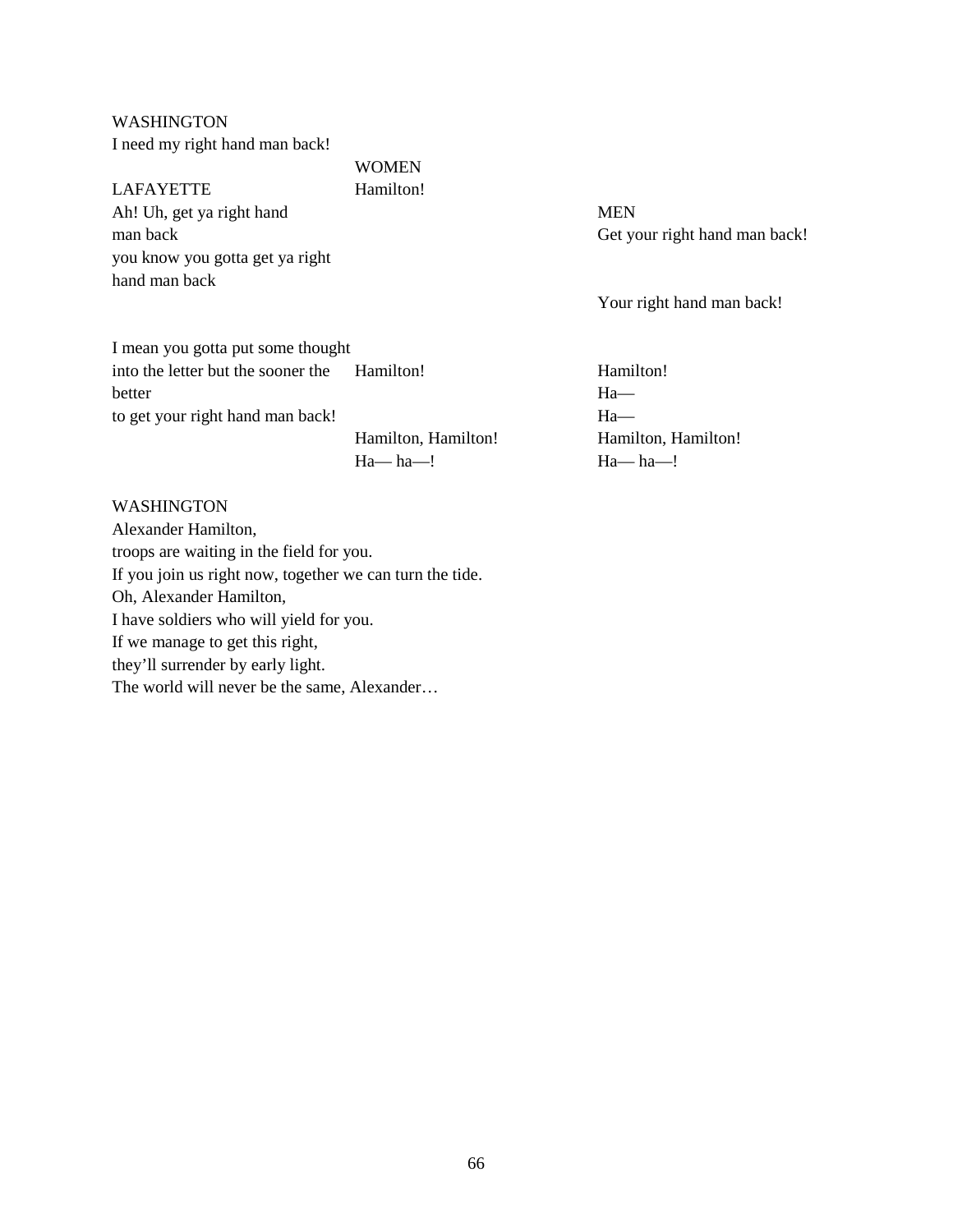# **19. History Has Its Eyes On You**

### WASHINGTON

I was younger then you are now when I was given my first command. I led my men straight into a massacre. I witnessed their deaths firsthand. I made every mistake, I felt the shame rise in me, And even now I lie awake,

## WASHINGTON Knowing history has its eyes on me.

### LAURENS/MULLIGAN

Whoa… Whoa… Whoa… Yeah

HAMILTON/WASHINGTON History has its eyes on me.

**COMPANY** Whoa…

Whoa… Whoa… Yeah

#### WASHINGTON

Let me tell you what I wish I'd known when I was young and dreamed of glory: You have no control:

# WASHINGTON AND COMPANY

Who lives, who dies, who tells your story.

### WASHINGTON

I know that we can win. I know that greatness lies in you. But remember from here on in,

| WASHINGTON/HAMILTON AND MEN |  |
|-----------------------------|--|
| History has its             |  |
| Eyes on you.                |  |

# ENSEMBLE

Whoa… Whoa… Whoa…

FULL COMPANY History has its eyes on you.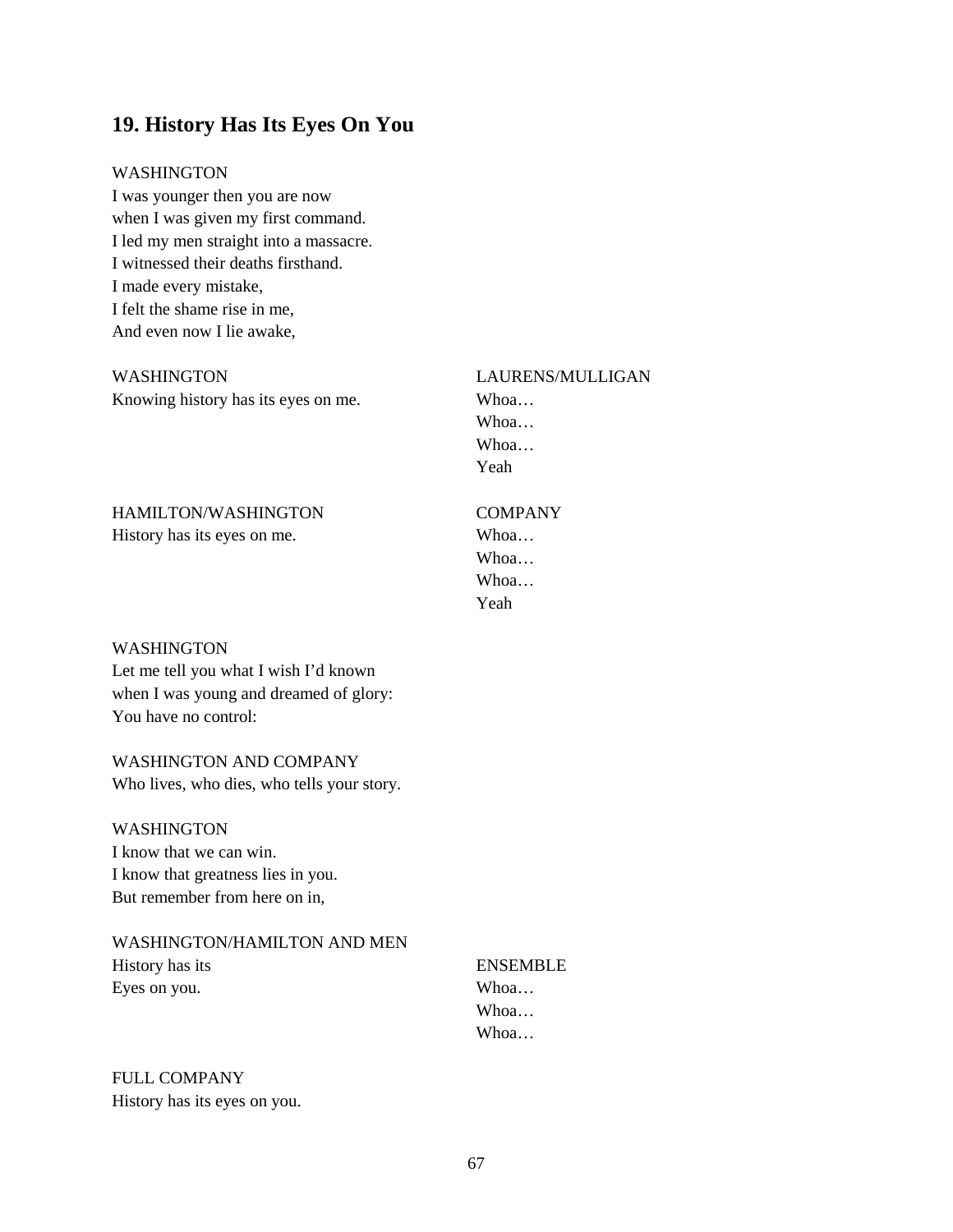# **20. Yorktown (The World Turned Upside Down)**

**COMPANY** The battle of Yorktown. 1781.

LAFAYETTE Monsieur Hamilton.

**HAMILTON** Monsieur Lafayette.

LAFAYETTE In command where you belong.

**HAMILTON** How you say, no sweat. We're finally on the field. We've had quite a run.

LAFAYETTE Immigrants:

HAMILTON/LAFAYETTE We get the job done.

**HAMILTON** So what happens if we win?

LAFAYETTE I go back to France, I bring freedom to my people if I'm given the chance.

**HAMILTON** We'll be with you when you do.

LAFAYETTE Go lead your men.

**HAMILTON** See you on the other side.

LAFAYETTE 'Til we meet again, let's go!

ENSEMBLE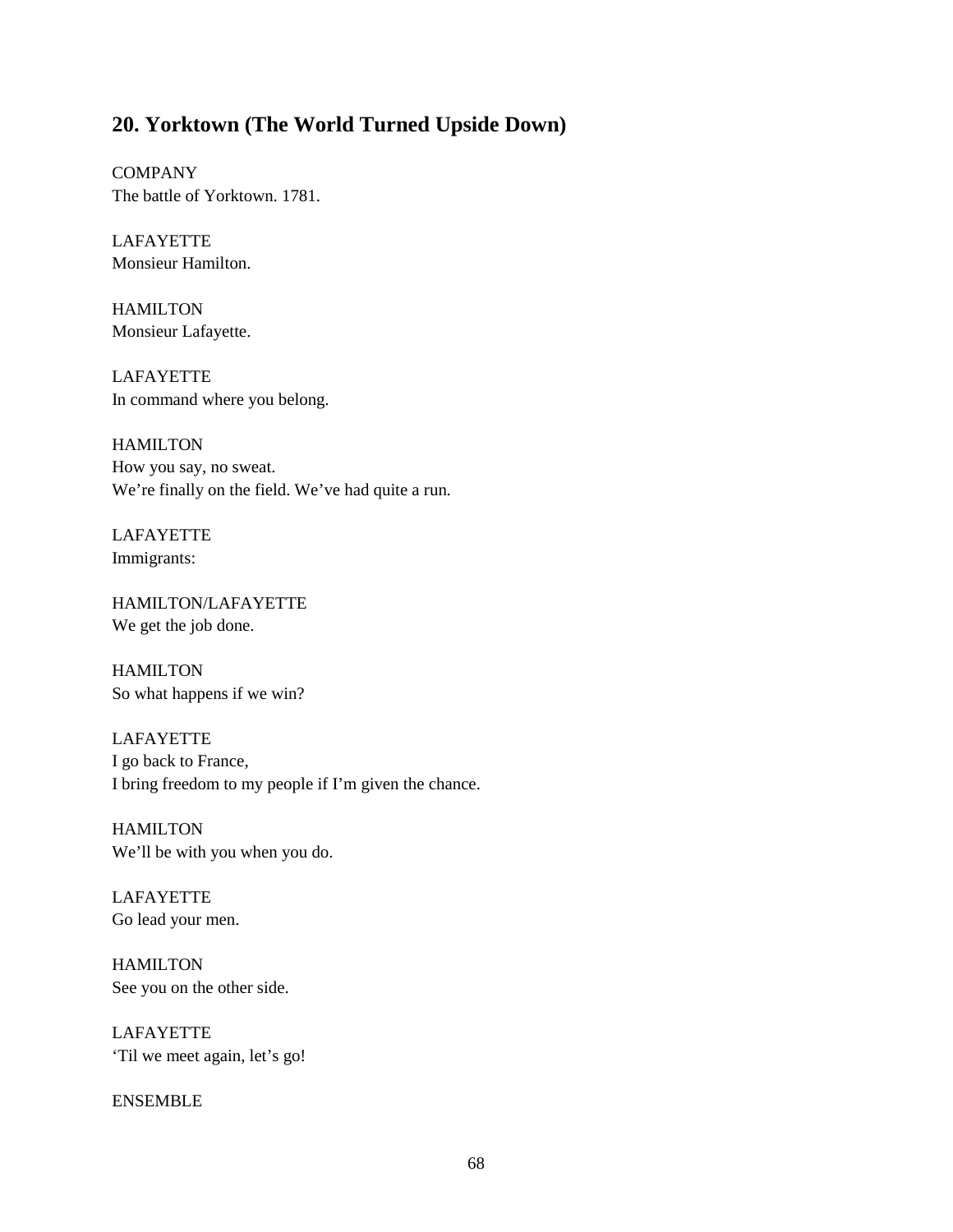I am not throwin' away my shot! I am not throwin' away my shot! Hey yo, I'm just like my country, I'm young, scrappy and hungry and I'm not throwin' away my shot! I am not throwin' away my shot!

### **HAMILTON**

'Til the world turns upside down…

ENSEMBLE 'Til the world turns upside down!

#### HAMILTON

I imagine death so much it feels more like a memory. This is where it gets me: on my feet, the enemy ahead of me. If this is the end of me, at least I have a friend with me, weapon in my hand, a command, and my men with me. Then I remember my Eliza's expecting me... not only that, my Eliza's expecting. We gotta go, gotta get the job done, gotta start a new nation, gotta meet my son! Take the bullets out your gun!

# ENSEMBLE

What?

**HAMILTON** The bullets out your gun!

ENSEMBLE What?

#### **HAMILTON**

We move under cover and we move as one through the night, we have one shot to live another day. We cannot let a stray gunshot give us away. We will fight up close, seize the moment and stay in it. It's either that or meet the business end of a bayonet. The code word is 'Rochambeau,' dig me? ENSEMBLE Rochambeau!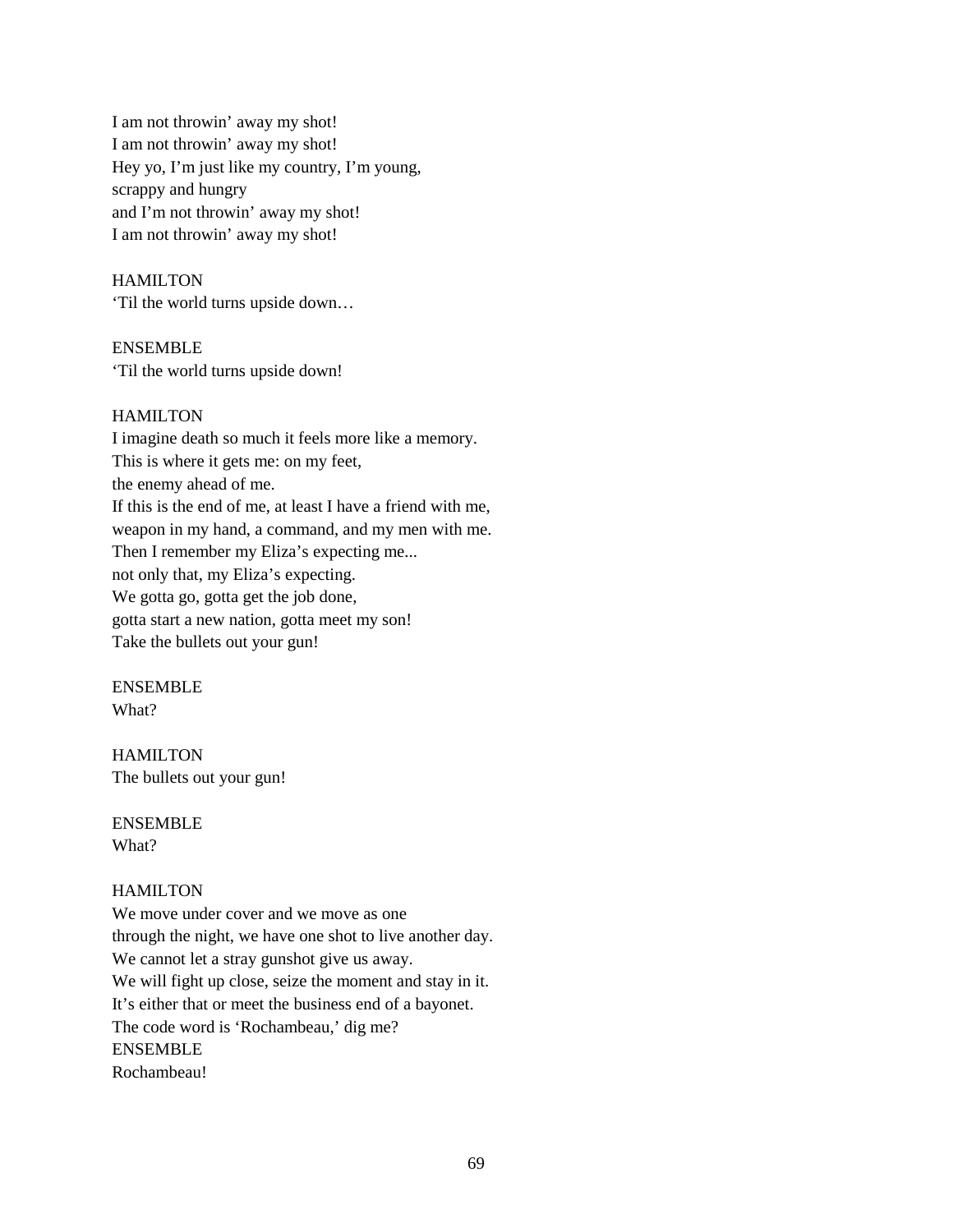#### **HAMILTON**

You have your orders now, go, man, go! And so the American experiment begins with my friends all scattered to the winds. Laurens is in South Carolina, redefining brav'ry.

HAMILTON/LAURENS We'll never be free until we end slavery!

**HAMILTON** When we finally drive the British away, Lafayette is there waiting—

HAMILTON/LAFAYETTE In Chesapeake Bay!

### **HAMILTON**

How did we know that this plan would work? We had a spy on the inside. That's right,

HAMILTON/COMPANY Hercules Mulligan!

MULLIGAN A tailor spyin' on the British government! I take their measurements, information and then I smuggle it!

**COMPANY** Up

MULLIGAN To my brother's revolutionary covenant I'm runnin' with the Sons of Liberty and I am lovin' it! See, that's what happens when you up against the ruffians. We in the shit now, somebody gotta shovel it! Hercules Mulligan, I need no introduction, when you knock me down I get the fuck back up again!

COMPANY Left! Right! Hold! Go! What! What! What!

**HAMILTON**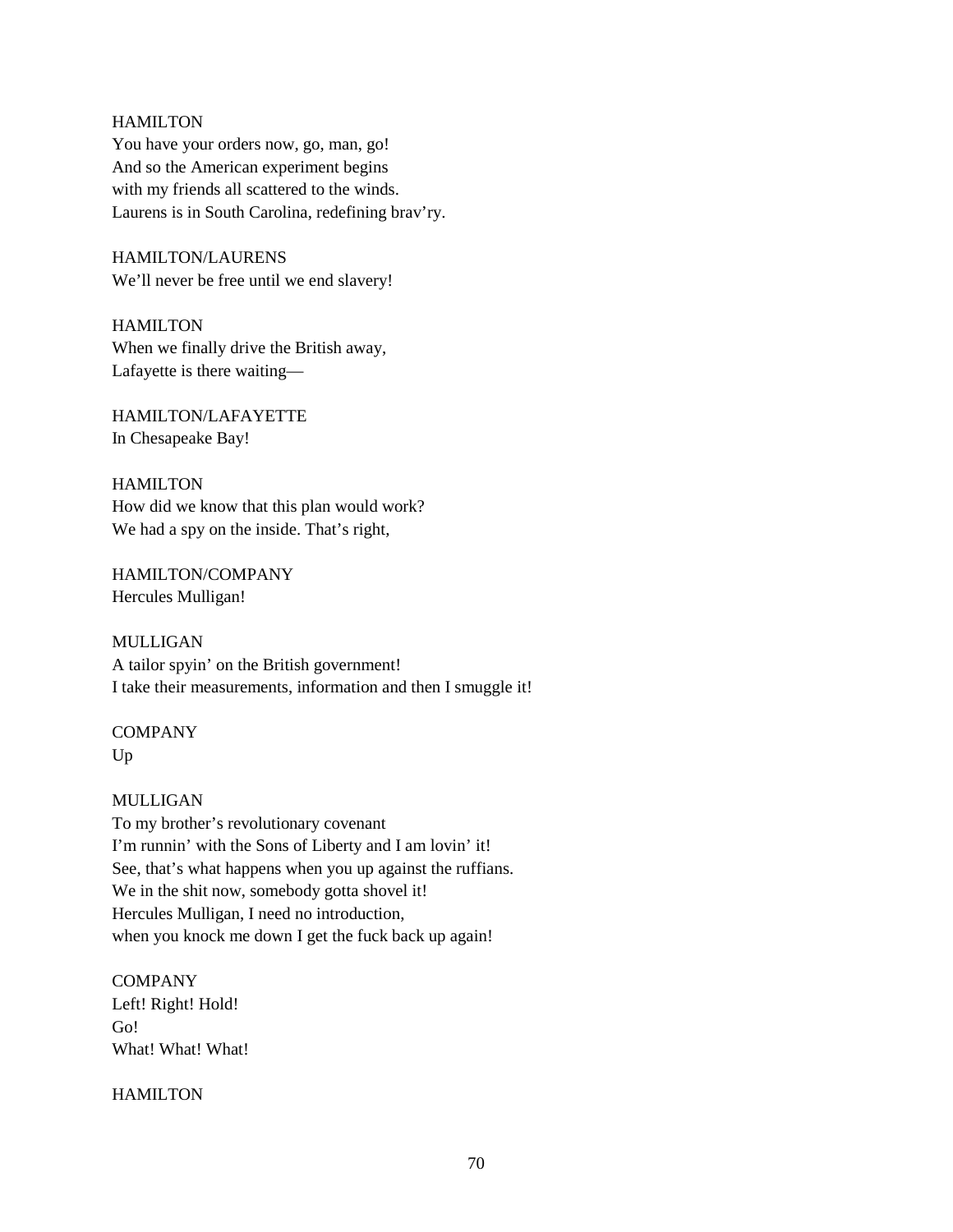After a week of fighting, a young man in a red coat stands on a parapet.

### LAFAYETTE

We lower our guns as he frantically waves a white handkerchief.

#### MULLIGAN

And just like that, it's over. We tend to our wounded, we count our dead.

### LAURENS

Black and white soldiers wonder alike if this really means freedom.

# WASHINGTON

Not. Yet.

### **HAMILTON**

We negotiate the terms of surrender. I see George Washington smile. We escort their men out of Yorktown. They stagger home single file. Tens of thousands of people flood the streets. There are screams and church bells ringing. And as our fallen foes retreat, I hear the drinking song they're singing…

ALL MEN The world turned upside down.

FULL COMPANY The world turned upside down, the world turned upside down, the world turned upside down, down, down, down, down.

LAFAYETTE Freedom for America, freedom for France!

**COMPANY** Down, down, down.

**HAMILTON** Gotta start a new nation, gotta meet my son.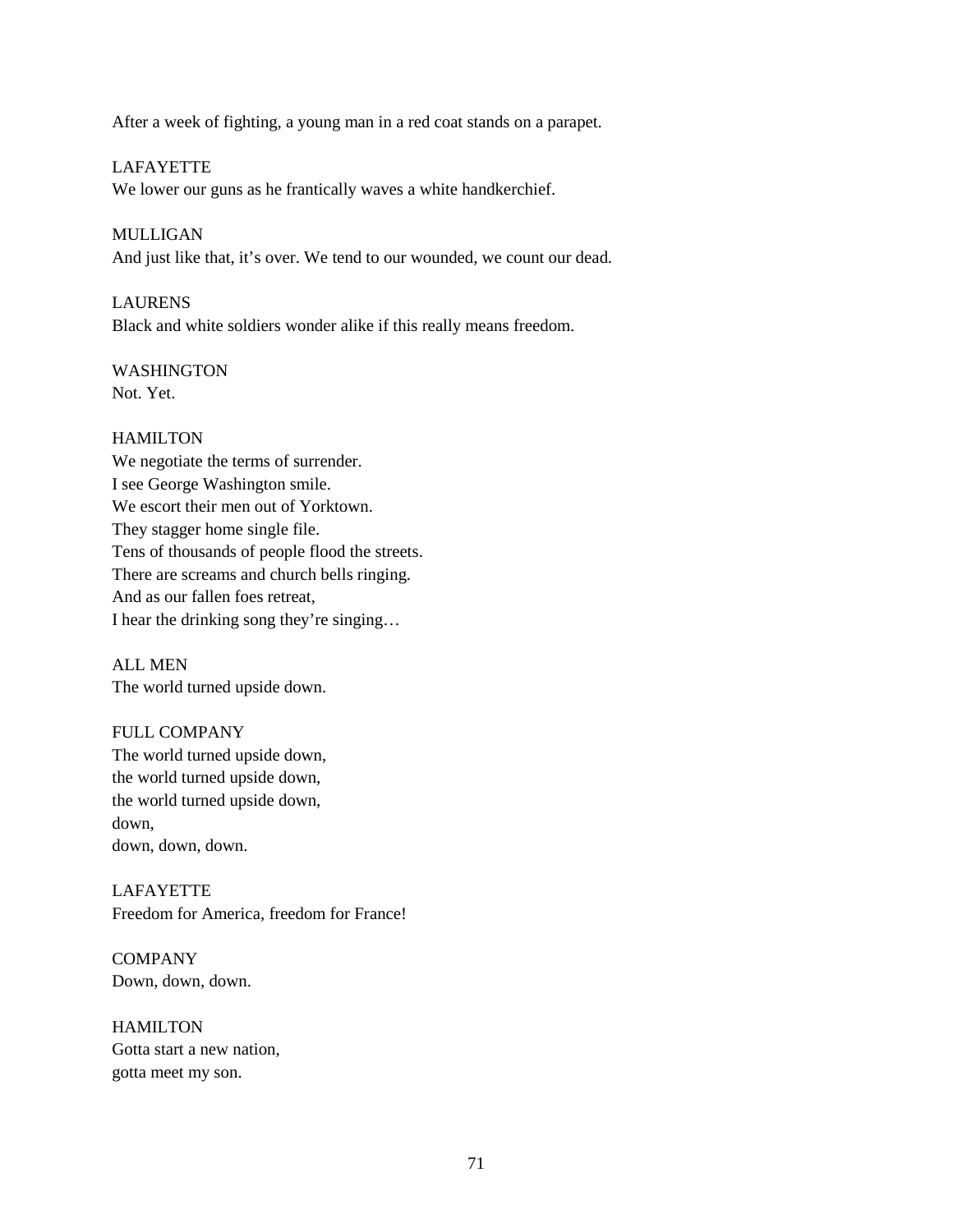**COMPANY** Down, down, down.

MULLIGAN We won!

LAFAYETTE We won!

MULLIGAN/LAFAYETTE/LAURENS We won!

MULLIGAN/LAFAYETTE/LAURENS/HAMILTON/WASHINGTON We won!

**COMPANY** The world turned upside down!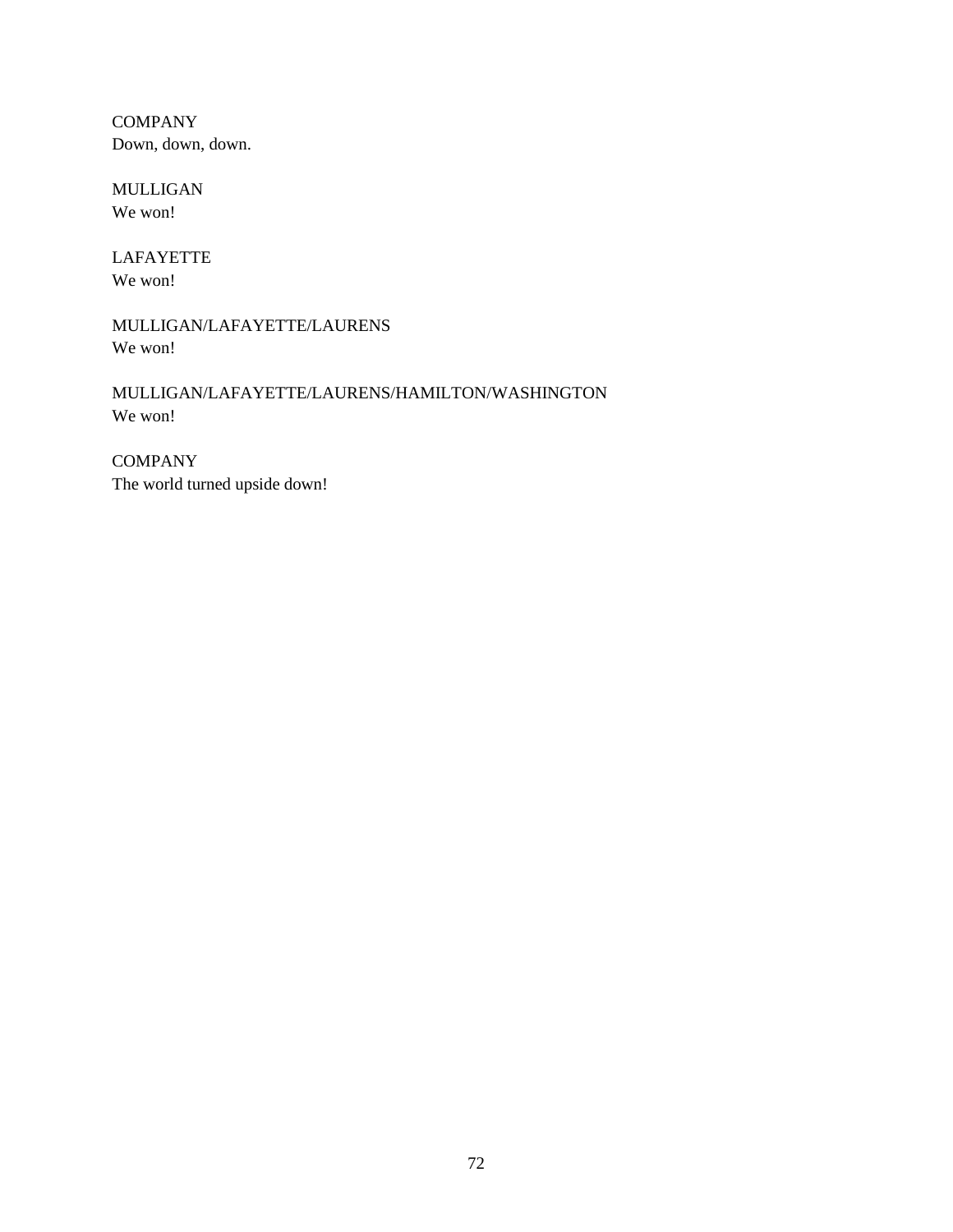# **21. What Comes Next?**

## KING GEORGE

They say the price of my war's not a price that they're willing to pay. Insane. You cheat with the French, now I'm fighting with France and with Spain. I'm so blue. I thought that we'd made an arrangement when you went away, You were mine to subdue. Well, even despite our estrangement, I've got a small query for you:

What comes next? You've been freed. Do you know how hard it is to lead?

You're on your own. Awesome. Wow. Do you have a clue what happens now?

Oceans rise. Empires fall. It's much harder when it's all your call.

All alone, across the sea. When your people say they hate you, don't come crawling back to me.

Da da da dat da dat da da da Da ya da Da da dat Da da ya da...

You're on your own…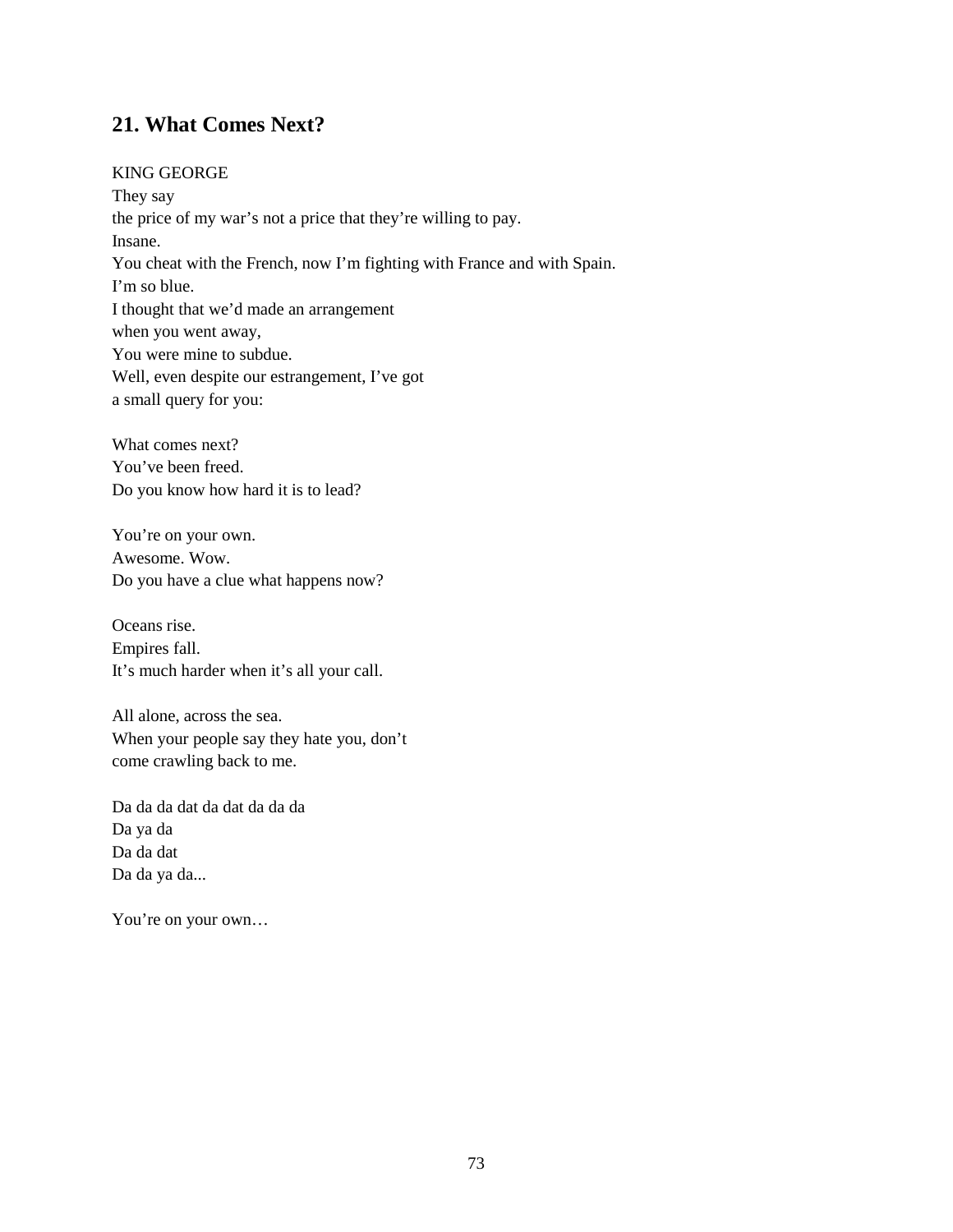# **22. Dear Theodosia**

## BURR

Dear Theodosia, what to say to you? You have my eyes. You have your mother's name.

When you came into the world, you cried and it broke my heart.

I'm dedicating every day to you. Domestic life was never quite my style. When you smile, you knock me out, I fall apart. And I thought I was so smart.

You will come of age with our young nation. We'll bleed and fight for you, we'll make it right for you. If we lay a strong enough foundation we'll pass it on to you, we'll give the world to you, and you'll blow us all away… someday, someday. Yeah, you'll blow us all away, someday, someday.

**HAMILTON** Oh Philip, when you smile I am undone. My son. Look at my son. Pride is not the word I'm looking for.

There is so much more inside me now. Oh Philip, you outshine the morning sun. My son. When you smile, I fall apart. And I thought I was so smart. My father wasn't around.

BURR My father wasn't around.

**HAMILTON** I swear that I'll be around for you.

HAMILTON I'll do whatever it takes. BURR I'll be around for you.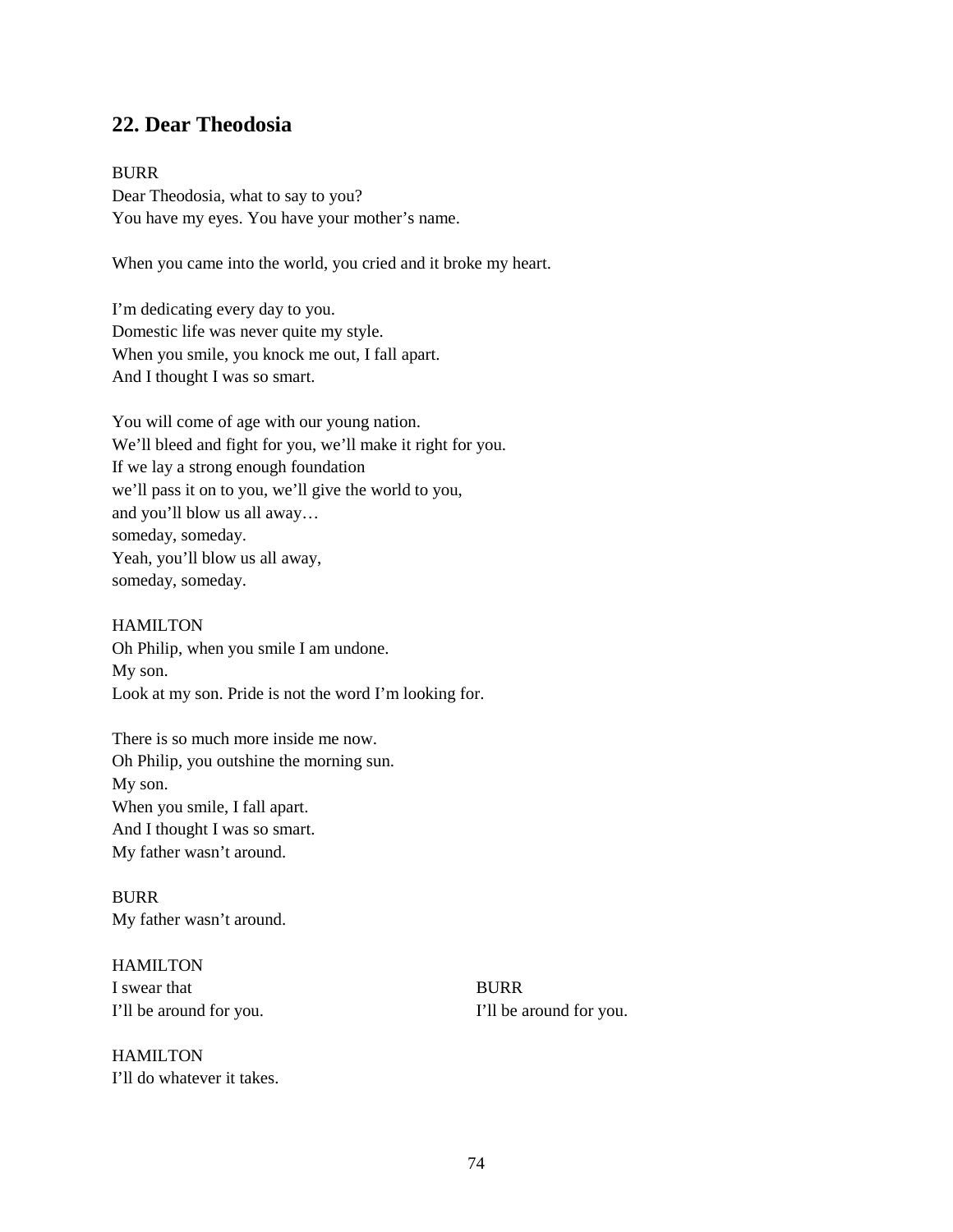BURR I'll make a million mistakes.

## BURR/HAMILTON

I'll make the world safe and sound for you… …will come of age with our young nation. We'll bleed and fight for you, we'll make it right for you.

If we lay a strong enough foundation we'll pass it on to you, we'll give the world to you, and you'll blow us all away... someday, someday. Yeah, you'll blow us all away, someday, someday.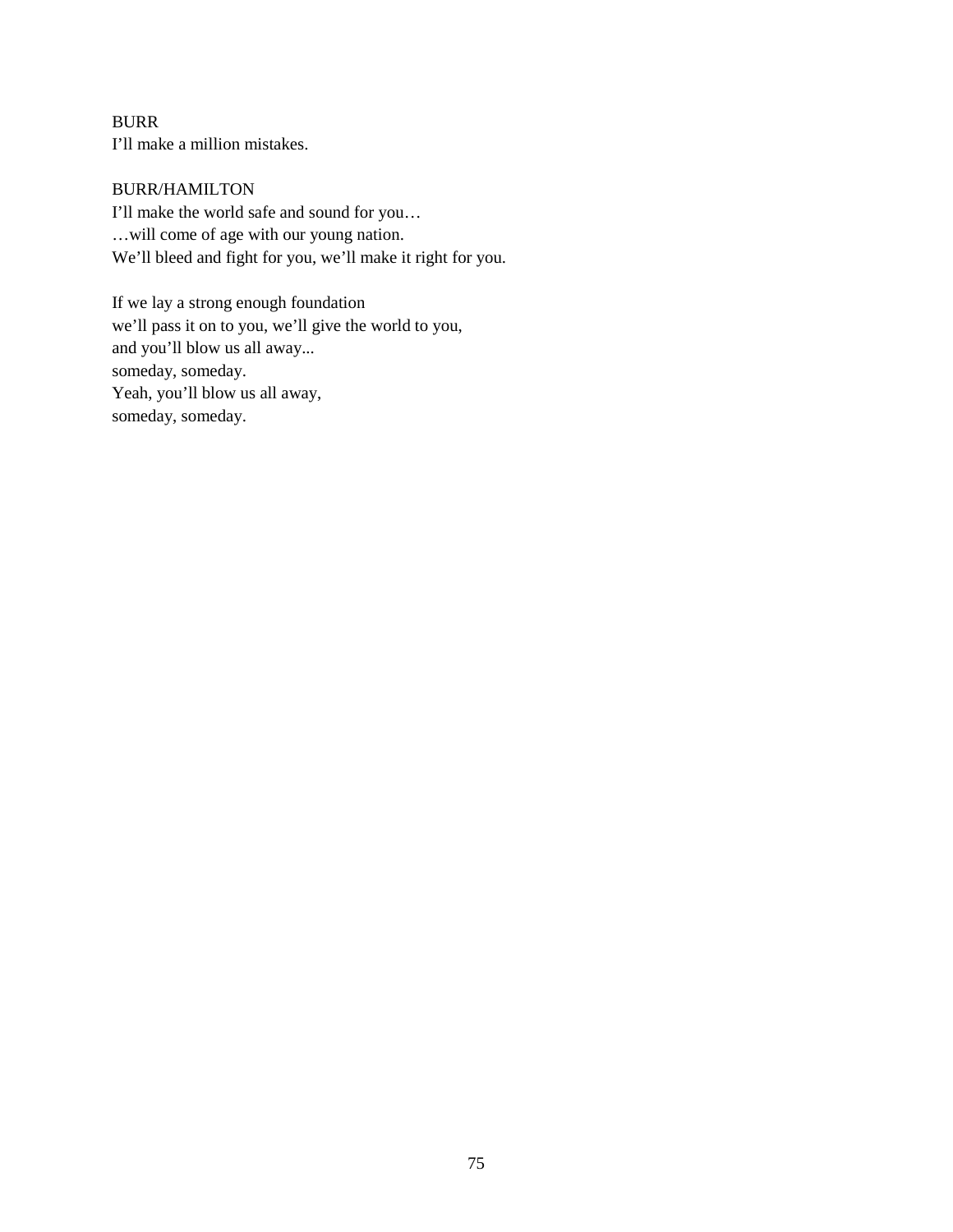# **23. Non-Stop**

BURR After the war I went back to New York.

**HAMILTON** A-after the war I went back to New York.

BURR I finished up my studies and I practiced law.

**HAMILTON** I practiced law, Burr worked next door.

## BURR

Even though we started at the very same time, Alexander Hamilton began to climb. How to account for his rise to the top? Maaaaan, the man is non-stop! ENSEMBLE

Non-stop!

## **HAMILTON**

Gentlemen of the jury, I'm curious, bear with me. Are you aware that we're making hist'ry? This is the first murder trial of our brand-new nation.

**HAMILTON** The liberty behind deliberation— ENSEMBLE

Non-stop!

**HAMILTON** I intend to prove beyond a shadow of a doubt with my assistant counsel—

BURR Co-counsel. Hamilton, sit down. Our client Levi Weeks is innocent. Call your first witness. That's all you had to say!

HAMILTON Okay! One more thing—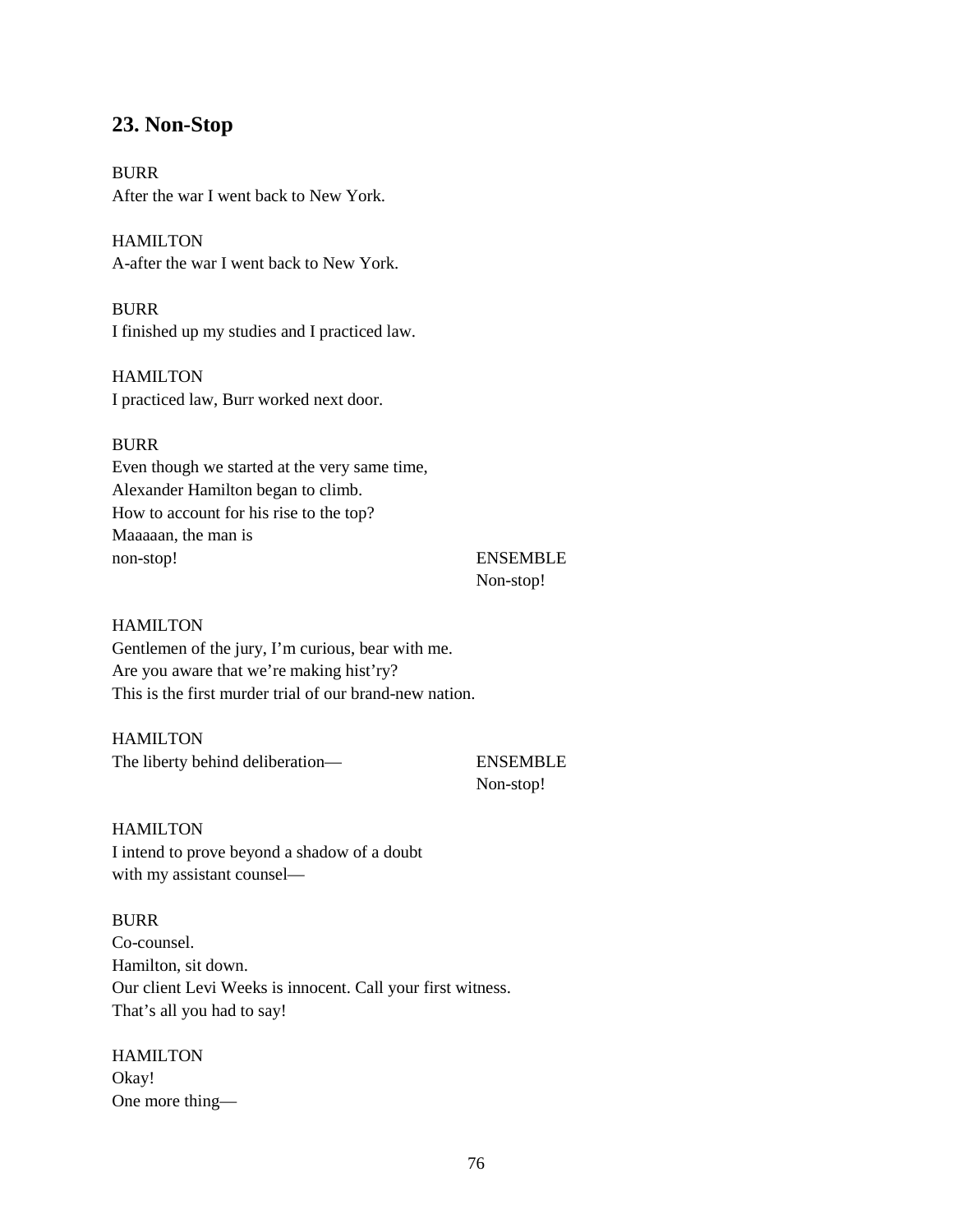#### BURR

Why do you assume you're the smartest in the room? Why do you assume you're the smartest in the room? Why do you assume you're the smartest in the room? Soon that attitude may be your doom!

## ENSEMBLE

Awwww!

## BURR

## ENSEMBLE

Why do you write like you're running out of time? Why do you write like you're running out of time? Write day and night like you're running out of time? Ev'ry day you fight, like you're running out of time.

Ev'ry day you fight, like you're running out of time.

Keep on fighting. In the meantime—

Non-stop!

## **HAMILTON**

Corruption's such an old song that we can sing along in harmony and nowhere is it stronger than in Albany. This colony's economy's increasingly stalling and

HAMILTON Honestly, that's why public service seems to be calling me.

BURR AND ENSEMBLE He's just Non-stop!

HAMILTON I practiced the law, I practic'ly perfected it. I've seen injustice in the world and I've corrected it. Now for a strong central democracy, If not, then I'll be Socrates

**HAMILTON** Throwing verbal rocks at these mediocrities. ENSEMBLE

Awww!

BURR Hamilton, at the Constitutional Convention:

HAMILTON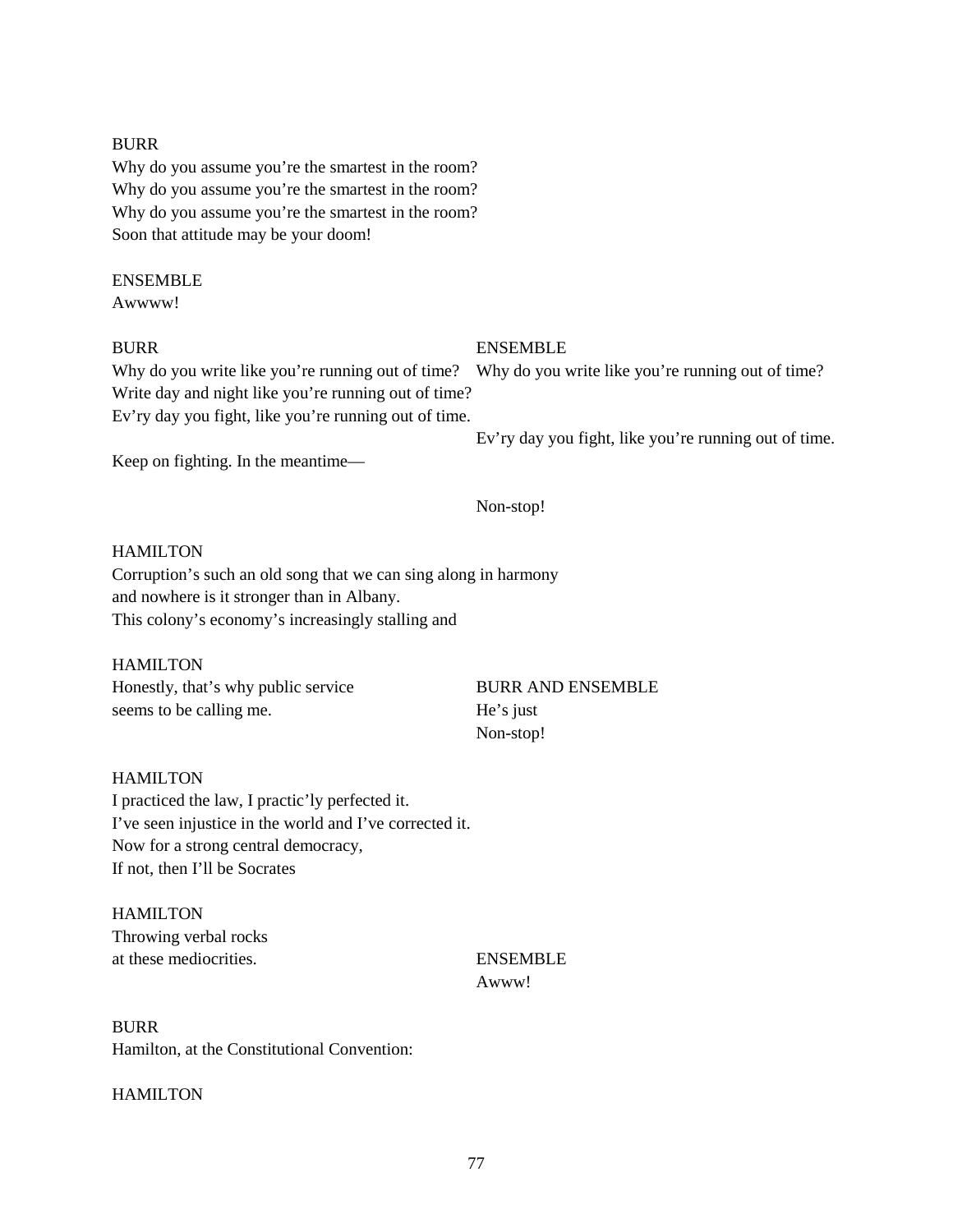I was chosen for the Constitutional Convention.

BURR There as a New York junior delegate:

HAMILTON Now what I'm going to say may sound indelicate…

|                                               | <b>COMPANY</b> |
|-----------------------------------------------|----------------|
| <b>BURR</b>                                   | Awwww!         |
| Goes and proposes his own form of government! |                |
| His own plan for a new form of government!    |                |

What?

What?

BURR Talks for six hours! The convention is listless!

ENSEMBLE MAN Bright young man…

BURR AND MEN

going out of style?

going out of style?

Why do you write like it's

Write day and night like it's

ANOTHER ENSEMBLE MAN Yo, who the f is this?

## BURR

Why do you always say what you believe? Why do you always say what you believe? Ev'ry proclamation guarantees free ammunition for your enemies!

**COMPANY** 

Why do you always say what you believe?

Awww!

ALL WOMEN Going out of style, hey!

Going out of style, hey!

BURR AND COMPANY Ev'ry day you fight like it's going out of style. Do what you do.

BURR Alexander?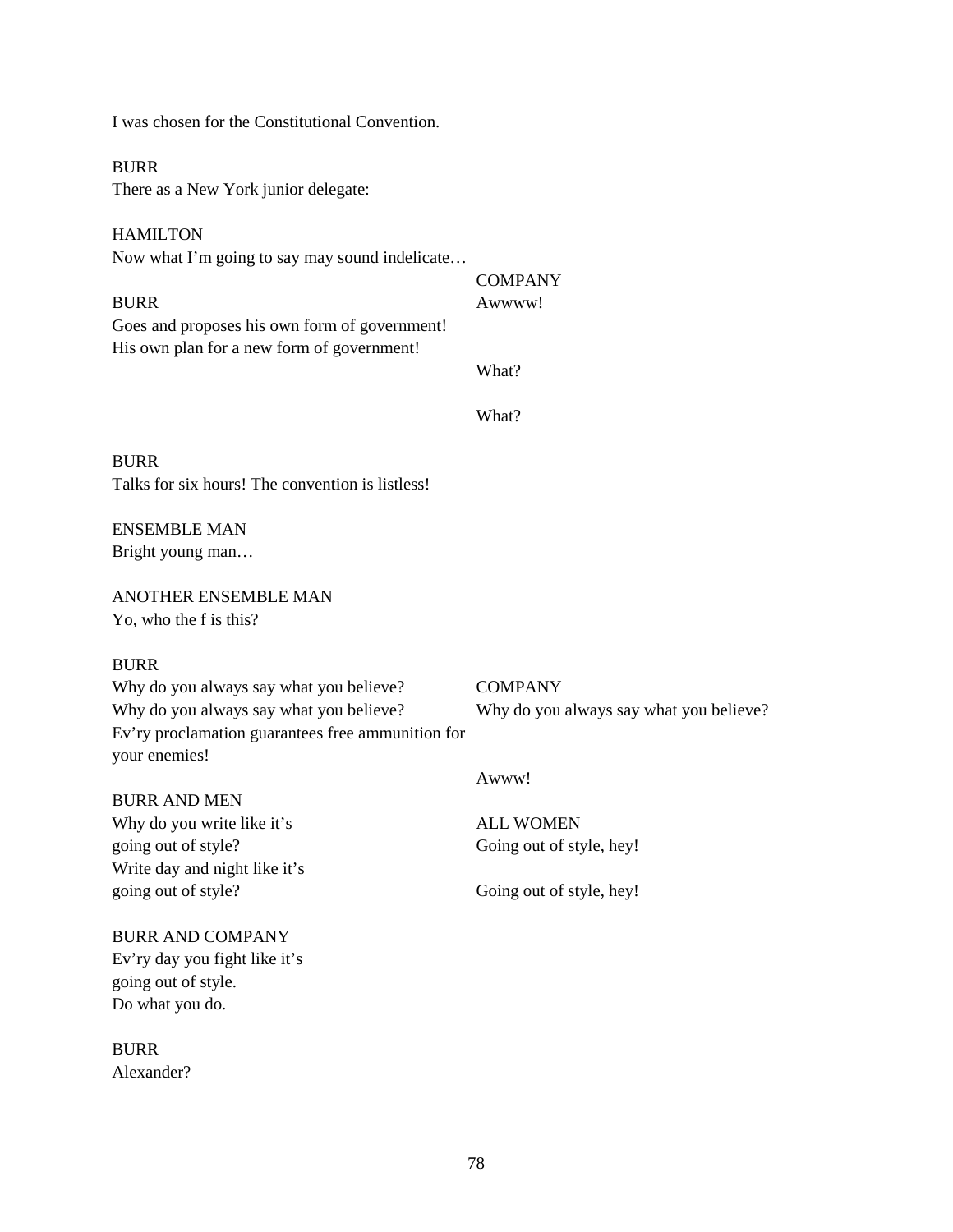**HAMILTON** Aaron Burr, sir.

BURR It's the middle of the night.

HAMILTON Can we confer, sir?

BURR Is this a legal matter?

**HAMILTON** Yes, and it's important to me.

BURR What do you need?

**HAMILTON** Burr, you're a better lawyer than me.

BURR Okay.

**HAMILTON** I know I talk too much, I'm abrasive. You're incredible in court. You're succinct, persuasive. My client needs a strong defense. You're the solution.

BURR Who's your client?

**HAMILTON** The new U.S. Constitution?

BURR No.

**HAMILTON** Hear me out.

BURR No way!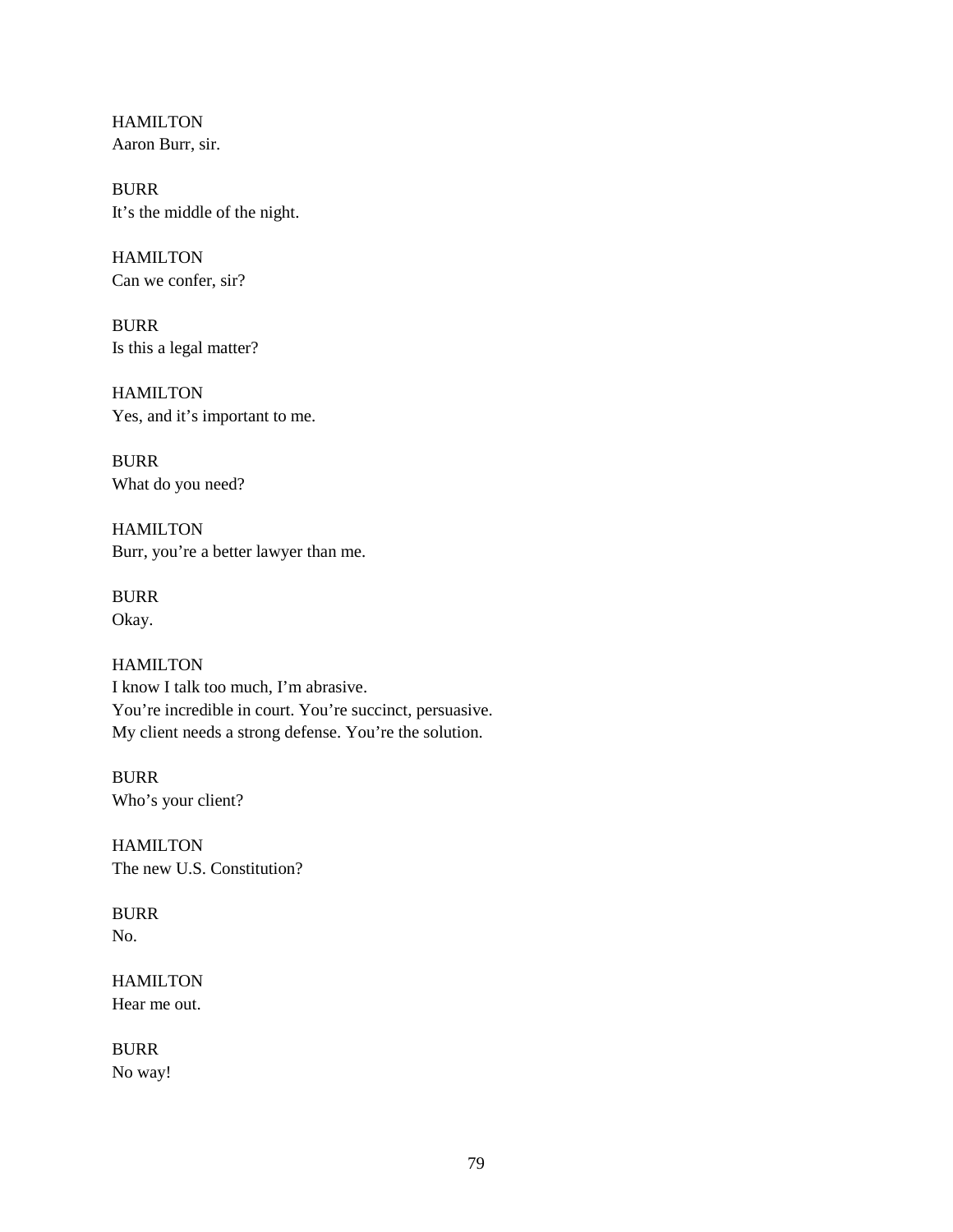## **HAMILTON**

A series of essays, anonymously published, defending the document to the public.

BURR No one will read it.

**HAMILTON** I disagree.

BURR And if it fails?

**HAMILTON** Burr, that's why we need it.

BURR The constitution's a mess.

**HAMILTON** So it needs amendments.

BURR It's full of contradictions.

**HAMILTON** So is independence. We have to start somewhere.

BURR No. No way.

HAMILTON You're making a mistake.

BURR Good night.

**HAMILTON** Hey. What are you waiting for? What do you stall for?

BURR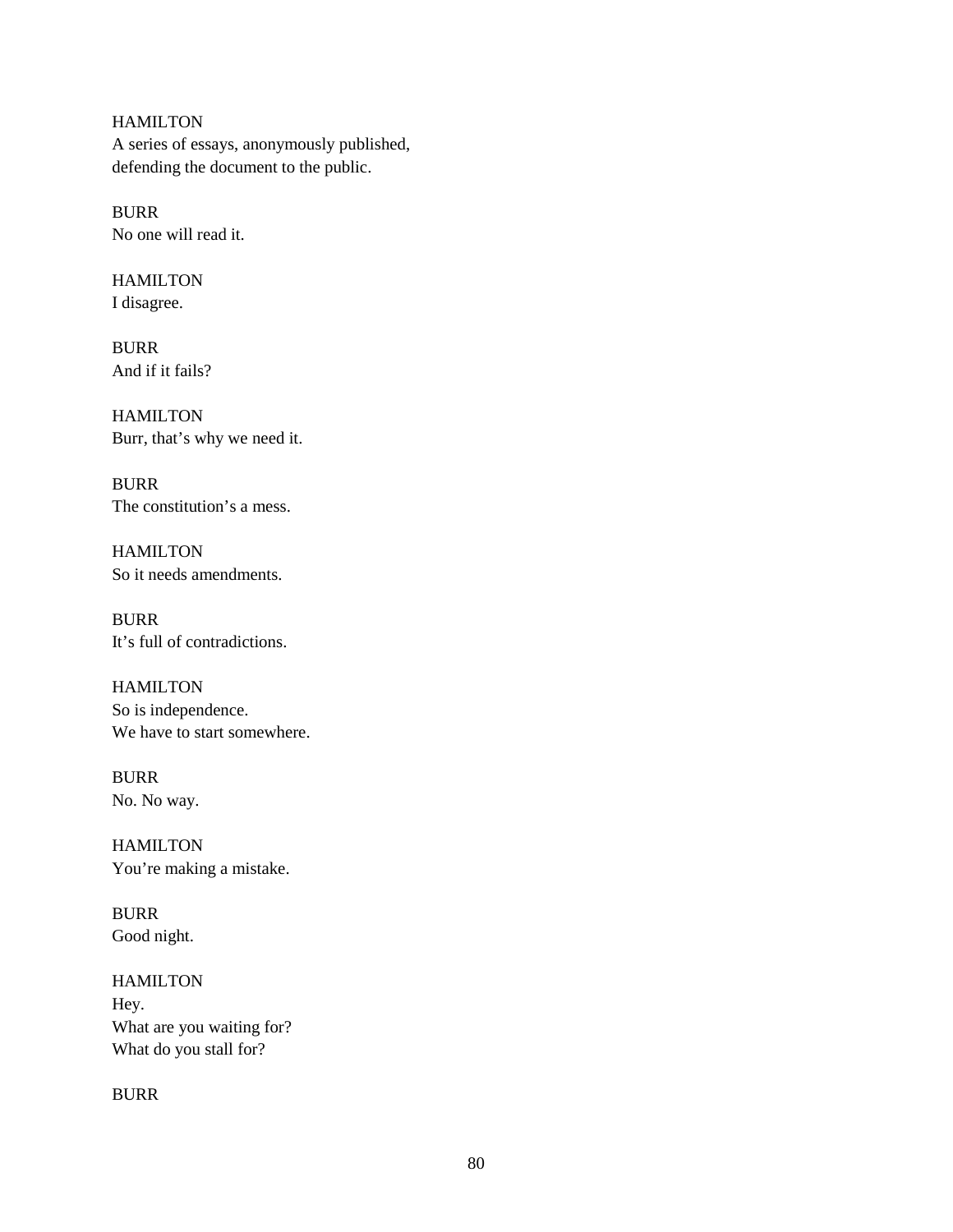#### What?

**HAMILTON** We won the war. What was it all for? Do you support this constitution?

## BURR

Of course.

# **HAMILTON**

Then defend it.

**BURR** And what if you're backing the wrong horse?

## **HAMILTON**

Burr, we studied and we fought and we killed for the notion of a nation we now get to build. For once in your life, take a stand with pride. I don't understand how you stand to the side.

#### BURR

I'll keep all my plans close to my chest.

I'll wait here and see which way the wind will blow. I'm taking my time, watching the afterbirth of a nation, watching the tension grow.

## ENSEMBLE

Wait for it, wait for it, wait…

Which way the wind will blow. I'm taking my time, watching the afterbirth of a nation, watching the tension grow.

## ANGELICA

I am sailing off to London. I'm accompanied by someone who always pays. I have found a wealthy husband who will keep me in comfort for all my days. He is not a lot of fun, but there's no one who can match you for turn of phrase. My Alexander.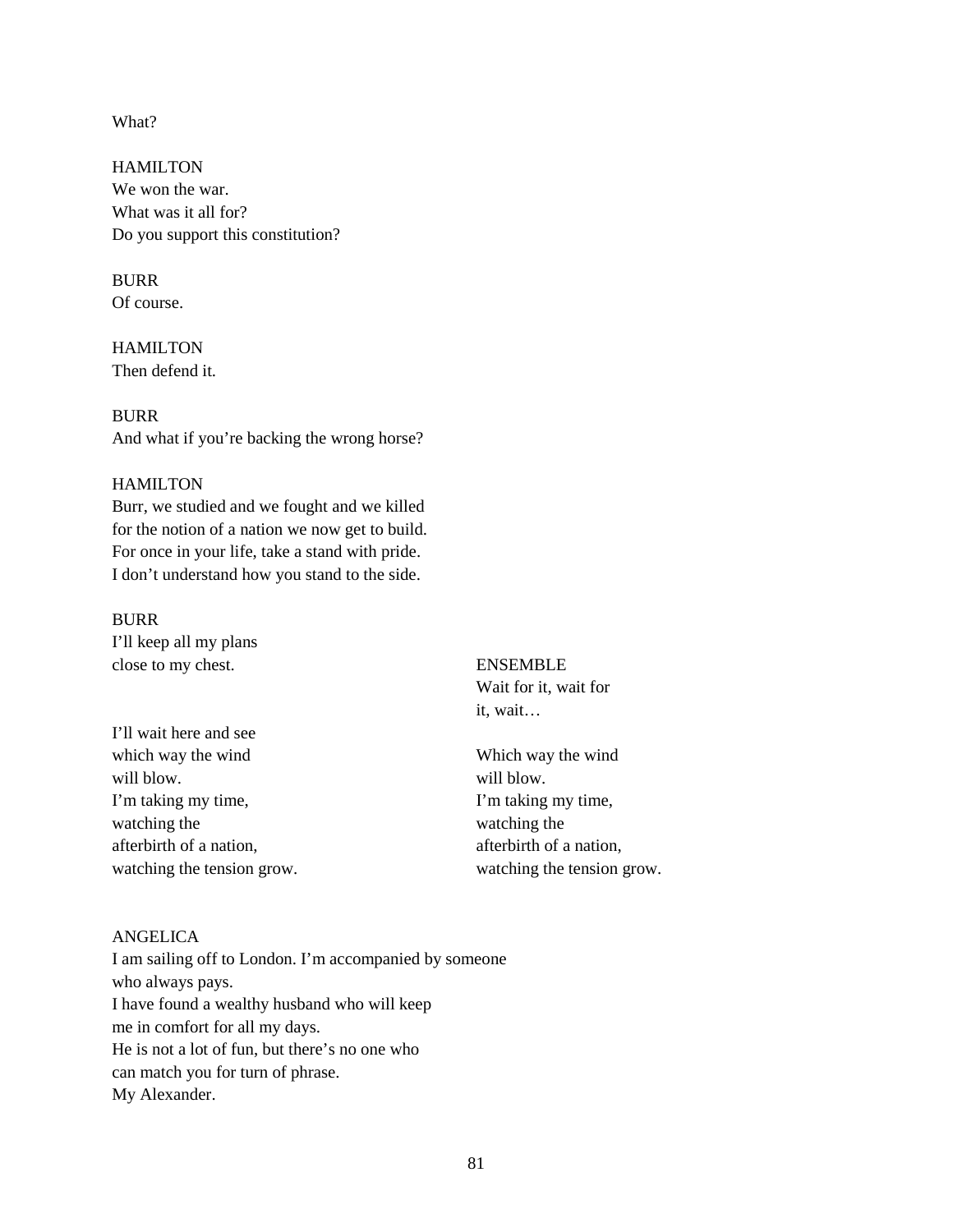**HAMILTON** Angelica.

ANGELICA Don't forget to write.

## ELIZA

Look at where you are. Look at where you started. The fact that you're alive is a miracle. Just stay alive, that would be enough. And if your wife could share a fraction of your time, if I could grant you peace of mind, would that be enough?

## BURR

Alexander joins forces with James Madison and John Jay to write a series of essays defending the new United States Constitution, entitled The Federalist Papers. The plan was to write a total of twenty-five essays, the work divided evenly among the three men. In the end, they wrote eighty-five essays, in the span of six months. John Jay got sick after writing five. James Madison wrote twenty-nine. Hamilton wrote the other fifty-one!

| <b>BURR</b>                     |                      |
|---------------------------------|----------------------|
| How do you write like you're    | <b>ALL WOMEN</b>     |
| running out of time?            | Running out of time? |
| Write day and night like you're |                      |
| running out of time?            | running out of time? |
|                                 |                      |
| <b>BURR AND MEN</b>             |                      |
| Ev'ry day you fight,            |                      |
| like you're                     |                      |
| running out of time,            | running out of time, |
| like you're                     |                      |
| running out of time,            | running out of time, |
| are you                         |                      |
| running out of time?            | Awwww!               |
|                                 |                      |

## FULL COMPANY (EXCEPT HAMILTON)

How do you write like tomorrow won't arrive? How do you write like you need it to survive? How do you write ev'ry second you're alive? Ev'ry second you're alive? Ev'ry second you're alive?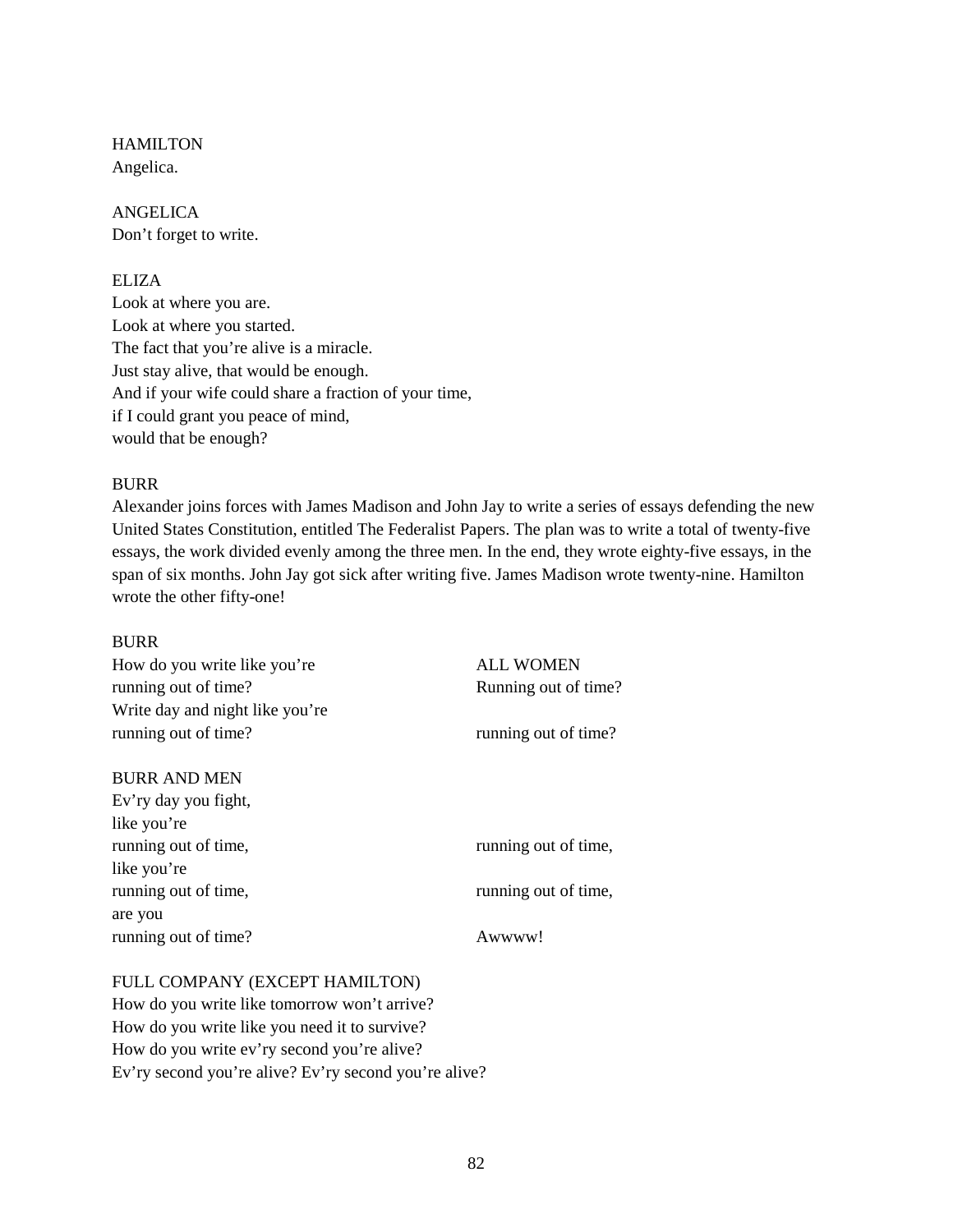WASHINGTON They are asking me to lead. I am doing the best I can to get the people that I need, I'm asking you to be my right hand man.

**HAMILTON** Treasury or State?

WASHINGTON I know it's a lot to ask,

**HAMILTON** Treasury or State?

WASHINGTON To leave behind the world you know…

HAMILTON Sir, do you want me to run the Treasury or State department?

WASHINGTON Treasury.

**HAMILTON** Let's go.

ELIZA Alexander…

HAMILTON I have to leave.

ELIZA Alexander—

**HAMILTON** Look around, look around at how lucky we are to be alive right now.

ELIZA

Helpless… HAMILTON They are asking me to lead.

ELIZA Look around, isn't this enough?